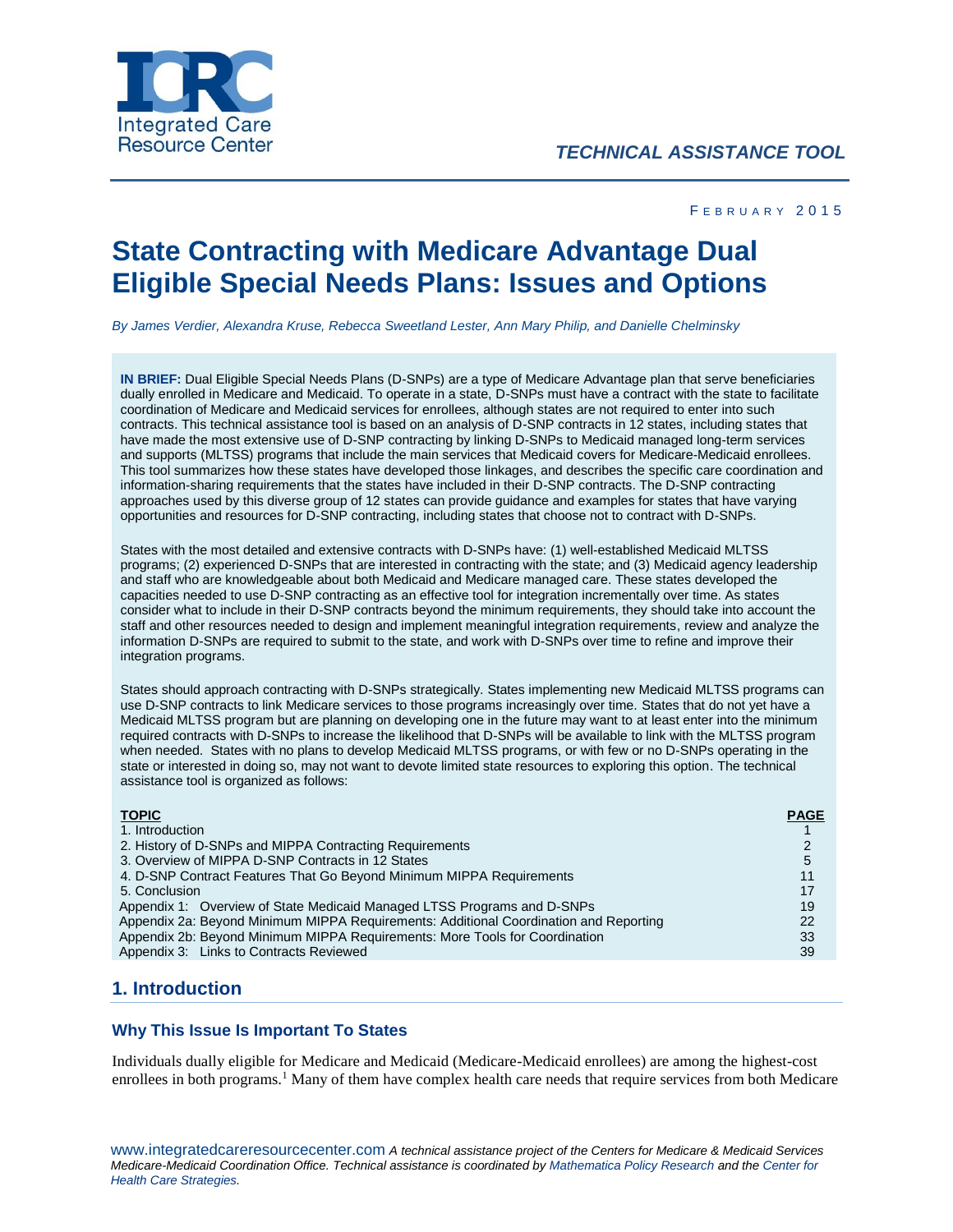and Medicaid.<sup>2</sup> The lack of coordination between these two programs can make it difficult for enrollees to navigate the two systems to get the care they need, and can add to the cost of both programs. Most primary and acute care services (physician, hospital, prescription drug, and related services) for Medicare-Medicaid enrollees are covered through Medicare, and (for those eligible), most long-term services and supports (LTSS) – including home-and community-based services, nursing facility services, personal care assistance, and related services – through Medicaid. Medicare-Medicaid enrollees who receive LTSS are the most costly for Medicaid and among the most costly for Medicare, 3 and linkages between primary and acute care services and LTSS are not well developed in either program. Enabling Medicare-Medicaid enrollees to receive coverage of all of their services through one entity can substantially reduce the complexities they must deal with and provide the opportunity for greater coordination of care and lower costs. Over a dozen states are now developing and implementing programs to integrate care for Medicare-Medicaid enrollees through the Centers for Medicare & Medicaid Services (CMS) Financial Alignment Initiative.<sup>4</sup>

Several other states are using Medicaid agency contracts with Medicare Advantage Dual Eligible Special Needs Plans (D-SNPs) to achieve similar integration goals. As discussed more fully below, D-SNPs are a special type of Medicare Advantage plan that serve only beneficiaries enrolled in both Medicare and Medicaid. D-SNPs are required by federal law and regulations to take a number of steps to improve coordination of Medicare and Medicaid services for these enrollees. States can require additional coordination activities in their contracts with D-SNPs.

## **Why States Contract with D-SNPs**

Following are several reasons why state interest in contracting with D-SNPs has grown in recent years:

- **D-SNPs are now required to have contracts with states.** The Medicare Improvements for Patients and Providers Act (MIPPA) of 2008, as amended by the Affordable Care Act of 2010, required D-SNPs to have a contract with the state Medicaid agency in each state in which they operate "to provide [Medicaid] benefits, or arrange for benefits to be provided" by calendar year 2013. Without such a contract, D-SNPs cannot continue to operate in a state. (States, however, are not required to contract with D-SNPs.<sup>5</sup>) Prior to 2013, federal law and regulations encouraged D-SNPs to contract with states, but did not require it.
- **States that are not participating in the CMS Financial Alignment Initiative are looking for alternative ways of integrating care for Medicare-Medicaid enrollees.** The capitated model allows integrated Medicare-Medicaid Plans (MMPs) to enter into three-way contracts with the state and CMS to cover services for Medicare-Medicaid enrollees. Contracting with D-SNPs provides an opportunity for states to enter into somewhat less integrated arrangements, and to do so incrementally over time if a state is not yet in a position to implement a more integrated program.
- **States that have Medicaid managed long-term services and supports (MLTSS) programs are looking for ways to increase coordination with Medicare services**, since a large portion of the enrollees in MLTSS programs are Medicare-Medicaid enrollees who receive their primary and acute care services from Medicare. As of January 2015, 28 states offered or planned to offer at least one MLTSS program,<sup>6</sup> and more states are likely to develop MLTSS programs in the coming years. Contracting with D-SNPs can enable these states to achieve greater coordination of services for their MLTSS enrollees.

# **2. History of D-SNPs and MIPPA Contracting Requirements**

## **D-SNP and MIPPA Contracting Overview**

Medicare Advantage D-SNPs are one of three types of SNP that were authorized in the Medicare Modernization Act of 2003 and began operating in January 2006.<sup>7</sup> D-SNPs were intended to allow Medicare Advantage plans to specialize in serving beneficiaries who are dually eligible for Medicare and Medicaid, although there was no requirement initially that D-SNPs have any formal relationship with state Medicaid agencies. Prior to the authorization of SNPs, Medicare Advantage plans were not permitted to limit enrollment to specific types of beneficiaries.

For the first time in 2008, MIPPA required D-SNPs to have contracts with states that included eight minimum requirements, but provided explicitly that states are not required to contract with D-SNPs.<sup>8</sup> This technical assistance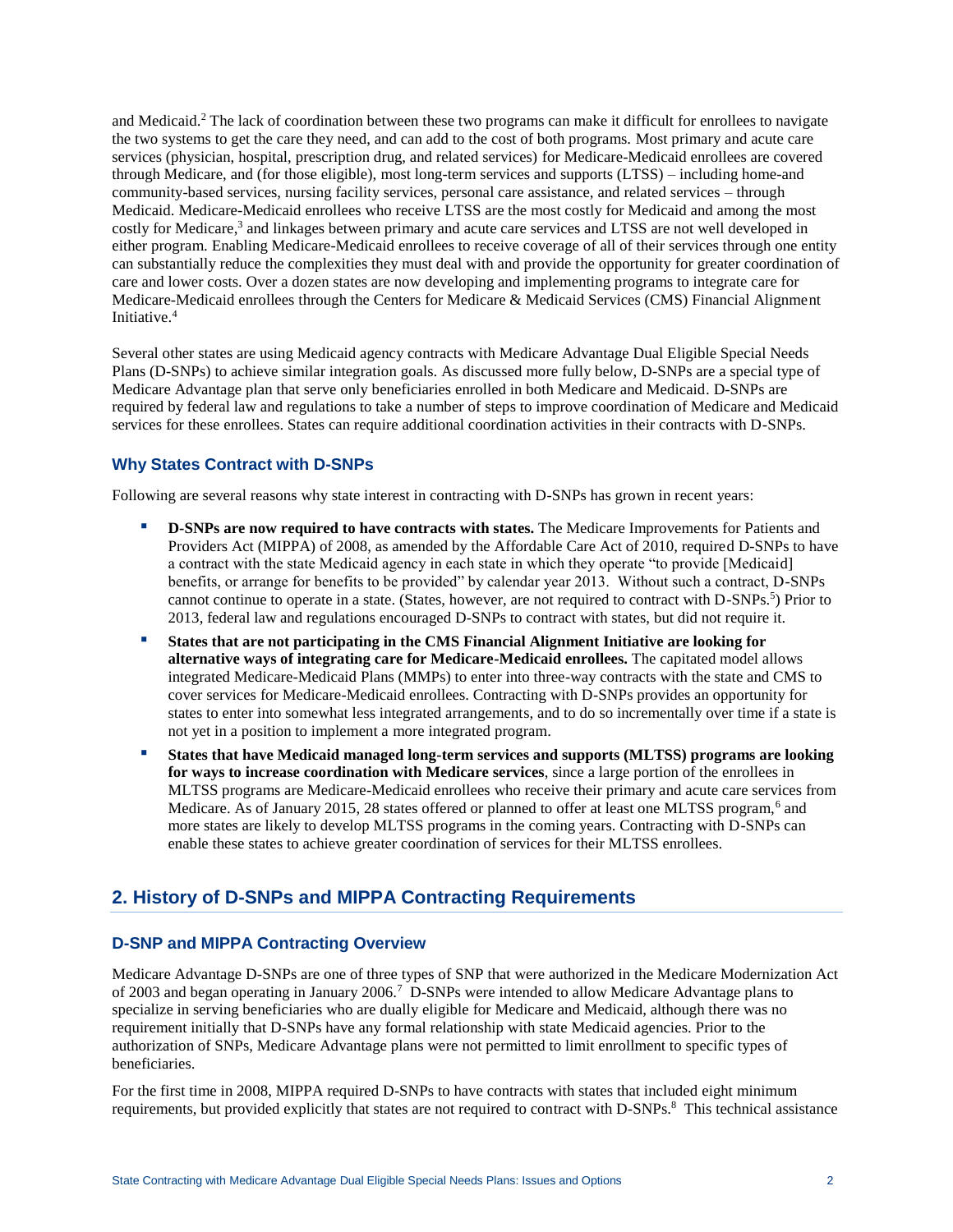tool refers interchangeably to "D-SNP contracts" and "MIPPA contracts," since all D-SNP contracts with states must now meet the minimum MIPPA requirements.

#### **Minimum MIPPA Contract Requirements**

D-SNPs must submit MIPPA contracts with states to CMS for review by July 1 of the year before the D-SNP federal contract year begins (by July 1, 2015 for calendar year 2016, for example). At a minimum D-SNP MIPPA contracts with states must document:<sup>9</sup>

- 1. The D-SNP's responsibility, including financial obligations, to provide or arrange for Medicaid benefits;
- 2. The categories of eligibility for dually-eligible beneficiaries to be enrolled under the SNP (full benefit, Qualified Medicare Beneficiaries (QMB), Specified Low-Income Medicare Beneficiaries (SLMB), etc.); 10
- 3. The Medicaid benefits covered under the SNP;
- 4. The cost-sharing protections covered under the SNP;
- 5. The identification and sharing of information on Medicaid provider participation;
- 6. The verification of enrollees' eligibility for both Medicare and Medicaid;
- 7. The service area covered by the SNP; and
- 8. The contract period for the SNP.

#### **D-SNP Enrollment Trends**

D-SNP enrollment has grown steadily since 2006, while the number of D-SNPs has fluctuated. In 2006, 226 D-SNPs were approved by CMS and enrollment reached 439,412 in July of that year. Since that time, as shown in Exhibit 1, D-SNP enrollment has grown steadily, while the number of D-SNPs has fluctuated. There were 353 D-SNPs operating in July of 2014, with a total enrollment 1,645,457.<sup>11</sup> The number of D-SNPs dropped in January 2015 to 336, while enrollment continued to grow.



**Exhibit 1: Trends in D-SNP Numbers and Enrollment, 2006 – 2014**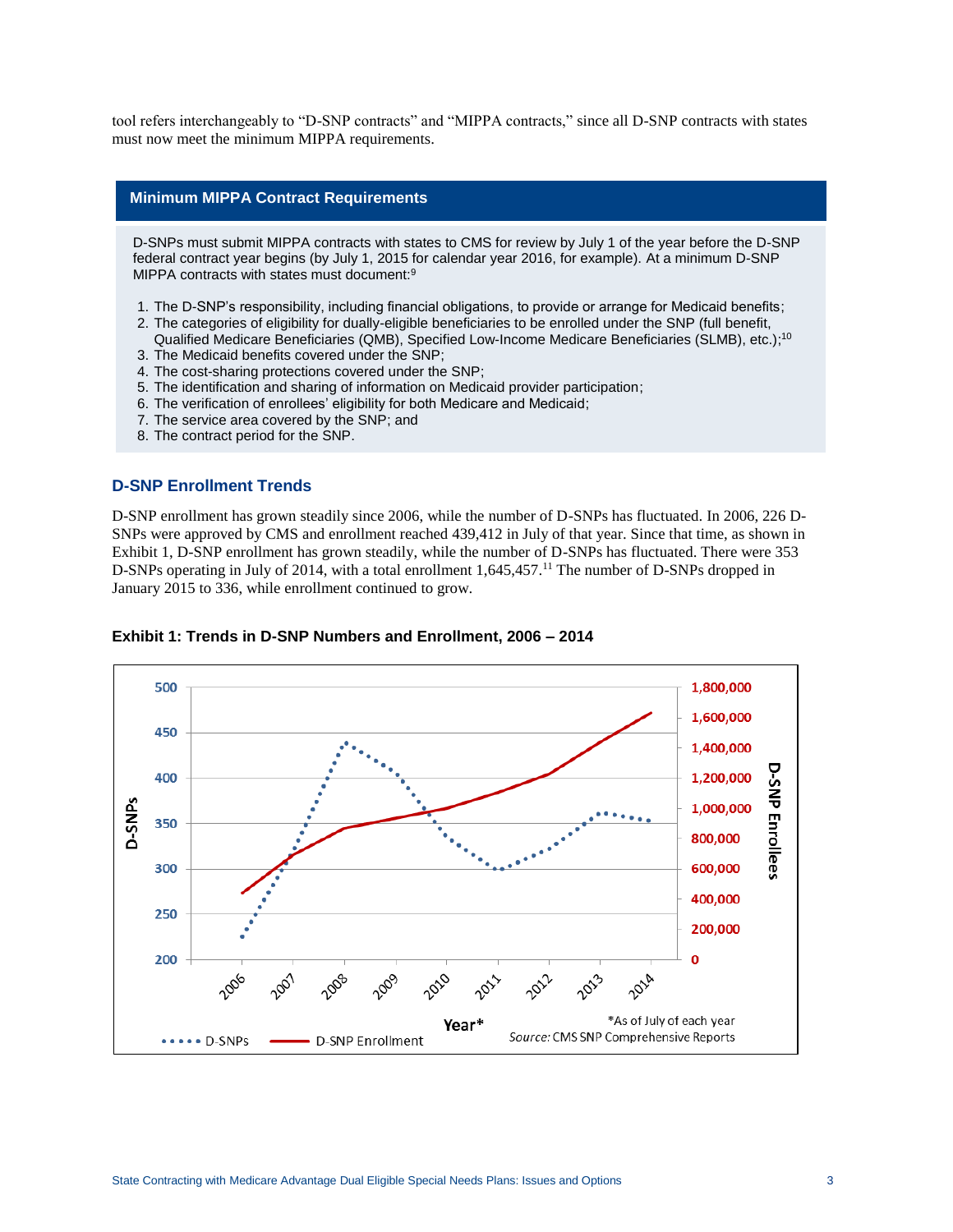D-SNPs are operating in 38 states, the District of Columbia, and Puerto Rico in 2015, down from 42 states, the District of Columbia, and Puerto Rico in 2008, the first year CMS reported SNP enrollment by state. While D-SNPs are operating in a wide range of states in 2015, D-SNP enrollment is concentrated in a relatively limited number of states, as shown in Exhibit 2. In January 2015, 64 percent of D-SNP enrollment was in 10 states, and 59 percent of all D-SNPs were in those states. Seventeen percent of total enrollment was in Puerto Rico.

| <b>State</b><br><b>Number of D-SNPs</b> |                 | <b>Total D-SNP Enrollment</b> |
|-----------------------------------------|-----------------|-------------------------------|
| <b>Puerto Rico</b>                      | 12              | 272,248                       |
| Florida                                 | 45              | 198,063                       |
| California                              | 30              | 181,055                       |
| <b>New York</b>                         | 41              | 175,141                       |
| Texas                                   | $\overline{21}$ | 132,121                       |
| Pennsylvania                            | 10              | 103,407                       |
| Arizona                                 | 22              | 74,606                        |
| Tennessee                               | 6               | 67,398                        |
| Alabama                                 | $\overline{4}$  | 47,879                        |
| Georgia                                 | 10              | 42,061                        |
| Minnesota                               | 9               | 36,537                        |
| <b>Massachusetts</b>                    | 6               | 33,568                        |
| Louisiana                               | 10              | 25,812                        |
| South Carolina                          | 3               | 24,563                        |
| Washington                              | 5               | 22,710                        |
| Oregon                                  | $\overline{7}$  | 21,782                        |
| Hawaii                                  | 4               | 18,944                        |
| Wisconsin                               | 15              | 18,476                        |
| Michigan                                | $\overline{7}$  | 16,977                        |
| North Carolina                          | $\overline{6}$  | 15,705                        |
| Arkansas                                | $\overline{5}$  | 12,054                        |
| Mississippi                             | $\overline{6}$  | 11,287                        |
| Ohio                                    | 11              | 10,960                        |
| Missouri                                | $\overline{4}$  | 10,847                        |
| Colorado                                | $\overline{4}$  | 10,140                        |
| <b>New Mexico</b>                       | $\overline{4}$  | 9,484                         |
| <b>Illinois</b>                         | 6               | 9,461                         |
| Connecticut                             | $\overline{2}$  | 9,241                         |
| Utah                                    | $\overline{2}$  | 8,281                         |
| New Jersey                              | $\overline{c}$  | 7,824                         |
| Washington DC                           | $\overline{3}$  | 4,574                         |
| Kentucky                                | 6               | 3,331                         |
| Maryland                                | $\overline{2}$  | 2,206                         |
| Delaware                                | $\mathbf{1}$    | 2,004                         |
| Maine                                   | 3               | 1,455                         |
| Idaho                                   | $\mathbf{1}$    | 1,340                         |
| Virginia                                | $\overline{2}$  | 1,258                         |
| Indiana                                 | 3               | 721                           |
| lowa                                    | $\overline{1}$  | 201                           |
| West Virginia                           | $\overline{1}$  | 74                            |
| <b>TOTAL</b>                            | 342             | 1,645,793                     |

#### **Exhibit 2: D-SNPs and Enrollment by State, January 2015**

Source: CMS SNP Comprehensive Report, January 2015. Five D-SNPs operated in more than one state. For this exhibit, the enrollees in those plans are divided evenly across the states and the plan is included in each state's total number of D-SNPs. In January 2015, 55 enrollees were in plans with under 11 enrollees and are not included here.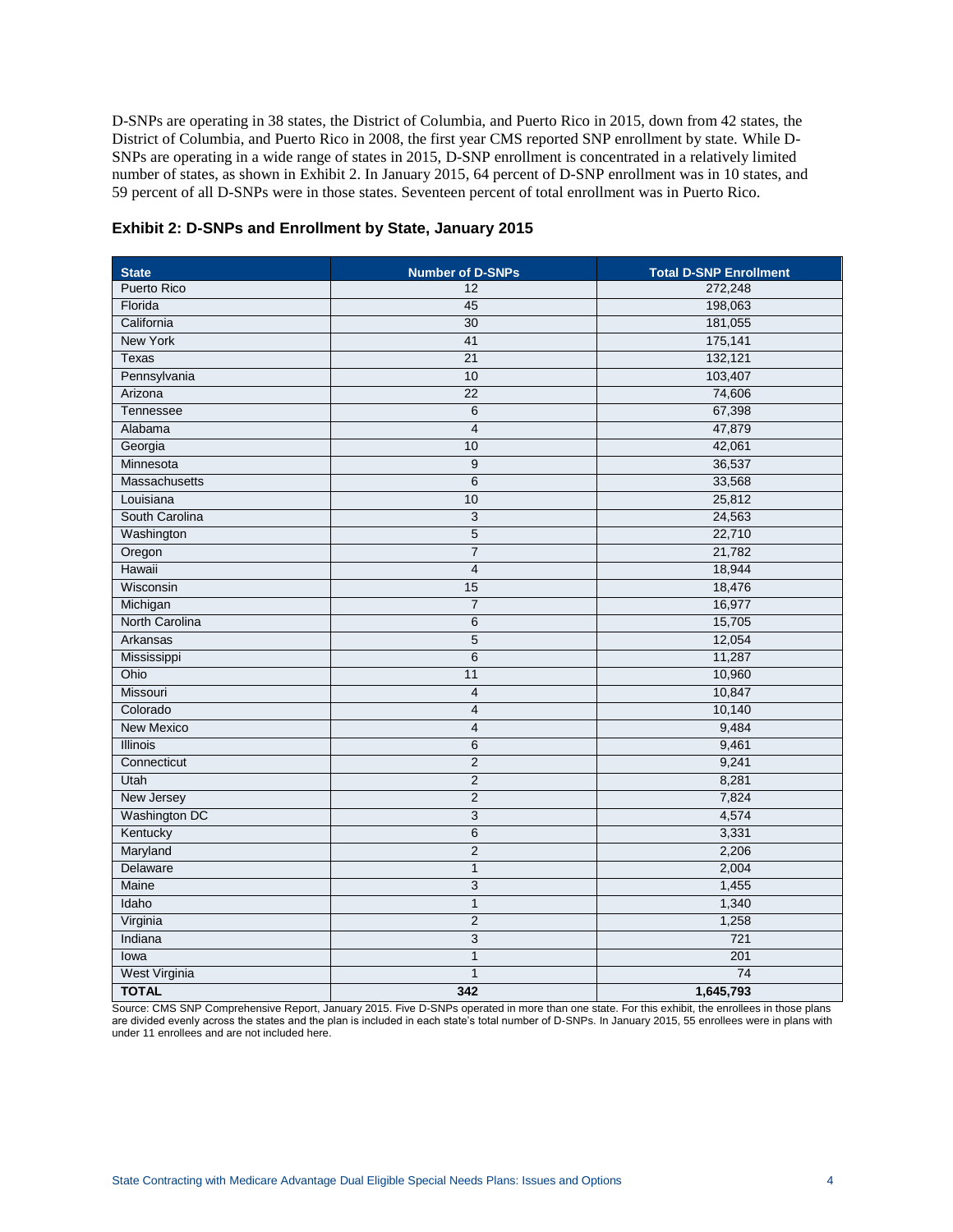## **Fully Integrated Dual Eligible Special Needs Plans**

Fully Integrated Dual Eligible Special Needs Plans (FIDE SNPs), a special type of D-SNP, were authorized by the Affordable Care Act (ACA) in 2010 to give additional authority and flexibility to D-SNPs in states that use D-SNP contracts to achieve a high degree of integration of Medicare and Medicaid services. FIDE SNPs must meet several specific requirements, the most important of which is that they must contract with the state for coverage of Medicaid long-term care benefits and services, consistent with state policy, under risk-based financing. They must also coordinate the delivery of Medicare and Medicaid health and long-term care services. Certain FIDE SNPs are eligible for additional Medicare Advantage payments that reflect the frailty of the beneficiaries they enroll, and have the flexibility to offer additional supplemental benefits not typically covered by Medicare.<sup>12</sup> To obtain FIDE SNP status, D-SNPs must request CMS review and approval when they submit their MIPPA contracts on or before July 1 for the upcoming contract year.

As of January 2015, 37 FIDE SNPs are operating in seven states (Arizona, California, Idaho, Massachusetts, Minnesota, New York, and Wisconsin), with a total national enrollment of 107,837. Sixty-five percent of total FIDE SNP enrollment in that month was in Massachusetts and Minnesota. FIDE SNPs represent the most fully developed and extensive use of D-SNPs to achieve integration of Medicare and Medicaid services.

## **3. Overview of MIPPA D-SNP Contracts in 12 States**

#### **Selection of States**

This review of D-SNP contracts includes states that illustrate the range of approaches and options used to contract with D-SNPs. The review was designed to show how states with differing circumstances and opportunities can use D-SNP contracting. It includes states with a long history of D-SNP contracting and contracts that go well beyond the minimum MIPPA requirements in order to link Medicare services to well-established Medicaid MLTSS programs (Arizona, Massachusetts, Minnesota, and Wisconsin). The review also includes three states with Medicaid MLTSS programs that have developed detailed contracts with D-SNPs more recently (Hawaii, Tennessee, and Texas). New Mexico is included because it has used contracts with D-SNPs to enhance its Medicaid MLTSS program in the past, and is currently considering greater use of D-SNP contracts. Florida and New Jersey are included because they have recently implemented Medicaid MLTSS programs and are considering how D-SNP contracts can be used to link to those programs more effectively to Medicare. Finally, two states (Oregon and Pennsylvania) were chosen that have a number of D-SNPs operating in the state, but whose contracts with D-SNPs include only the minimum MIPPA requirements. Neither state has a Medicaid MLTSS program with which to coordinate.

### **Focus of this Technical Assistance Tool**

This technical assistance tool focuses on D-SNP contract provisions that go beyond the minimum MIPPA requirements. The analysis notes the presence or absence of a Medicaid MLTSS program in the state, and how D-SNP contracts relate to those programs. The analysis then describes the coordination and information-sharing requirements that states have included in their contracts that go beyond the MIPPA minimums. Exhibit 3 provides a brief overview of these key features in the 12 contracts reviewed. Appendix 1 provides a more detailed overview of state Medicaid MLTSS programs and D-SNPs. Appendices 2a and 2b summarize the contract features in the 12 states that go beyond minimum MIPPA requirements. Appendix 2a describes the most common additional coordination and reporting requirements, and Appendix 2b describes more tools for coordination that states can use.

The remainder of this technical assistance tool summarizes the highlights of those appendices and the features of the D-SNP contracts that are likely to be of most interest to states seeking to enhance their D-SNP contracts. There are references throughout to where specific contract language can be found, and text boxes that contain examples of contract language that may be especially useful as models for other states. Appendix 3 contains links to the contracts reviewed.

### **Minimum MIPPA Requirements and State Flexibility**

States have the option of contracting with all, some, or none of the D-SNPs operating in the state.<sup>13</sup> The minimum MIPPA contract requirements give states the flexibility to determine the scope of service and financial responsibility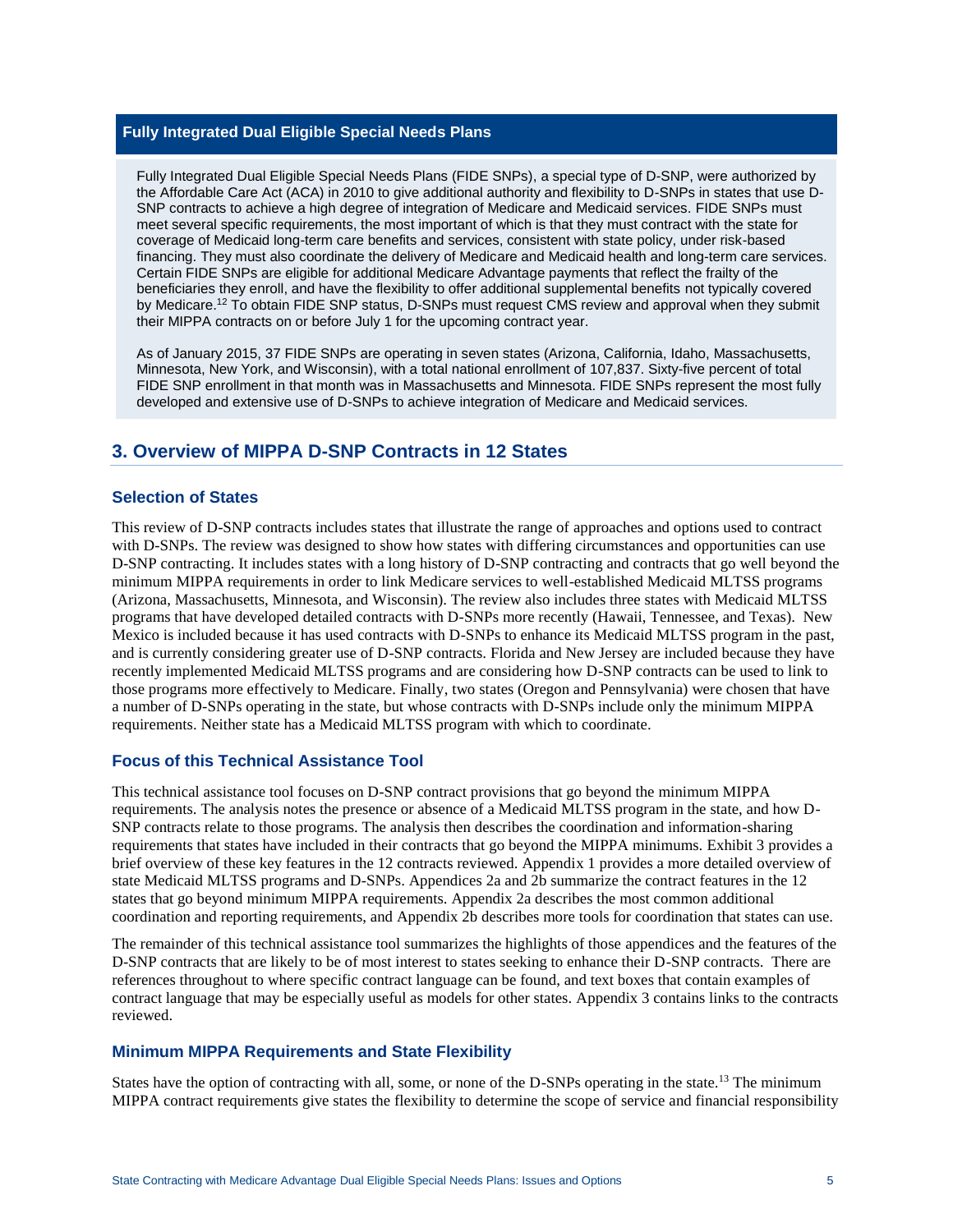that D-SNPs must assume. States also have the authority to target subsets of the state's dually eligible population for integrated D-SNP enrollment. States may specify the geographic area for D-SNP operations and may require that these areas correspond with Medicaid managed care service areas. D-SNPs must tailor their Medicare Advantage applications, plan benefit packages, and bids so they are consistent with these state requirements.

## **Alignment of D-SNPs with Medicaid MLTSS Programs**

Ten of the 12 states reviewed have Medicaid MLTSS programs, although the MLTSS programs in Florida and New Jersey are just now being implemented. Oregon and Pennsylvania do not have Medicaid MLTSS programs. States with new or existing MLTSS programs can align their Medicaid MLTSS plans with D-SNPs operating in their state by requiring the entities offering MLTSS plans to offer companion D-SNPs covering the same geographic area. States with MLTSS programs can also choose to contract only with D-SNPs that have companion MLTSS plans. This creates a platform for integration to occur with one health plan delivering both Medicare and Medicaid covered services.

While states can mandate enrollment in Medicaid MLTSS programs – as Arizona, Florida, Hawaii, Minnesota, New Mexico, Tennessee, and Texas have done<sup>14</sup> – enrollment in D-SNPs is voluntary. States can therefore encourage Medicare-Medicaid enrollees in MLTSS to obtain their Medicare benefits from a companion D-SNP, but they cannot require it. Similarly, health plans that operate companion MLTSS and D-SNP plans can encourage their Medicare-Medicaid enrollees to get all their benefits from the companion plans, but beneficiaries are free to get their Medicare benefits from fee-for-service or another Medicare Advantage plan. If beneficiaries are required to get their Medicaid benefits from an MLTSS plan, however, it generally increases the likelihood that they will choose to obtain their Medicare benefits from a companion D-SNP.

As states consider their options for aligning D-SNP and Medicaid MLTSS programs, they should determine whether this is best done by including the D-SNP requirements in Medicaid MLTSS contracts, as states like Minnesota and Tennessee have done, or whether the requirements applying to D-SNPs should be set out in separate MIPPA contracts, as Arizona and Texas have done. Incorporating the MIPPA requirements into broader MLTSS contracts may make the linkages between Medicare and Medicaid more apparent, while including all the MIPPA requirements in a separate contract may make it easier for contractors, CMS reviewers, and others to identify the specific MIPPA requirements.

As shown in Exhibit 3 and in more detail in Appendix 1, five of the states included in this analysis (Arizona, Hawaii, Massachusetts, Minnesota, and Wisconsin) currently align their D-SNP and MLTSS plans, at least to some extent. Hawaii and Tennessee are planning to align D-SNP and MLTSS contractors beginning in 2015, and Florida and New Jersey are also taking steps toward alignment.

- **Arizona** requires contractors in its Arizona Long Term Care System (ALTCS) MLTSS program to have companion D-SNPs to cover Medicare services.
- **Florida** does not require D-SNPs and Medicaid MLTSS contractors to be aligned, but is making capitated payments to aligned and unaligned D-SNPs for Medicaid services.
- **Hawaii** requires that D-SNP plans also have Medicaid QUEST Integration (QI) contracts in contract year 2015, and that all QI contractors must offer a D-SNP in contract year 2016. Two of the five current QI contractors did not offer D-SNPs in the state in 2014.
- **Massachusetts** requires that Senior Care Options (SCO) plans provide Medicaid MLTSS and have a companion D-SNP. The SCO D-SNPs are the only D-SNPs operating in the state.
- **Minnesota** requires Medicaid MLTSS contractors participating in Minnesota Senior Health Options (MSHO) program to offer a D-SNP, and limits enrollment in MSHO to beneficiaries who choose to receive all their Medicare and Medicaid services from the MSHO plan.
- **New Jersey** currently requires D-SNPs to be approved by the state as standard Medicaid managed care organizations (MCOs). D-SNPs must cover Medicaid nursing facility services by 2015 and home- and community-based services (HCBS) by 2016.
- New Mexico requires MLTSS plans to operate either a D-SNP or a Medicare Advantage plan; however the D-SNP or Medicare Advantage plan service areas do not have to match the statewide Medicaid managed care coverage area.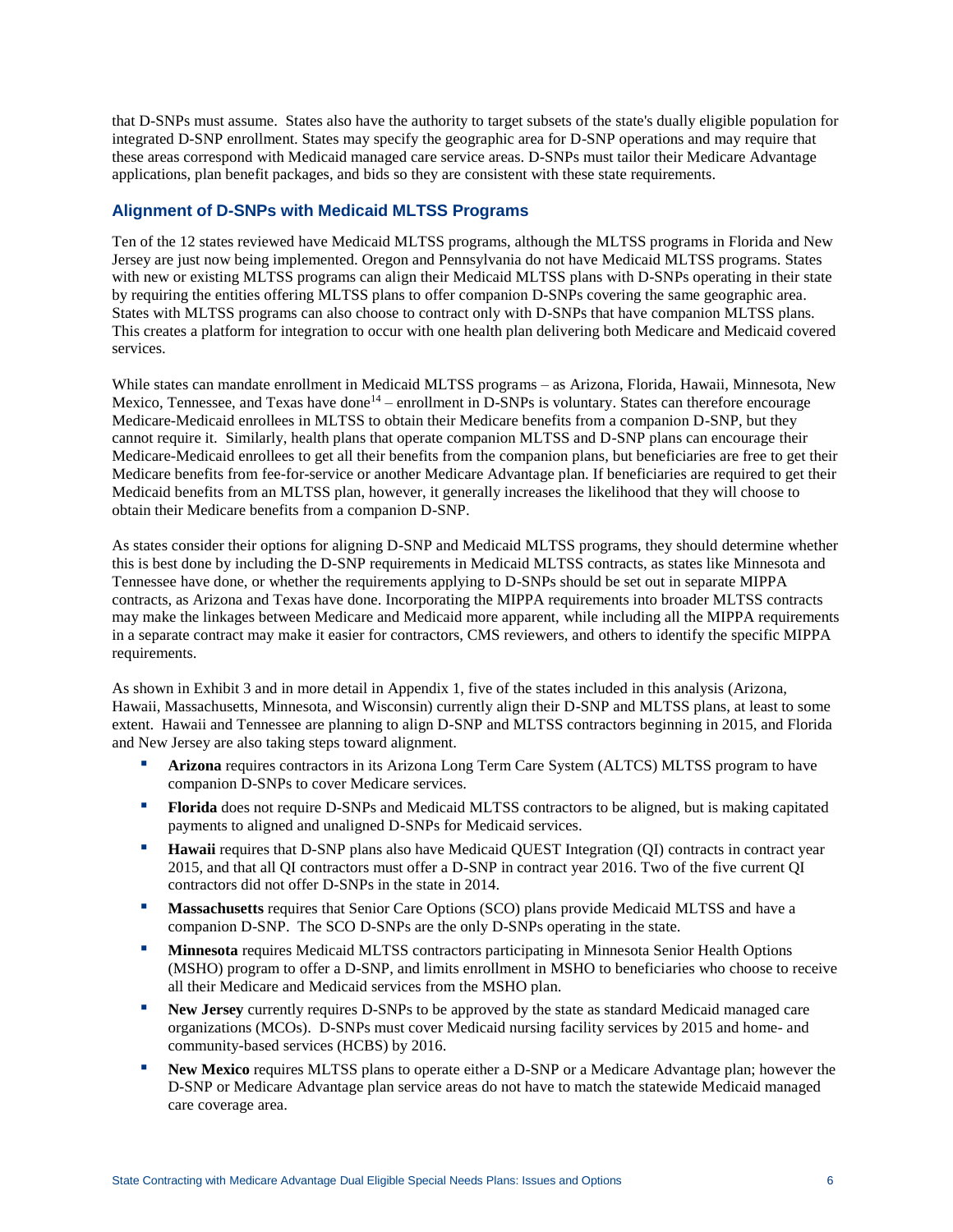- **Tennessee** D-SNPs are not currently required to have a companion MLTSS plan, although Medicaid MCOs (which also provide MLTSS) must have a companion D-SNP under the 2015 contract.
- **Texas** requires MLTSS plans to offer a D-SNP plan in the most populous counties in the service area(s), but the state will sign contracts with D-SNPs that do not have a companion MLTSS plan.
- **Wisconsin** requires Medicaid MLTSS contractors participating in the Family Partnership program to have a companion D-SNP.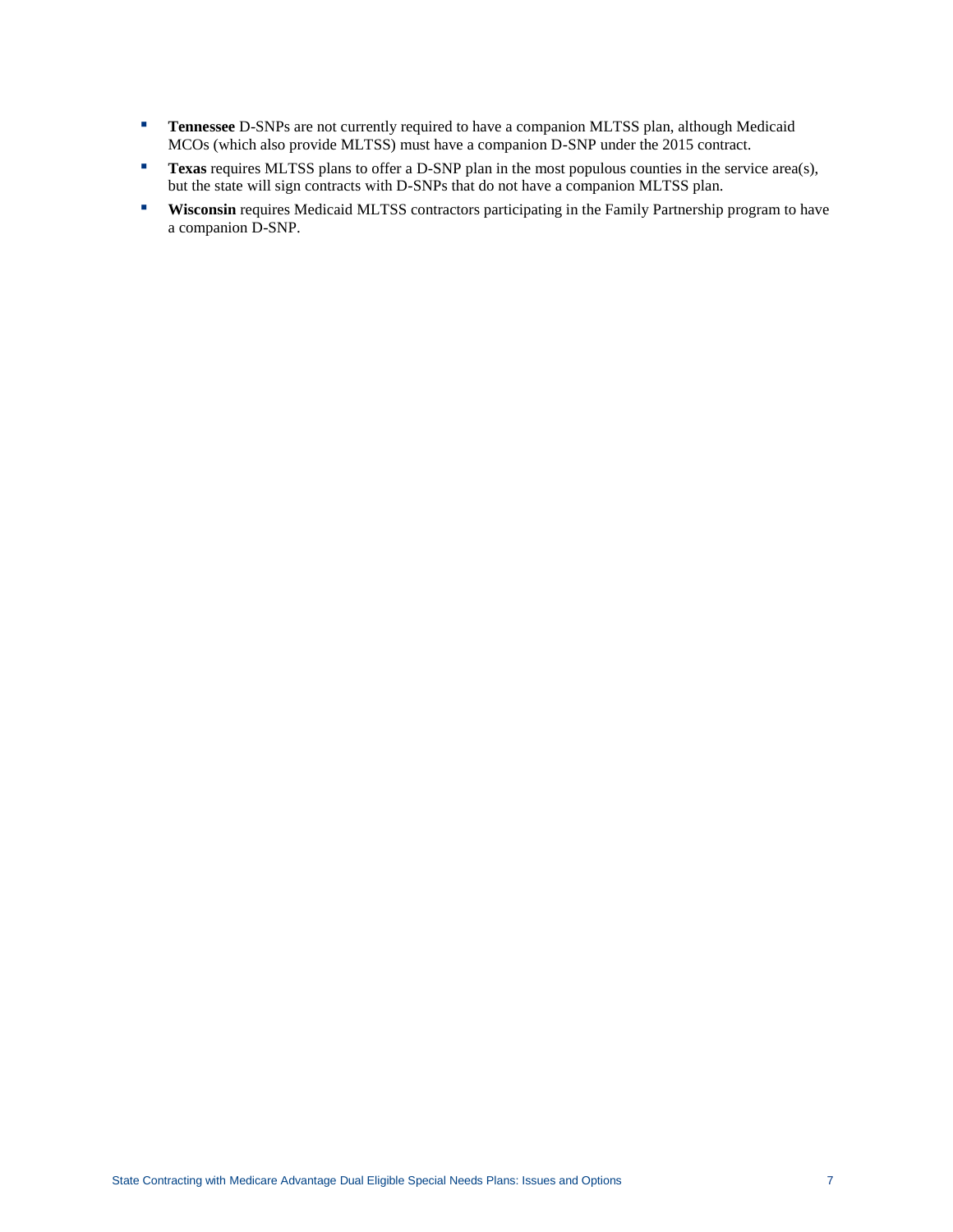| <b>State</b>  | <b>MLTSS</b><br>Program | <b>State contracts</b><br>only with D-<br><b>SNPs that have a</b><br>companion<br><b>MLTSS plan</b> | <b>State requires</b><br><b>MLTSS</b><br>contractors to<br>offer D-SNPs | <b>Medicaid services</b><br>provided on a<br>capitated basis                                                               | <b>Examples of</b><br>additional<br>requirements for<br>coordination                                                                                                                       | <b>Required D-SNP</b><br>reporting to state                                                                                                                    | <b>Required D-SNP</b><br>notifications to state                                          |
|---------------|-------------------------|-----------------------------------------------------------------------------------------------------|-------------------------------------------------------------------------|----------------------------------------------------------------------------------------------------------------------------|--------------------------------------------------------------------------------------------------------------------------------------------------------------------------------------------|----------------------------------------------------------------------------------------------------------------------------------------------------------------|------------------------------------------------------------------------------------------|
| Arizona       | Yes                     | Yes                                                                                                 | Yes                                                                     | All Medicaid services<br>offered by companion<br>MLTSS and acute care<br>Medicaid plans                                    | Establish a contact at<br>each Medicaid acute or<br>MLTSS health plan<br>Use of Medicare data<br>(Part A/B, D) for<br>coordination                                                         | • Encounter data<br>• Grievance and<br>appeals<br>Marketing materials<br>$\bullet$<br><b>Quality reports</b><br>$\bullet$<br>• Financial reports               | • Low star ratings,<br>corrective action plans,<br>and warning letters<br>• Plan changes |
| Florida       | Yes                     | <b>No</b>                                                                                           | <b>No</b>                                                               | Most D-SNPs must<br>offer all Medicaid<br>services except LTSS;<br>D-SNPs with<br>companion MLTSS<br>plans must offer LTSS | Align eligibility and<br>enrollment                                                                                                                                                        | <b>Quality reports</b><br>$\bullet$<br><b>Financial reports</b><br>٠                                                                                           | • None                                                                                   |
| Hawaii        | Yes                     | Yes                                                                                                 | Not currently, but<br>will be a<br>requirement in<br>2016               | All Medicaid services<br>offered by companion<br><b>MLTSS</b> plans                                                        | Service coordinator will<br>coordinate all Medicaid<br>and Medicare services                                                                                                               | Encounter data<br>$\bullet$<br>• Grievance and<br>appeals<br>• Marketing materials                                                                             | • None                                                                                   |
| Massachusetts | Yes                     | Yes                                                                                                 | Yes                                                                     | All Medicaid services<br>offered by companion<br>MLTSS plans                                                               | Ensure effective<br>linkages of clinical<br>management systems<br>across all providers,<br>including written<br>protocols for referrals,<br>information sharing,<br>and tracking transfers | Encounter data<br>$\bullet$<br>• Grievance and<br>appeals<br>Marketing materials<br>$\bullet$<br>Quality reports<br>$\bullet$<br><b>Financial reports</b><br>٠ | • Plan changes                                                                           |

# **Exhibit 3: Overview of Major Features of D-SNP Contracts in 12 States**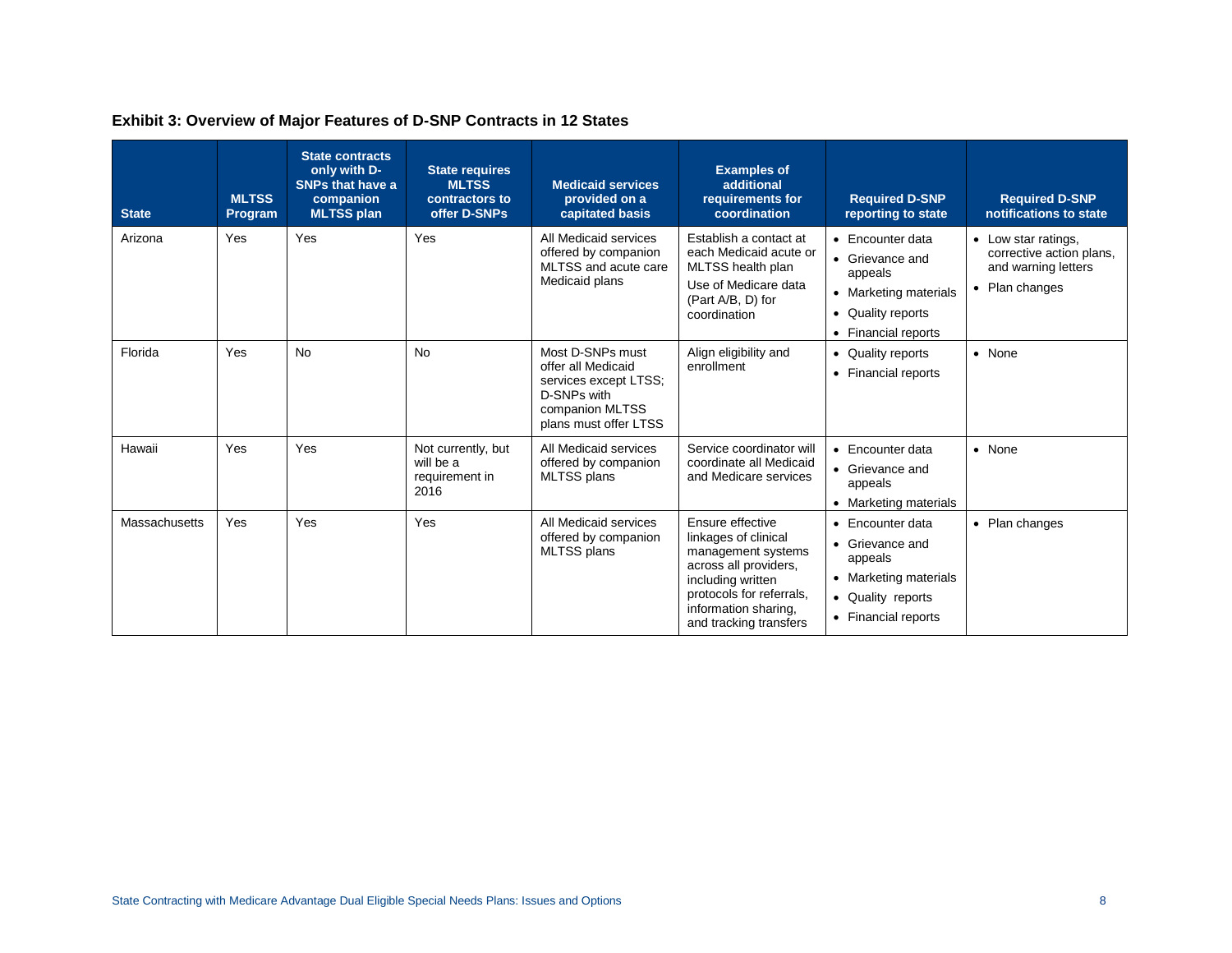| <b>State</b> | <b>MLTSS</b><br>Program | <b>State contracts</b><br>only with D-<br><b>SNPs that have a</b><br>companion<br><b>MLTSS plan</b>       | <b>State requires</b><br><b>MLTSS</b><br>contractors to<br>offer D-SNPs | <b>Medicaid services</b><br>provided on a<br>capitated basis                                                   | <b>Examples of</b><br>additional<br>requirements for<br>coordination                                                                        | <b>Required D-SNP</b><br>reporting to state                                                                                               | <b>Required D-SNP</b><br>notifications to state                                                                                                                                                                                                                                                                                                                                                                         |
|--------------|-------------------------|-----------------------------------------------------------------------------------------------------------|-------------------------------------------------------------------------|----------------------------------------------------------------------------------------------------------------|---------------------------------------------------------------------------------------------------------------------------------------------|-------------------------------------------------------------------------------------------------------------------------------------------|-------------------------------------------------------------------------------------------------------------------------------------------------------------------------------------------------------------------------------------------------------------------------------------------------------------------------------------------------------------------------------------------------------------------------|
| Minnesota    | Yes                     | Yes                                                                                                       | Yes                                                                     | All Medicaid services<br>offered by companion<br>MLTSS plans                                                   | Provide care<br>coordination/case<br>management services<br>and integrate care<br>delivery                                                  | • Encounter data<br>• Grievance and<br>appeals<br><b>Marketing materials</b><br>Quality reports<br>$\bullet$<br>• Financial reports       | • Plan changes<br>• Service area changes<br>• Proposed additional<br>benefits and premiums<br>and final changes<br>• Corrective action<br>requests within 30 days<br>• Significant changes in<br>Medicare information to<br>beneficiaries, benefits,<br>networks, service<br>delivery, oversight<br>results or policy that<br>are likely to impact the<br>continued integration of<br>Medicare and Medicaid<br>benefits |
| New Jersey   | Yes                     | Not in 2015, but<br>they must be an<br>approved<br>contractor for<br>Medicaid<br>managed care<br>services | <b>No</b>                                                               | All Medicaid services<br>offered by companion<br>MLTSS plans, except<br>home- and community-<br>based services | Pending                                                                                                                                     | • Encounter data<br>Grievance and<br>$\bullet$<br>appeals<br>• Marketing materials<br>Quality reports<br>$\bullet$<br>• Financial reports | • Plan changes<br>• MCO termination or<br>failure to renew<br>contract                                                                                                                                                                                                                                                                                                                                                  |
| New Mexico   | Yes                     | <b>No</b>                                                                                                 | Yes                                                                     | All Medicaid services<br>offered by companion<br>MLTSS plans when D-<br>SNP has a companion<br>Medicaid plan   | Minimum                                                                                                                                     | • Encounter data                                                                                                                          | • None                                                                                                                                                                                                                                                                                                                                                                                                                  |
| Oregon       | No                      | N/A                                                                                                       | N/A                                                                     | None                                                                                                           | Minimum                                                                                                                                     | • None                                                                                                                                    | • None                                                                                                                                                                                                                                                                                                                                                                                                                  |
| Pennsylvania | No                      | N/A                                                                                                       | N/A                                                                     | None                                                                                                           | Minimum                                                                                                                                     | • None                                                                                                                                    | • None                                                                                                                                                                                                                                                                                                                                                                                                                  |
| Tennessee    | Yes                     | <b>No</b>                                                                                                 | Not currently, but<br>will be a<br>requirement in<br>2015               | None                                                                                                           | Follow up after<br>observation days and<br>emergency department<br>visits to address<br>member needs and<br>coordinate Medicaid<br>benefits | • Encounter data<br>• Marketing materials<br>• Medicare<br>Advantage<br>quality/performance<br>reports upon<br>request                    | • Low performing icons,<br>notices of non-<br>compliance, audit<br>findings and corrective<br>action plans upon<br>request                                                                                                                                                                                                                                                                                              |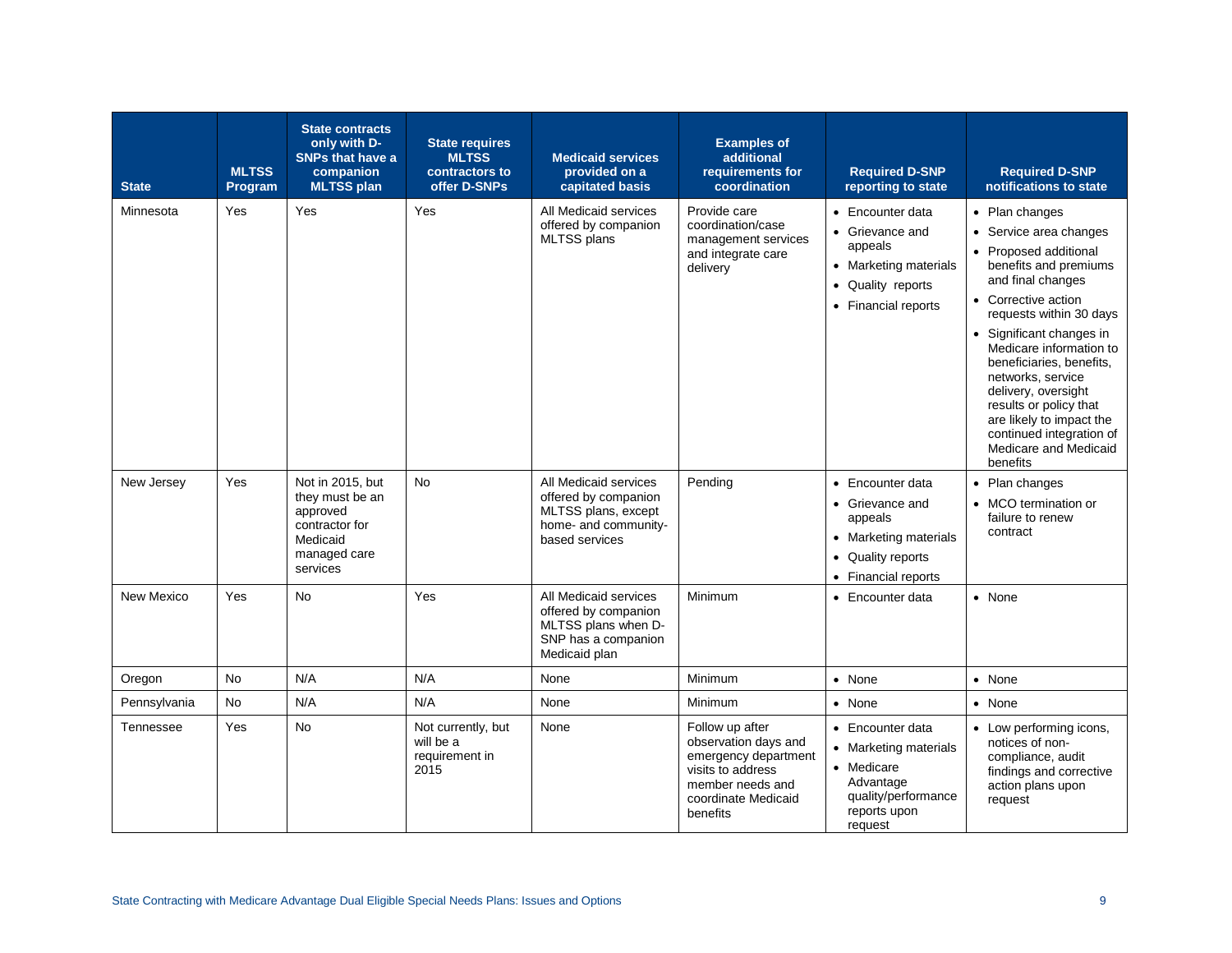| <b>State</b>     | <b>MLTSS</b><br>Program | <b>State contracts</b><br>only with D-<br><b>SNPs that have a</b><br>companion<br><b>MLTSS plan</b> | <b>State requires</b><br><b>MLTSS</b><br>contractors to<br>offer D-SNPs | <b>Medicaid services</b><br>provided on a<br>capitated basis                                                                                                                                | <b>Examples of</b><br>additional<br>requirements for<br>coordination                                     | <b>Required D-SNP</b><br>reporting to state                                                                              | <b>Required D-SNP</b><br>notifications to state                                                                                                                             |
|------------------|-------------------------|-----------------------------------------------------------------------------------------------------|-------------------------------------------------------------------------|---------------------------------------------------------------------------------------------------------------------------------------------------------------------------------------------|----------------------------------------------------------------------------------------------------------|--------------------------------------------------------------------------------------------------------------------------|-----------------------------------------------------------------------------------------------------------------------------------------------------------------------------|
| Texas            | Yes                     | <b>No</b>                                                                                           | Yes, but only in the<br>most populous<br>counties                       | All Medicaid services<br>offered by companion<br>MLTSS plans when D-<br>SNP has a companion<br>Medicaid plan; only<br>Medicare cost sharing<br>if there is no<br>companion Medicaid<br>plan | Provide training for<br>staff on Medicaid<br>LTSS, and notification<br>of nursing facility<br>admissions | Encounter data<br>Medicare<br>٠<br>Advantage quality/<br>performance<br>reports                                          | • Plan changes<br>CMS approval of D-<br>SNP application and<br>amendments to the<br>agreement, including<br>the addition, deletion,<br>or modification of a<br>service area |
| <b>Wisconsin</b> | Yes                     | Yes                                                                                                 | <b>No</b>                                                               | All Medicaid services<br>offered by companion<br>MLTSS plans                                                                                                                                | Care planning, inter-<br>disciplinary team<br>composition, and<br>assessments                            | Grievance and<br>$\bullet$<br>appeals<br>Marketing materials<br>Quality reports<br><b>Financial reports</b><br>$\bullet$ | • None                                                                                                                                                                      |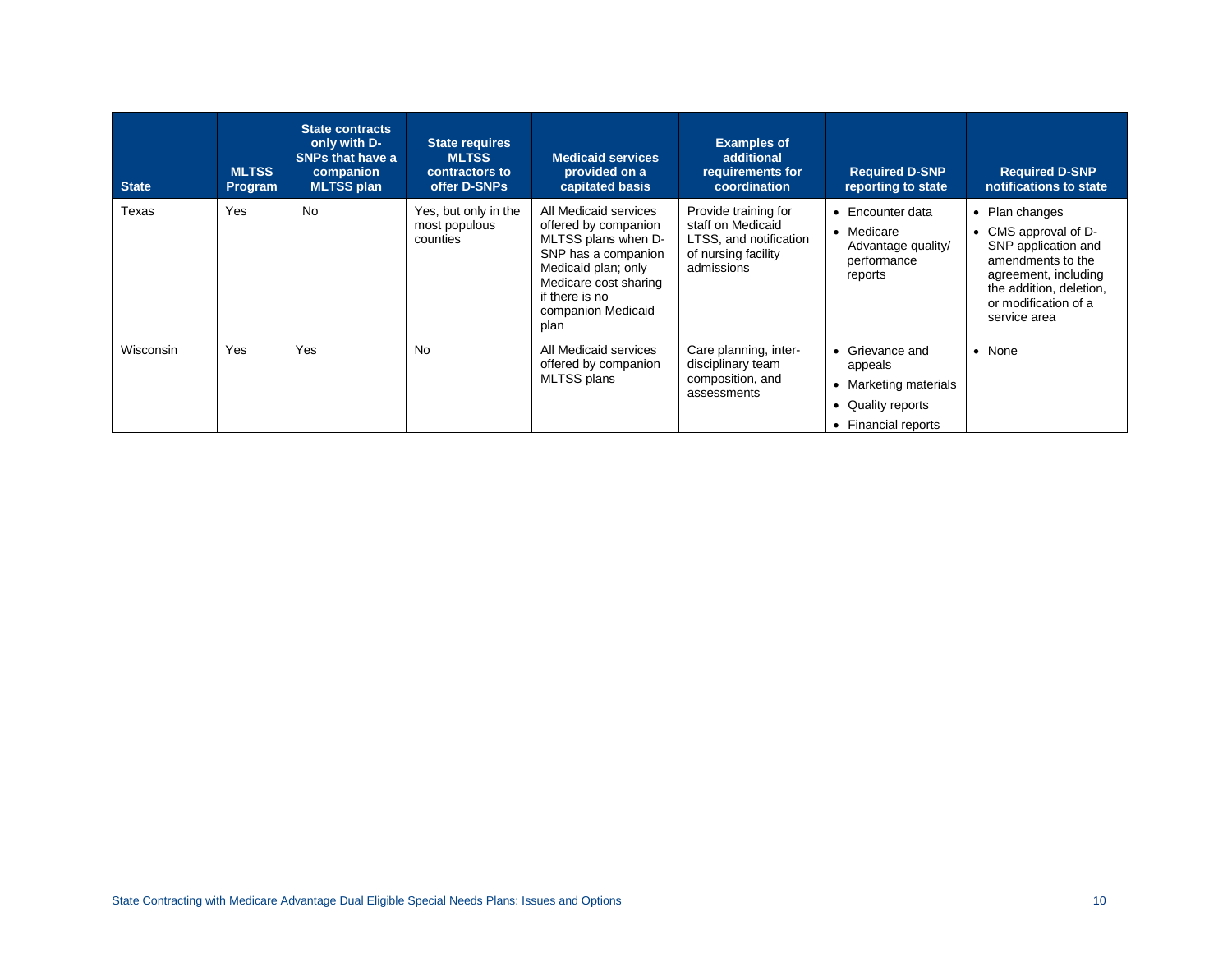#### **State Payments to D-SNPs for Medicaid Services**

As shown in Exhibit 3 and in more detail in Appendix 1, nine of the states reviewed (Arizona, Florida, Hawaii, Massachusetts, Minnesota, New Jersey, New Mexico, Texas, and Wisconsin) make capitated payments for Medicaid services to the companion Medicaid MLTSS plans that the state requires D-SNPs to have. The Medicaid services included in the capitation and the degree of alignment between D-SNPs and Medicaid plans vary from state to state.

- **Entity to which payments are made.** When there is a companion Medicaid MLTSS plan, the Medicaid capitated payments go to the Medicaid plan. When there is no companion Medicaid plan, but the state wants the D-SNP to cover some Medicaid benefits, such as beneficiary cost sharing or Medicaid acute care wraparound services, the Medicaid capitated payment may go directly to the D-SNP.
- **Medicaid services included in the capitated payments.** The Medicaid services covered in the capitated payment to companion Medicaid MLTSS plans generally cover all the Medicaid services that are covered by the MLTSS plan for Medicaid-only enrollees. When there is no companion MLTSS plan, as may occur in Texas, the state makes a capitated payment to the D-SNP to cover Medicare beneficiary cost sharing. Similarly, Florida makes capitated payments to D-SNPs for Medicaid wraparound primary and acute care services covered by the state's Managed Medicaid Assistance Program if the D-SNP does not have a companion Medicaid MLTSS plan. If the D-SNP has a companion MLTSS plan, the state also makes capitated payments for Medicaid LTSS. New Jersey does not currently make payments to D-SNPs' companion Medicaid MLTSS plans for Medicaid HCBS, but does make payments for other Medicaid services.
- **Degree of alignment.** When D-SNPs receive capitated payments from Medicare for Medicare services, and have companion Medicaid MLTSS plans that receive capitated payments for Medicaid services from the state, there are substantial opportunities to achieve greater financial and service integration. The extent to which this actually occurs, however, cannot be ascertained without a detailed examination of how each such entity operates, which we did not undertake for this report. Since these entities are contracting with separate Medicare and Medicaid payers that have separate requirements, the integration is not as complete as in the CMS capitated model financial alignment initiative.

# **4. MIPPA Contract Features That Go Beyond Minimum MIPPA Requirements**

In addition to addressing the minimum MIPPA required provisions in D-SNP contracts, 10 of the 12 states (all but Oregon and Pennsylvania) have developed additional D-SNP contract requirements that further integration of services and increase administrative alignments between Medicaid and Medicare. Detailed information on the requirements in states that have aligned D-SNP and Medicaid MLTSS contractors can be found in Appendices 2a and 2b. Appendix 2a summarizes the most common additional requirements for coordination and reporting in the 12 contracts, while Appendix 2b describes more tools for coordination that some of the 12 states are using. The requirements in Appendix 2a generally do not require extensive D-SNP and state resources to implement, since they primarily involve submission of reports to the state that the D-SNPs must already submit to Medicare. The requirements in Appendix 2b may require more state resources for review, analysis, and follow-up. The remainder of this technical assistance tool summarizes some of the highlights and implications of these additional contract requirements.

## **Coordination of D-SNP and Medicaid Services**

In general, states that have aligned MLTSS and D-SNP plans have additional service coordination requirements that go beyond the basic requirement that the two plans be aligned. Following are some examples of these service coordination requirements. There are similarities in the requirements in each state, although the specific requirements reflect the context and history of each state's program. There is more detail in Appendix 2a.

Arizona requires the aligned plans to coordinate all aspects of members' health, including disease management and care management. The state requires an established contact at each plan that will be responsible for sharing information needed to coordinate care when the benefit coverage switches from Medicare to Medicaid, and a point of contact for coordinating care related to cost-sharing protections and balance billing. (AZ, 2015, D-SNP contract, Sec. 2.1)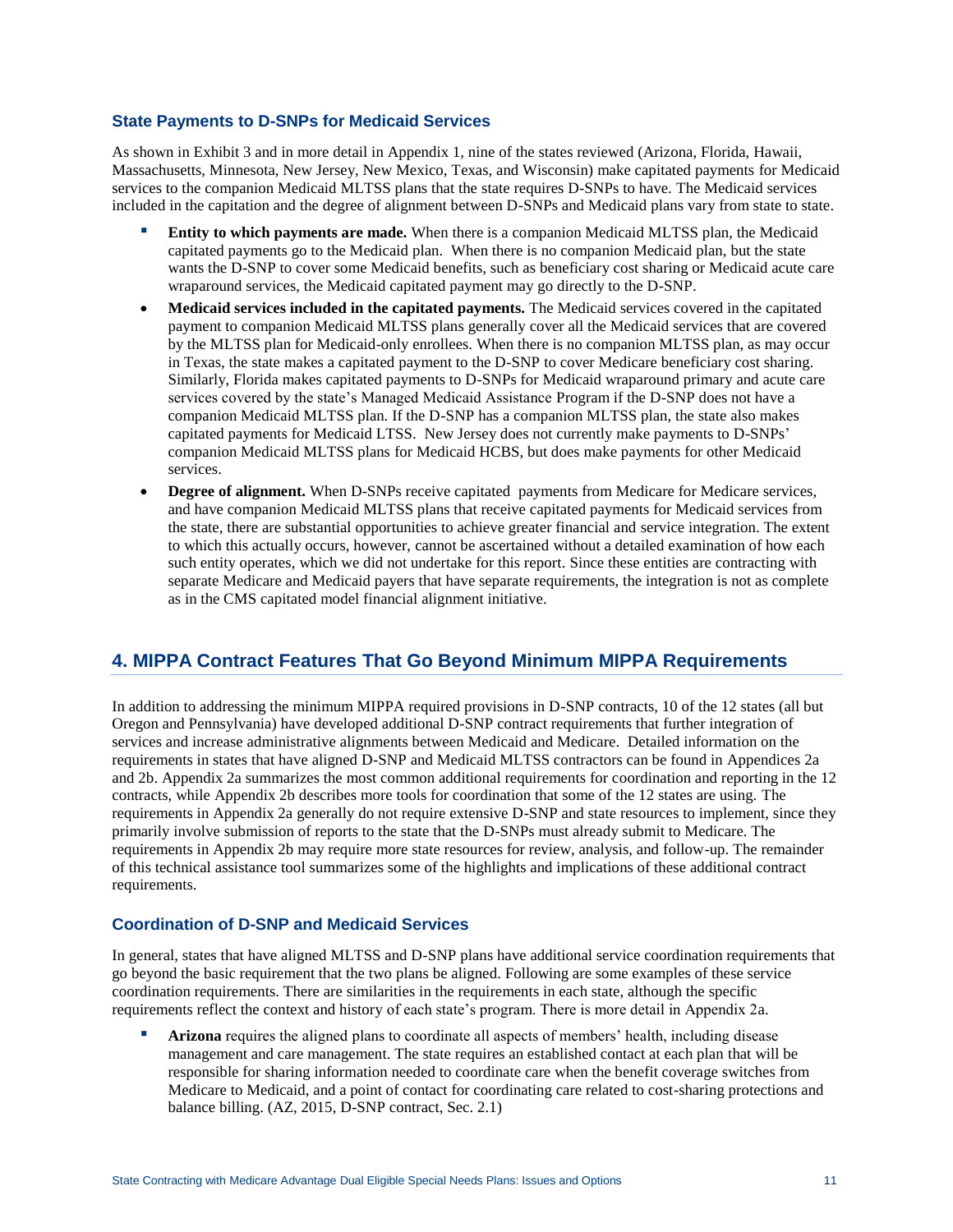- **Hawaii** requires that D-SNP enrollees have a service coordinator responsible for coordination of Medicaid acute and primary care and LTSS and coordination of Medicare services. D-SNPs must provide continuity of care when members are discharged from the hospital with prescribed medications that are normally prior-authorized or not on the plan's formulary, facilitate access to services including community services, provide assistance resolving concerns about service delivery or providers, and assist enrollees to maintain continuous Medicaid benefits. (HI, QI RFP, 2013, Sec. 40.900)
- Massachusetts requires the aligned Senior Care Options (SCO) Medicaid and D-SNP plans to ensure effective linkages of clinical management systems across all providers, including written protocols for referrals, information sharing, and tracking transfers. The SCO plan is also required to ensure all relevant providers are informed about utilization of services, and must demonstrate its capacity to provide coordination of care and care management. Massachusetts SCO enrollees are assigned to a primary care provider with at least two years of experience caring for persons over age 65. (MA, SCO contract, 2013, Sec. 2.4.a.6-7, Sec. 2.4.c, and Sec 2.5.b.2.a.4)
- **Minnesota** fully integrates D-SNP and Medicaid MLTSS and other services in its MSHO program. All MSHO plans are FIDE SNPs in 2015, and most have had this status for several years. Both Medicare and Medicaid benefits are delivered through MSHO as one plan, with the same care coordination requirements applying to all benefits. The standard D-SNP Model of Care requirements, for example, include additional Medicaid MLTSS requirements in MSHO plans. (MN, MSHO/Minnesota Senior Care Plus (MSC+) contract, 2014, Sec. 3.7 and Sec. 6.1)Minnesota has been able to achieve increased administrative integration in the MSHO program as a result of a September 2013 Memorandum of Understanding (MOU) with CMS. 15
- **Tennessee** has a number of additional requirements for D-SNP contractors, including notifying the member's Medicaid MCO of any planned or unplanned inpatient admissions, and coordinating with the Medicaid MCO regarding discharge planning, including ensuring that LTSS services are "provided in the most appropriate, cost effective and integrated setting." The requirements also include following up with enrollees and their Medicaid MCO to provide needs assessments or developing person-centered plans of care for MLTSS members, coordinating nursing facility services across programs, and training staff on coordinating benefits for dually eligible beneficiaries. (TN, D-SNP contract, 2014, Sec. A.2.b.6)
- **Texas** requires D-SNP contractors to make "reasonable efforts" to coordinate benefits provided by the D-SNP "with LTSS provided through the Texas Department of Aging and Disability Services and the STAR+PLUS HMOs" including identification of LTSS providers, help accessing LTSS, coordinating the delivery of Medicaid LTSS and Medicare benefits and services, and training D-SNP network providers about LTSS "so they may help members receive needed LTSS that are not covered by Medicare." Coordination may also include reciprocal referral protocols and information sharing. D-SNPs are required to notify the designated LTSS coordinator or caseworker if a D-SNP member is admitted to a nursing facility. (TX, D-SNP contract, 2013, Sec. 3.06a and 9.08)
- **Wisconsin** has detailed requirements for care planning, inter-disciplinary team composition, and assessment. Wisconsin requires the D-SNP to promptly arrange for all long-term care services in the benefit package. Building on the CMS SNP model of care requirements, D-SNPs must complete a comprehensive assessment and care plan for each member within 90 days of enrollment. (WI, Family Care/Partnership contract, 2014, Art. V.D and VII.C)

## **Submission of Medicare Advantage Quality/Performance and/or Financial Reports to the State**

About half of the D-SNP contracts reviewed include requirements for submission of Medicare Advantage quality/performance and/or financial reports to the state. States are collecting this information to support integrated program design, rate setting, and quality oversight. See Appendix 2a for details.

**Quality/Performance Data and Reports.** Seven of the 12 reviewed states require D-SNPs to submit CMS-required Medicare quality reports and data. This includes Medicare HEDIS data and other Medicare quality-related information, including information on Medicare-required quality improvement projects (QIPs) and chronic care improvement projects (CCIPs). Understanding D-SNP performance and the Medicare quality requirements that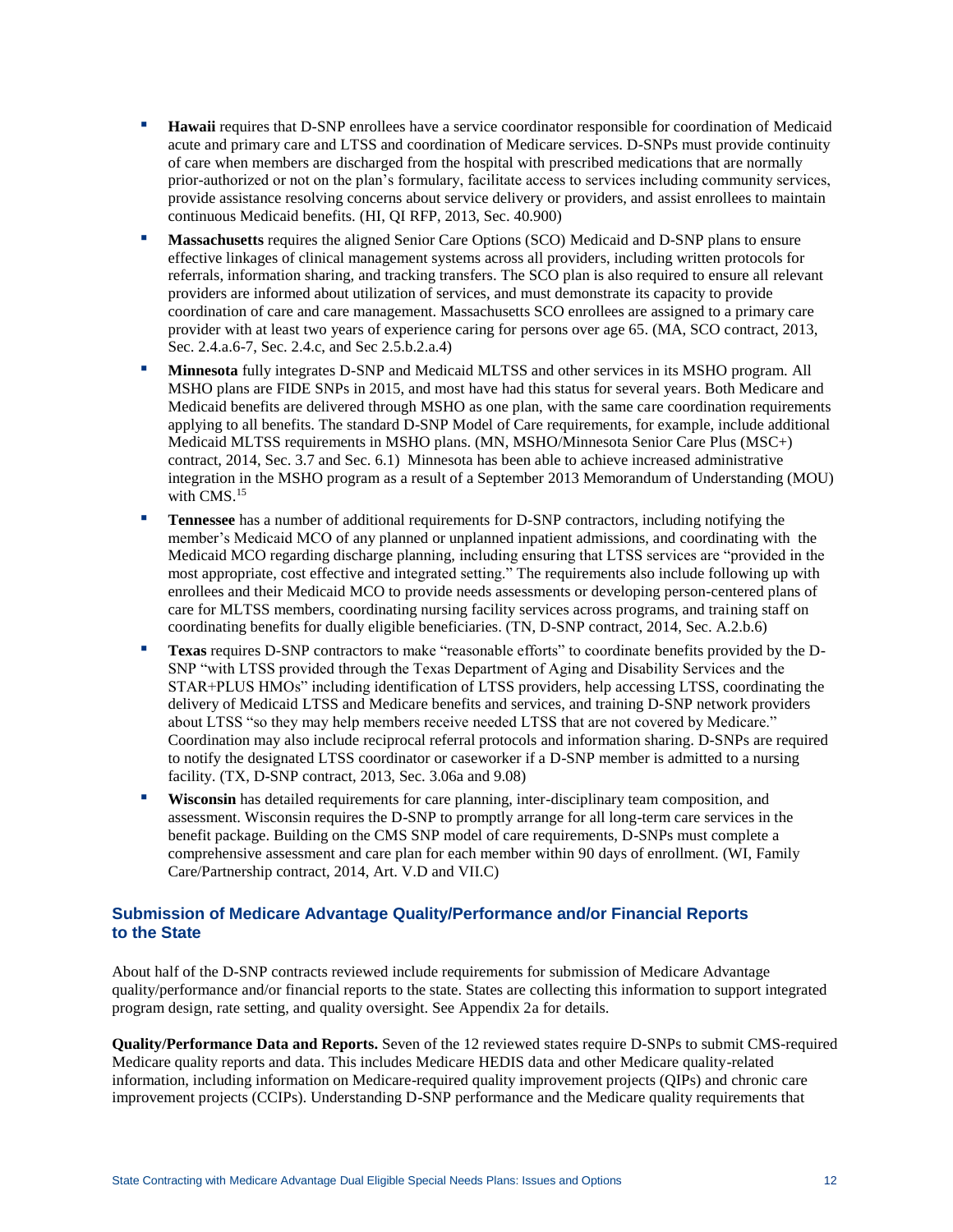plans are measured against can support states in developing state-specific strategies for quality improvement related to their integrated programs. Following are specific examples of state requirements:

- Massachusetts requires D-SNPs to report on Medicare HEDIS measures to the extent that they are relevant to the age 65 or older SCO population. (MA, SCO contract, 2013, Sec. 2.14.a.1)
- **Minnesota** requires D-SNPs to submit Medicare HEDIS and SNP structure and process measure results. Medicare and Medicaid quality and performance improvement projects are conducted jointly, and the state has access to all relevant Medicare performance information. (MN, MSHO/MSC+ contract, 2014, Sec. 7.7)
- **Tennessee** requires plan submission of all D-SNP performance-related information upon request. This includes, but is not limited to, HEDIS, HOS, CAHPS, and Medicare Stars quality rankings. (TN, DSNP contract, 2014, Sec. A.2.b.10)
- **Wisconsin** requires submission of SNP quality and other reports submitted to CMS pursuant to Medicare regulations including HEDIS, HOS, CAHPS, and SNP measures. (WI, Family Care/Partnership contract, 2014, Sec. 12.B)

**Financial Reports.** Six of the 12 states (Arizona, Florida, Massachusetts, Minnesota, New Jersey, and Wisconsin) require D-SNPs to submit CMS-required financial reports, including information provided to CMS as part of the Medicare Advantage bid and cost reporting processes, either to the state directly or to the state's contracted actuary (See Appendix 2a). States also require additional financial reporting by D-SNPs, including submission of financial statements and detail on administrative and service costs. The contract provisions reviewed vary in terms of the level of specificity of financial reporting that is required:

- **Massachusetts** has detailed financial viability, stability, and reporting requirements in their contracts with aligned MLTSS plans/D-SNPs. (MA, SCO contract, 2013, Sec. 2.12 and Appendix D)
- **Minnesota and Florida** include broad contract provisions related to the submission of any necessary information specified by the state to meet rate-setting or financial oversight objectives. (MN, MSHO/MSC+ contract, 2014, Sec. 3.7 and FL 2015, D-SNP contract, Attachment I, Sec. D.5)

Medicare bid information can be used by states to establish payment rates for Medicaid cost-sharing and services covered under the state's D-SNP contract:

**Minnesota and Wisconsin** specifically require D-SNPs to submit both initial Medicare bid submissions and the final approved bid. Notably, Minnesota's MSHO D-SNP contract includes requirements that the D-SNP consult with the state on use of projected Medicare savings and rebates prior to initial bid submission to CMS and notify the state of any changes. MSHO D-SNPs are also required to meet CMS requirements as a low-income benchmark plan so they can offer Part D benefits to enrollees with no premium. (MN, MSHO/MSC+ contract, 2014, Sec. 3.7 and 3.9 and WI, Family Care/Partnership contract, 2014, Art. XVII.B)

### **Submission of CMS-Required Notices of Plan Changes to State**

Medicare Advantage contracts between CMS and D-SNPs require submission of routine notifications to CMS for any anticipated plan or product changes, including entries to new markets, mid-year terminations or contract nonrenewals, and service area expansions or reductions that may occur each plan cycle.<sup>16</sup> Five of the states reviewed (Arizona, Massachusetts, Minnesota, New Jersey and Texas) have developed requirements for D-SNPs to notify the state of any mid-year terminations, non-renewals, or service area changes at the same time the D-SNP notifies CMS (See Appendix 2a).

If states have advance notice of these changes, they can work with CMS and plans to better coordinate beneficiary coverage options, including taking into account the availability of plans covering Medicaid benefits for Medicare-Medicaid enrollees. Additionally, for states with established integrated D-SNP programs where a D-SNP is exiting the market, states can use this information to facilitate enrollment into other established D-SNPs in the state in order to maintain integration for Medicare-Medicaid enrollees. Following are specific examples of state requirements:

Arizona requires plans (starting in 2015) to notify it of significant changes to the terms of the Medicare contract with CMS, including D-SNP non-renewals, service area changes, terminations, deficiencies, CMS notices of intent to deny, and novation agreements. (AZ, 2015, D-SNP contract, Sec. 2.10)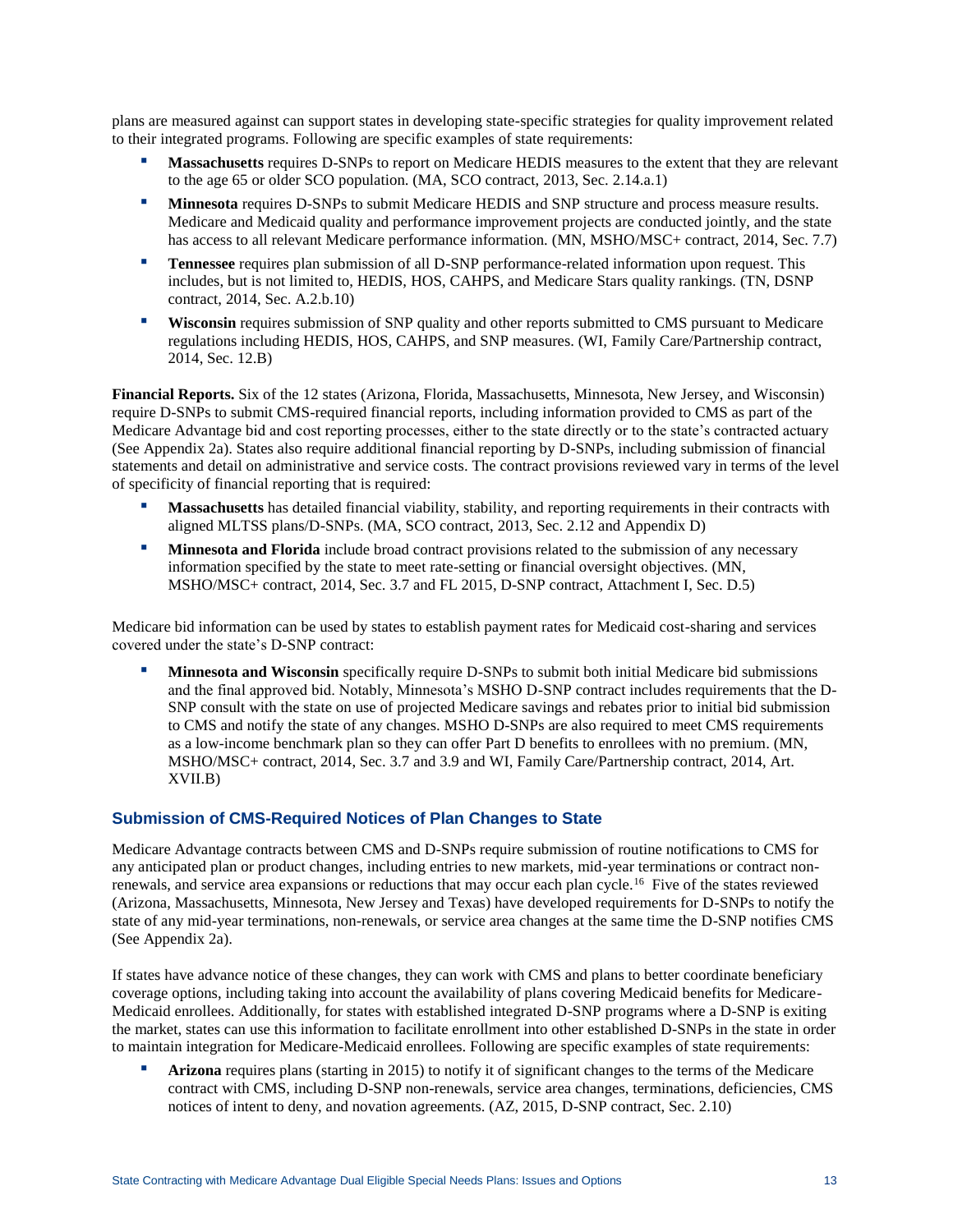- **Massachusetts** requires plans to notify the state and CMS of all changes affecting the delivery of care, the administration of its program, or its performance of contract requirements no later than 30 calendar days prior to any significant change. (MA, SCO contract, 2013, Section 5.1.a)
- **Minnesota** has detailed requirements for notifications to the state related to terminations, material changes in its SNP contract with CMS, service area changes, and changes to Medicare premiums or bids. (MN, MSHO/MSC+ contract, 2014, 3.9)
- **Texas** requires D-SNPs to notify the state of CMS approval of D-SNP application and amendments to the contract, including the addition, deletion, or modification of a service area. (TX, D-SNP contract, 2013, Sec. 3.01b)

#### **Sample Contract Language: State Notification of Medicare Advantage Plan Changes**

#### **Minnesota (MSHO/MSC+ contract, 2014, Sec. 3.9.1(c))**

"The MCO will notify the STATE of changes, including but not limited to terminations of SNP plans, changes in type of SNPs approved or applied for, denial of a SNP application, failure to meet the CMS Low Income Subsidy (LIS) requirements, Part D issues that may materially affect the SNP, or a decision to conduct a Federal investigative audit that may lead to termination of the SNP, within thirty (30) days of such actions. For any SNP that may enroll Dual Eligibles, the MCO also agrees to inform the STATE of any requests to CMS for Service Area changes in its SNP Service Area(s) within Minnesota, and of final approval, denial or withdrawal of such requests to CMS within fifteen (15) days of submission of such requests to CMS or within fifteen (15) days of receipt of notice from CMS, whichever is applicable."

#### **Submission of CMS Compliance Notices, and/or Notices of Low Star Ratings to the State**

Four of the states reviewed (Arizona, Massachusetts, Minnesota, and Tennessee) have developed contract provisions that require D-SNPs to submit Medicare past performance information to the state, including submission of CMS warning letters, corrective action plans, deficiency notices, and/or notices of low Medicare star ratings (See Appendix 2a). All four of these states also require alignment between D-SNP and MLTSS contractors, which facilitates this type of information sharing.

States that receive such notifications directly from D-SNPs are better able to anticipate potential CMS actions that may impact D-SNP ability to enroll new members, maintain current contracts with CMS, or extend contracts in subsequent years, which could potentially have an impact on quality or continuity of care for Medicare-Medicaid enrollees in these D-SNPs. Following are examples of specific state requirements:

- Arizona requires D-SNPs (starting in 2015) to submit any CMS warning letters or corrective actions plans within 10 business days of receipt, and must notify the state of star ratings of less than a 3.0 for either Part C or Part D. (AZ, 2015, D-SNP contract, Sec. 2.10 and 2.11)
- **Massachusetts** requires plans to notify the state and CMS of all changes affecting the delivery of care, the administration of its program, or its performance of contract requirements no later than 30 calendar days prior to any significant change. (MA, SCO contract, 2013, Sec. 5.1.a)
- **II. Minnesota** requires D-SNPs to inform the state of any significant changes their Medicare program and any significant changes in Medicare oversight results that are likely to have an impact on the continued integration of Medicare and Medicaid benefits. The state also requires submission of CMS corrective action requests to the state within 30 days of receipt. (MN, MSHO/MSC+ contract, 2014, Sec. 3.9.1)
- **Tennessee** requires D-SNPs to provide all performance-related information upon state request, including information on low performing icons, notices of non-compliance, audit findings and corrective action plans. (TN, DSNP Contract, 2014, Sec. A.2.b.10)

### **Submission of Marketing Materials to the State**

Seven of the D-SNP contracts reviewed (Arizona, Hawaii Massachusetts, Minnesota, New Jersey, Tennessee, and Wisconsin) require D-SNPs to submit marketing materials for state review before submission to CMS or distribution (See Appendix 2b). Marketing materials are defined broadly to include materials that reference state benefits or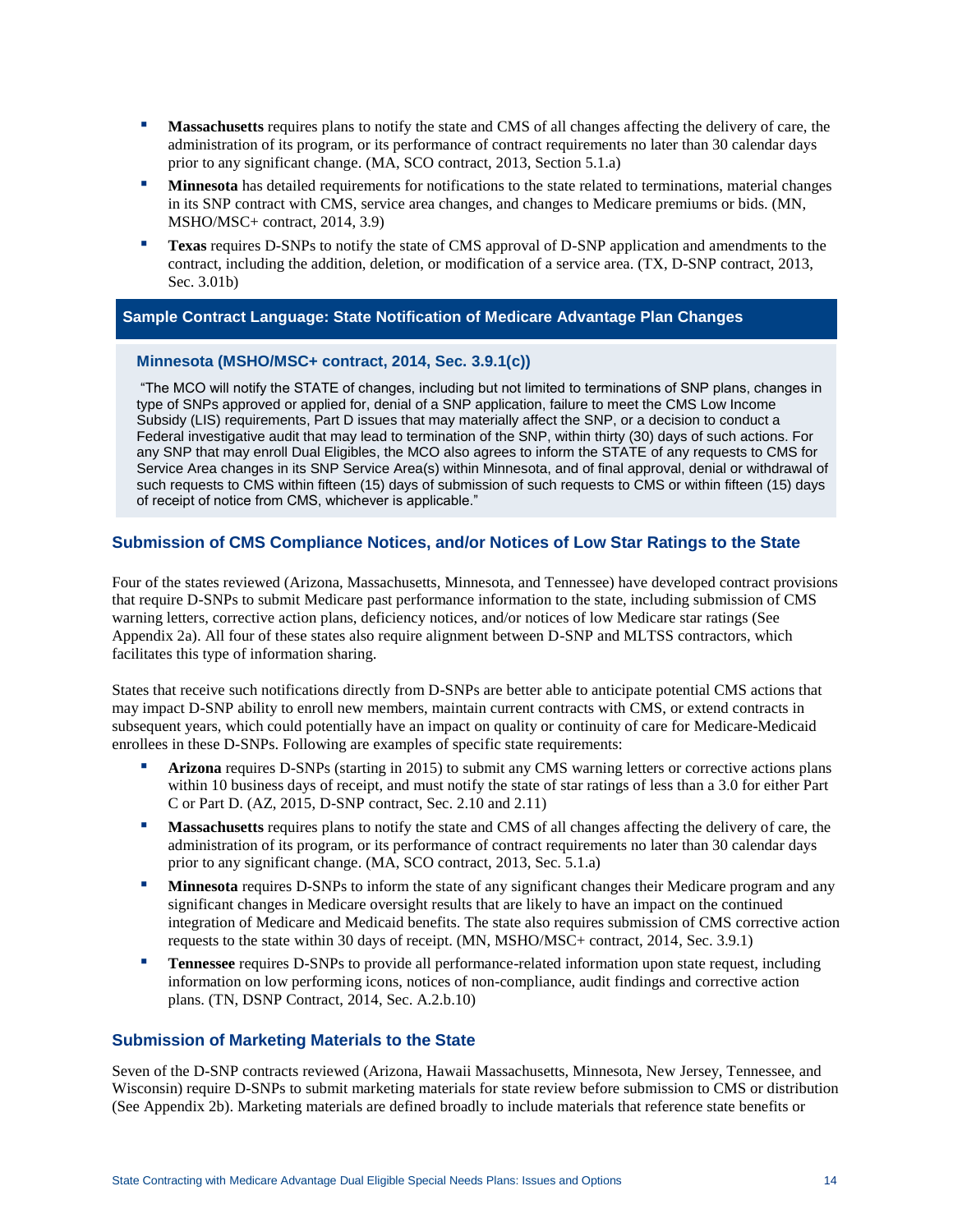service information, media (e.g., print, video presentation, and advertisements), and outreach and education materials. State review of these materials can identify opportunities to reduce the confusion and inconsistency that may result from differing Medicare and Medicaid requirements.<sup>17</sup>

In Massachusetts and Tennessee, D-SNPs are also required to provide marketing/outreach plans to the state. Tennessee requires submission to the state of documentation of CMS approval while Wisconsin requires that these materials be made available upon state request. Wisconsin's D-SNP contract also specifies that the state will assist D-SNPs when issues arise in obtaining CMS approval. Wisconsin is the only state that outlines requirements for accessible formats and languages and cultural sensitivity that the D-SNP has to adhere to for all member and marketing/outreach materials. Following are examples of provisions related to marketing:

- **Massachusetts** requires submission of all marketing materials for state review. D-SNPs must submit an annual stakeholder outreach plan and all outreach and enrollee materials to the state and CMS for approval. (MA, SCO contract, 2013, Sec. 2.11.a, c)
- **Interpretent Minnesota** requires submission of all marketing materials, including scripts and advertising, for state review. Under a long-standing agreement with CMS, the state establishes the parameters for allowable marketing, including formats and language specifications. The state and CMS must review and approve all Medicare-related materials, including Part D materials, and the state must review and approve the Medicaid-only materials. (MN, MSHO/MSC+ contract, 2014, Sec. 3.6.4)
- Tennessee requires submission of marketing materials to the state following review and approval by CMS, and the D-SNP must include documentation of CMS approval in its submission. The D-SNP is prohibited from using any eligibility or enrollment information that has been provided by TennCare for any marketing activities or to solicit additional members for enrollment in its D-SNP. (TN, DSNP contract, 2014, Sec. A.2.g)
- **Wisconsin** requires submission of marketing and outreach materials for state and CMS review prior to distribution. The state will assist D-SNPs when issues arise in obtaining CMS approvals. The D-SNP contract also outlines requirements for cultural sensitivity for all member and marketing/outreach materials. (WI, Family Care/Partnership contract, 2014. Art. IX. A, B, and E)

#### **Sample Contract Language: Submission of Marketing Materials to CMS and the State**

#### **Wisconsin (Family Care/Partnership contract, 2014, Art. IX. E)**

"The MCO shall provide member and marketing/outreach materials in formats accessible due to language spoken and various impairments. Materials shared with potential members and members shall be understandable in language and format based on the following: 1. Understandable Language or Interpretation; 2. Materials Easily Understood; 3. Obtaining Accessible Information; 4. Cultural Sensitivity."

## **Submission of Medicare Advantage Grievance and Appeals Data to State and/or Coordination of Processes**

States may require submission of grievance and appeals reports as a quality check on D-SNP processes and results. Additionally, states can require that D-SNPs coordinate the Medicare grievance and appeal process with the Medicaid process, to the extent possible given the separate rules and regulations that govern those processes.<sup>18</sup> Of the 12 states reviewed, four (Hawaii, Massachusetts, Minnesota, and Wisconsin) have contract provisions that require D-SNPs to coordinate Medicare Advantage grievance and appeals processes with Medicaid processes (See Appendix 2b).

Some states, including Arizona and New Jersey, require submission of quarterly summary reports of Medicare Advantage grievances and appeals and the outcomes of those appeals; however they do not explicitly require coordination of Medicare and Medicaid grievance and appeals processes in D-SNP contracts. Following are examples of grievance and appeals provisions in D-SNP contracts:

Arizona requires D-SNP to submit quarterly summaries of Part C and D pre-service member appeals received and the outcome of those appeals as well as summaries of Independent Review Entity (IRE)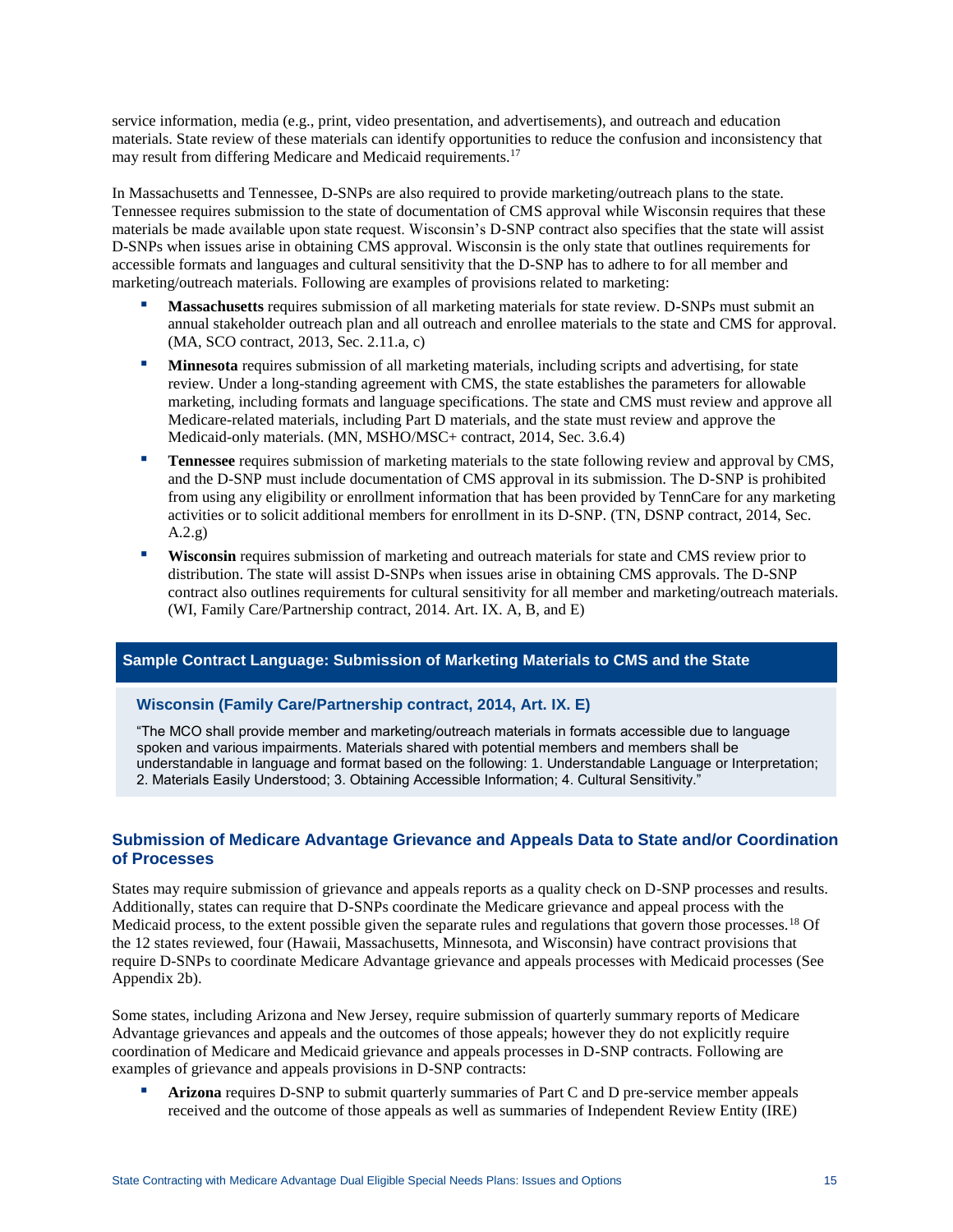decisions received during the reporting period. Service-level detail on the appeals that were upheld and overturned is also required. (AZ, D-SNP contract, 2015, Sec. 2.9)

- **Hawaii** requires D-SNPs to use state-developed templates for communication to members regarding the grievance system process, and submit grievance policies and procedures to the state for review and approval as part of the readiness review process (HI, QI RFP, 2013, Section 51.105)
- **Massachusetts** requires D-SNPs to submit detailed monthly reports on enrollee complaints and appeals, specifying the quantity, types, solutions, and timeframes they were resolved. D-SNPs are also required to cooperate with the state to implement improvements based on the findings of these reports. (MA, SCO contract, 2013, Sec 2.14.d)
- **In Minnesota** has one integrated appeals process that incorporates both Medicare and Medicaid requirements and is used for all MSHO members, a feature of its September 2013 MOU with CMS.<sup>19</sup> D-SNPs must submit Medicare grievance and appeals and service denial information to the state including Part D denials. (MN, MSHO/MSC+ contract, 2014, Sec. 8.1)
- New Jersey has D-SNP contract provisions that give the state the right to submit comments to the contractor regarding the merits or suggested resolution of any grievance and appeal. (NJ, D-SNP contract, 2014, Sec. 4.5)

### **Submission of Medicare Advantage Encounter Data and/or Part D Drug Event Data to the State**

Of the states reviewed, eight (Arizona, Hawaii, Massachusetts, Minnesota, New Jersey, New Mexico, Tennessee, and Texas) require D-SNPs to submit Medicare Advantage encounter data to the state. Minnesota and Tennessee specify that Part D data must also be submitted. Florida and Texas have authority in the D-SNP contract to require plans to submit Medicare Advantage encounter data, but the states are not currently requiring plans to do so (See Appendix 2b). This analysis did not consider how states used Medicare data or any difficulties they may have had in obtaining and analyzing the data.

#### **Sample Contract Language: Submission of Medicare Advantage Encounter Data and Part D Data to the State**

#### **Minnesota (MSHO/MSC+ contract, 2014, Sec. 3.7.1 (B) (1))**

"Individual Enrollee-specific, claim-level encounter data for services provided by (1) the MCO to Enrollees detailing all Medicare and Medicaid medical and dental diagnostic and treatment encounters, all pharmaceuticals (including Medicare Part D items), supplies and medical equipment dispensed to Enrollees, Home and Community-Based Services, Nursing Facility services, and Home Care Services for which the MCO is financially responsible."

#### **Tennessee (D-SNP contract, 2014, Sec. A.2.c.1.b and Amendment #1, Sec. A.2.c.1(b))**

"Encounter data for any and all claims, including Part D claims to the extent the Contractor has access to such information and including claims with no patient liability..." "The Contractor shall be able to receive, maintain and utilize data extracts from TennCare and its contractors, e.g., pharmacy data from TennCare or its pharmacy benefit manager (PBM)."

#### **Coordination of Quality Improvement and External Quality Review Activities**

A few states have aligned Medicare and Medicaid quality improvement project topics and reporting formats. (See Appendix 2b.) Following are examples of state approaches:

**Minnesota** has detailed requirements and a clear process for D-SNPs to coordinate quality assurance and performance improvement projects across Medicare and Medicaid. D-SNPs must participate in joint Medicare-Medicaid performance and quality improvement projects. (MN, MSHO/MSC+ contract, 2014, Sec. 7.2)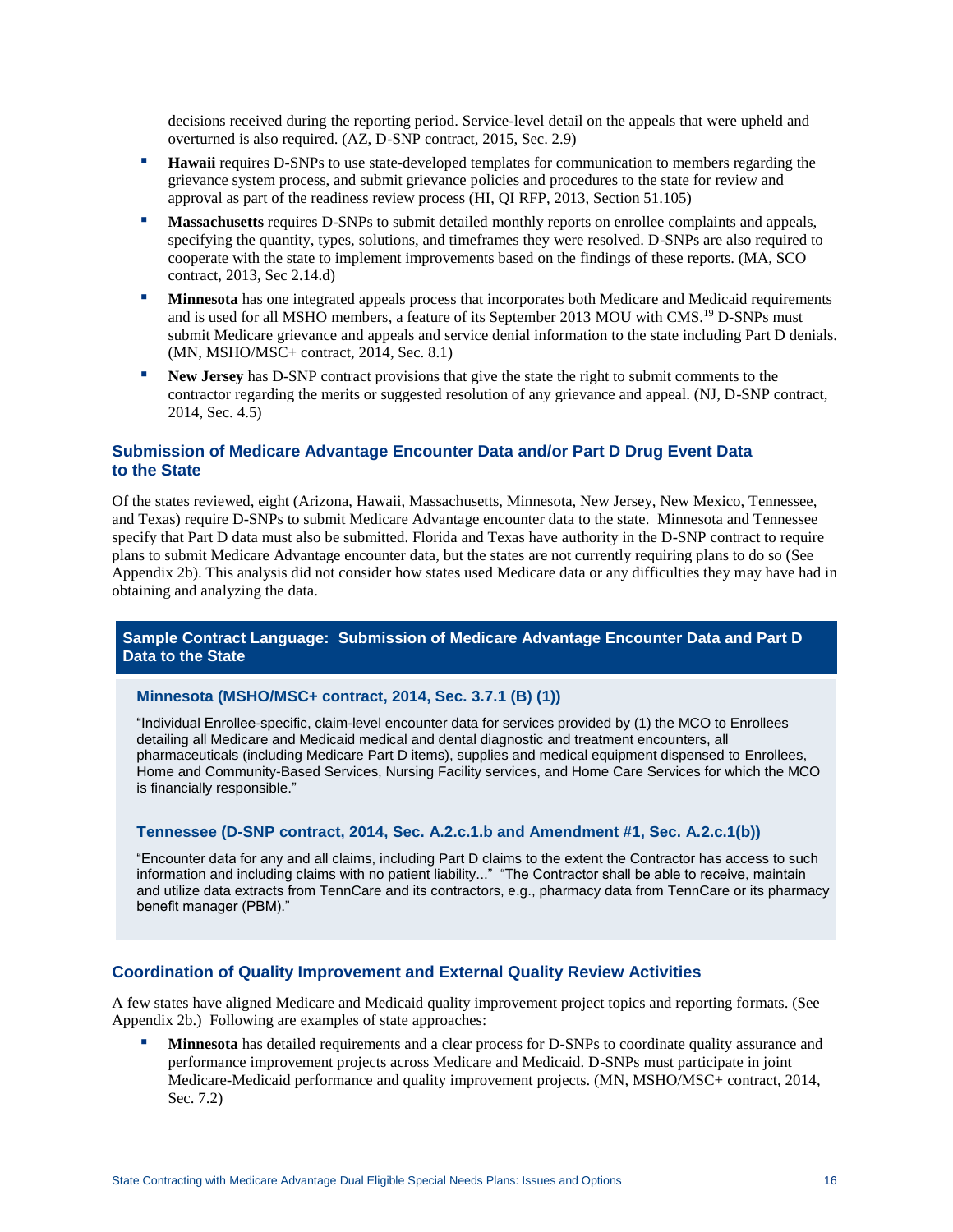- **New Jersey** has contract provisions related to state and CMS coordination on topics for D-SNP program performance improvement projects. D-SNPs must conduct both a Medicare chronic condition improvement program and a Medicaid quality improvement program, with both being overseen by the state's external quality review organization. (NJ, D-SNP contract, 2014, Sec. 4.4)
- Wisconsin allows D-SNPs to use Medicare quality improvement project templates for submission of Medicaid performance improvement projects with prior state approval. (WI, Family Care/Partnership contract, 2014, Art. XII.C.8.c.)

## **Sample Contract Language: Alignment of Medicaid and Medicare Quality Improvement Projects**

## **Minnesota (MSHO/MSC+ contract, 2014, Sec. 7.2)**

*"*The MCO may use its Medicare Quality Improvement Project (QIP) to meet the Medicaid Performance Improvement Project (PIP) requirements for both MSHO and MSC+. This includes using Medicare's measurement standards and reporting timelines and templates. The MCO will provide the STATE with copies of the final QIP proposal and reports submitted to CMS within fifteen (15) days of submission."

## **Other State Requirements that Go Beyond MIPPA Requirements**

States may use D-SNP contracts to hold plans accountable for targeted state initiatives and various D-SNP program and administrative responsibilities (See Appendix 2b). Examples include:

- Arizona encourages D-SNPs that also operate a Medicaid health plan to direct market only to individuals enrolled in the D-SNP organization's Medicaid product to increase alignment. (AZ, D-SNP contract, 2015, Sec. 2.8)
- **Florida** requires D-SNPs to facilitate Medicaid eligibility redeterminations for enrollees, including assisting with applications for medical assistance and conducting member education regarding maintenance of Medicaid eligibility. (FL, D-SNP contract, 2015, Sec. B.1.d) This D-SNP activity is facilitated by realtime access to state eligibility information, which is one of the minimum MIPPA requirements.<sup>20</sup>
- **Massachusetts** allows D-SNPs to submit integrated enrollment and disenrollment forms to the state and CMS on behalf of D-SNP members. (MA, SCO Contract, 2013, Sec 2.11.b)
- **Minnesota** requires D-SNPs, in addition to other D-SNP data or reporting submission requirements, to:
	- Submit to the state D-SNP frailty and risk assessment scores, the CMS-approved model of care, and Medicare Part D medication therapy management programs information. The state works with D-SNPs to tailor the D-SNP model of care and health risk assessment tool to align with state objectives and requirements.
	- Waive the Medicare three-day hospital stay requirement<sup>21</sup> for Medicare skilled nursing facility coverage.
	- Participate in the state's administrative alignment demonstration based on a memorandum of understanding between the state and  $CMS^2$  (MN, MSHO/MSC+ contract, 2014, Sec. 3.7, 3.9, and 4.9)

# **Conclusion**

In this analysis, the states with the most detailed and extensive D-SNP contracts are those that have: (1) wellestablished Medicaid MLTSS programs; (2) experienced D-SNPs that are interested in contracting with the state; and (3) state Medicaid agency leadership and staff who are knowledgeable about both Medicaid and Medicare managed care. These leading states developed the capacities needed to use D-SNP contracting as an effective tool for integrating Medicare and Medicaid over time. They strengthened and enhanced their D-SNP contracts incrementally, as state and D-SNP capabilities and opportunities developed.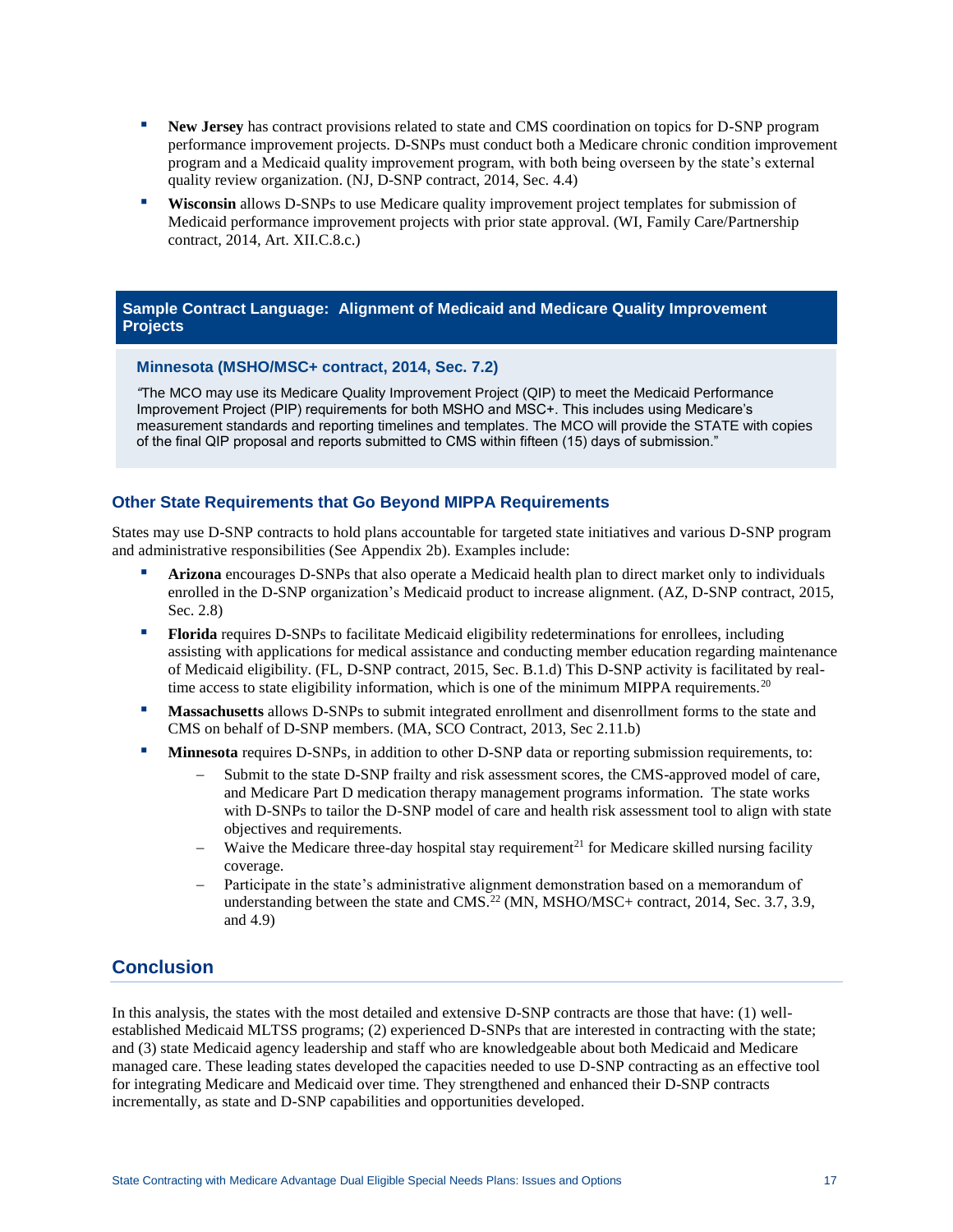This technical assistance tool enables states at varying stages of D-SNP contracting to identify opportunities to use these contracts to advance integration. As states consider what to require in their D-SNP contracts, they should take into account the staff and other resources they have to design and implement meaningful integration requirements, review and analyze the information they require D-SNPs to submit, and work with D-SNPs over time to refine and improve D-SNP integration with their Medicaid program.

States should approach contracting with D-SNPs strategically, as many of the states reviewed in this tool have done. States implementing new MLTSS programs can use D-SNP contracts to increase integration of Medicaid services with Medicare services incrementally over time. States that may not yet have a Medicaid MLTSS program but are planning on developing one in the future may want to at least enter into the minimum required contracts with D-SNPs to increase the likelihood that D-SNP options will be available to link with the Medicaid MLTSS program when needed. If a state has no plans to develop a Medicaid MLTSS program, however, or has not identified ways in which contracting with D-SNPs could improve coordination of Medicare and Medicaid services in the state, using scarce state resources to develop such contracts may not be warranted. Similarly, states with few or no D-SNPs operating in the state may not want to devote limited resources to exploring this option. For states with the necessary resources and opportunities, however, the D-SNP model of integration can improve the coordination of services for Medicare-Medicaid enrollees beyond what separate Medicare and Medicaid plans can do, and beyond what can be accomplished in the fee-for-service system.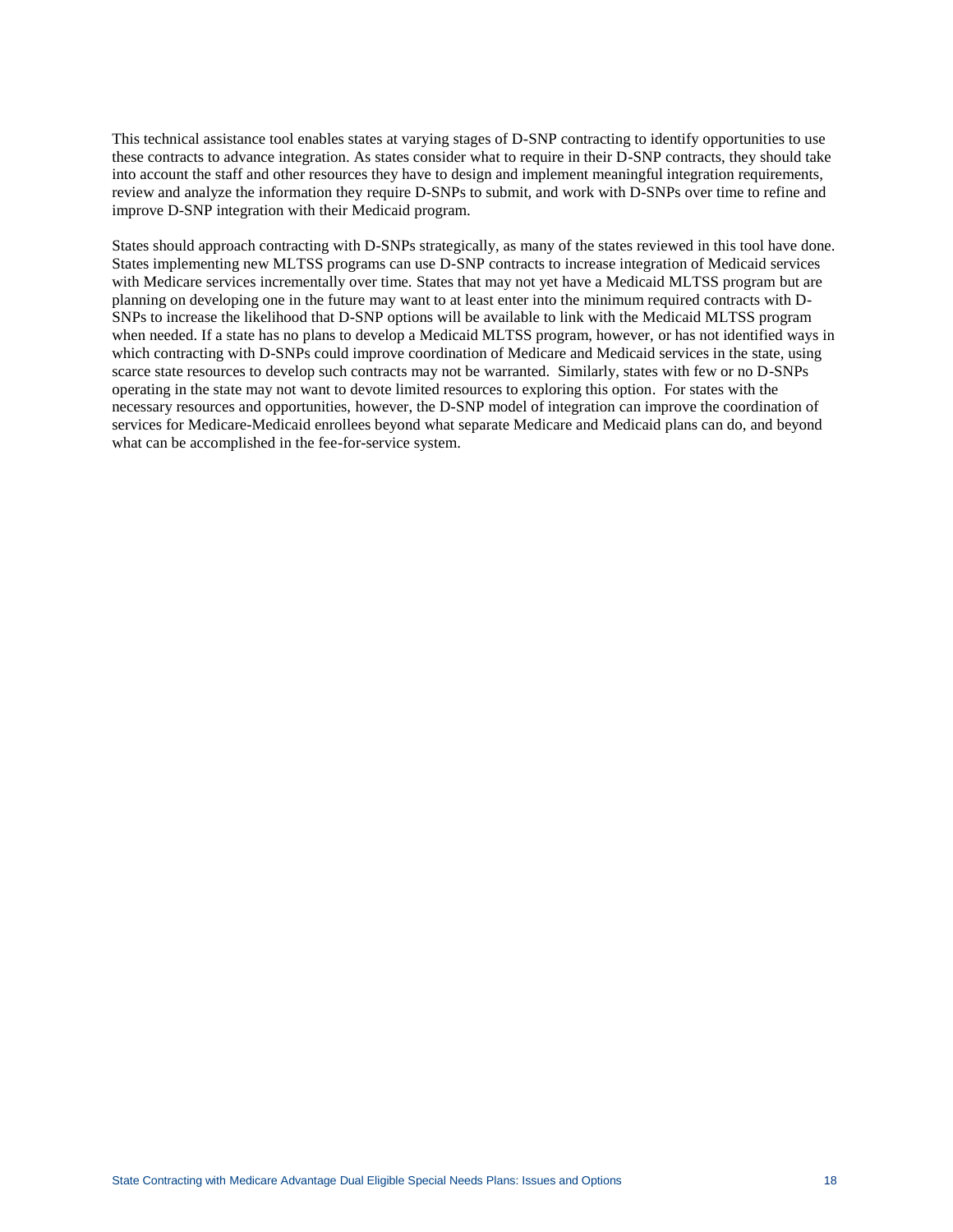# **Appendix 1: Overview of State Medicaid Managed LTSS Programs and D-SNPs**

| <b>MLTSS Program Information</b>                                                                                        |                                                                                                                                                                                                                                                                                                                                                                  |                                                                                                                                                                                                                                                                                   |                                                                                                                                                                                                                                                                                                                                                                      | <b>D-SNP Information</b>                                                                                                                                                                         |                                                                                                                                                          |                                                                                                                                                                                                                                                                                                                                                                                                                                          |
|-------------------------------------------------------------------------------------------------------------------------|------------------------------------------------------------------------------------------------------------------------------------------------------------------------------------------------------------------------------------------------------------------------------------------------------------------------------------------------------------------|-----------------------------------------------------------------------------------------------------------------------------------------------------------------------------------------------------------------------------------------------------------------------------------|----------------------------------------------------------------------------------------------------------------------------------------------------------------------------------------------------------------------------------------------------------------------------------------------------------------------------------------------------------------------|--------------------------------------------------------------------------------------------------------------------------------------------------------------------------------------------------|----------------------------------------------------------------------------------------------------------------------------------------------------------|------------------------------------------------------------------------------------------------------------------------------------------------------------------------------------------------------------------------------------------------------------------------------------------------------------------------------------------------------------------------------------------------------------------------------------------|
| <b>State, Medicaid</b><br><b>MLTSS</b><br>Program, and<br><b>Date Started</b>                                           | <b>Population Covered</b>                                                                                                                                                                                                                                                                                                                                        | <b>Medicaid Services Provided</b><br>on a Capitated Basis<br>(MLTSS and Other Medicaid<br>Services)                                                                                                                                                                               | <b>Medicaid Services</b><br><b>Provided Through Fee for</b><br><b>Service</b>                                                                                                                                                                                                                                                                                        | <b>Population Covered</b>                                                                                                                                                                        | <b>Medicaid Services Provided on a</b><br><b>Capitated Basis through</b><br><b>Companion Medicaid Plans or</b><br><b>Direct State Payments to D-SNPs</b> | Requirements for Alignment of D-<br><b>SNPs and Medicaid MCOs</b>                                                                                                                                                                                                                                                                                                                                                                        |
| Arizona<br>Arizona Long-<br>Term Care<br>System<br>(ALTCS) (1989)                                                       | All elderly, physically disabled<br>or developmentally disabled<br>with a medical need for long<br>term care services                                                                                                                                                                                                                                            | ALTCS: Acute (including<br>primary), behavioral health,<br>prescription drugs, LTSS<br>(nursing facility [NF], ICF/MR,<br>HCBS)                                                                                                                                                   | None for MLTSS plan<br>members                                                                                                                                                                                                                                                                                                                                       | FBDE, QMB+, SLMB+<br>(Arizona Health Care Cost<br><b>Containment System</b><br>(AHCCCS) Acute Program<br>and ALTCS Program)                                                                      | All Medicaid services provided<br>by ALTCS and AHCCCS Acute<br>plans (including primary, acute,<br>prescription drugs)                                   | D-SNPs are required to have a<br>companion Medicaid plan that<br>covers all Medicaid services and<br>state- defined counties and<br>population(s) (AZ, D-SNP contract,<br>2015, no section)                                                                                                                                                                                                                                              |
| Florida<br>Long-Term Care<br>Program (2013)                                                                             | Mandatory population:<br>Adults 18+ with long-term care<br>(LTC) needs in nursing<br>facilities (NF) or select home-<br>and community-based<br>services (HCBS) waivers<br>including dually eligible<br>recipients<br>Voluntary population:<br>Adults 18+ with LTC needs in<br>Program of All-Inclusive Care<br>for the Elderly and select<br><b>HCBS</b> waivers | Managed Medical Assistance<br>Program: primary, acute,<br>prescription drugs<br>LTC Program: behavioral<br>health, prescription drugs,<br>long-term services and<br>supports (LTSS) (i.e., NF,<br><b>HCBS</b> waiver including<br>occupational, physical and<br>speech therapies) | None for MLTSS plan<br>members                                                                                                                                                                                                                                                                                                                                       | FBDE, SLMB, SLMB+,<br>QDWI, QI, QMB and QMB+<br>enrolled full dual eligibles<br>excluding Institutional Care<br>Program (ICP) eligible<br>recipients during the<br>enrollment month <sup>a</sup> | All services provided by<br>Managed Medical Assistance<br>Program, including LTSS if there<br>is a companion Medicaid<br>MLTSS plan                      | None<br>However, D-SNPs with companion<br>MLTSS plans provide all LTC<br>program services including NF and<br>HCBS waiver services through the<br>companion MLTSS plan<br>D-SNPs without companion MLTSS<br>plans receive capitated payments<br>from the state to provide the same<br>covered benefits provided under the<br>Managed Medical Assistance<br>Program for the applicable eligibility<br>categories, but do not provide LTSS |
| Hawaii<br>QUEST<br>Integration (QI)<br>RFP (2013)<br>Preceded by<br><b>QUEST</b><br>Expanded<br>Access (QExA)<br>(2009) | ABD individuals, children,<br>adults $<$ 65 with physical<br>disabilities, adults $<$ 65 with<br>intellectual or developmental<br>disabilities, adults 65+<br>Full benefit dual eligibles                                                                                                                                                                        | QI Program: primary and<br>acute care, behavioral health,<br>prescription drugs, long-term<br>services and supports<br>(nursing facility, home health,<br>hospice, home- and<br>community-based services,<br>personal care, self-directed<br>options)                             | Additional behavioral health<br>services for adults with<br>serious and persistent<br>mental illness and children<br>with serious emotional<br>disturbance, dental, home-<br>and community based<br>waiver services for people<br>with intellectual or<br>developmental disabilities,<br>and institutional care for<br>intellectual or<br>developmental disabilities | <b>FBDE</b>                                                                                                                                                                                      | All Medicaid services provided<br>by the QI Program                                                                                                      | D-SNP contractors must be QI<br>contractors in CY2015<br>State will require that QI contractors<br>offer a D-SNP in CY2016 <sup>b</sup>                                                                                                                                                                                                                                                                                                  |

 $\overline{a}$ 

a Based on review of Florida's standard D-SNP contract for 2014. For 2014 Florida also maintained a Coordination of Benefits (COB)-only D-SNP contract that covers all dually eligible beneficiaries. In 2015, the COB-only D-SNP contract will not be used and all applicable D-SNP eligibility categories will be enrolled under Florida's standard D-SNP contract. **b** State correspondence.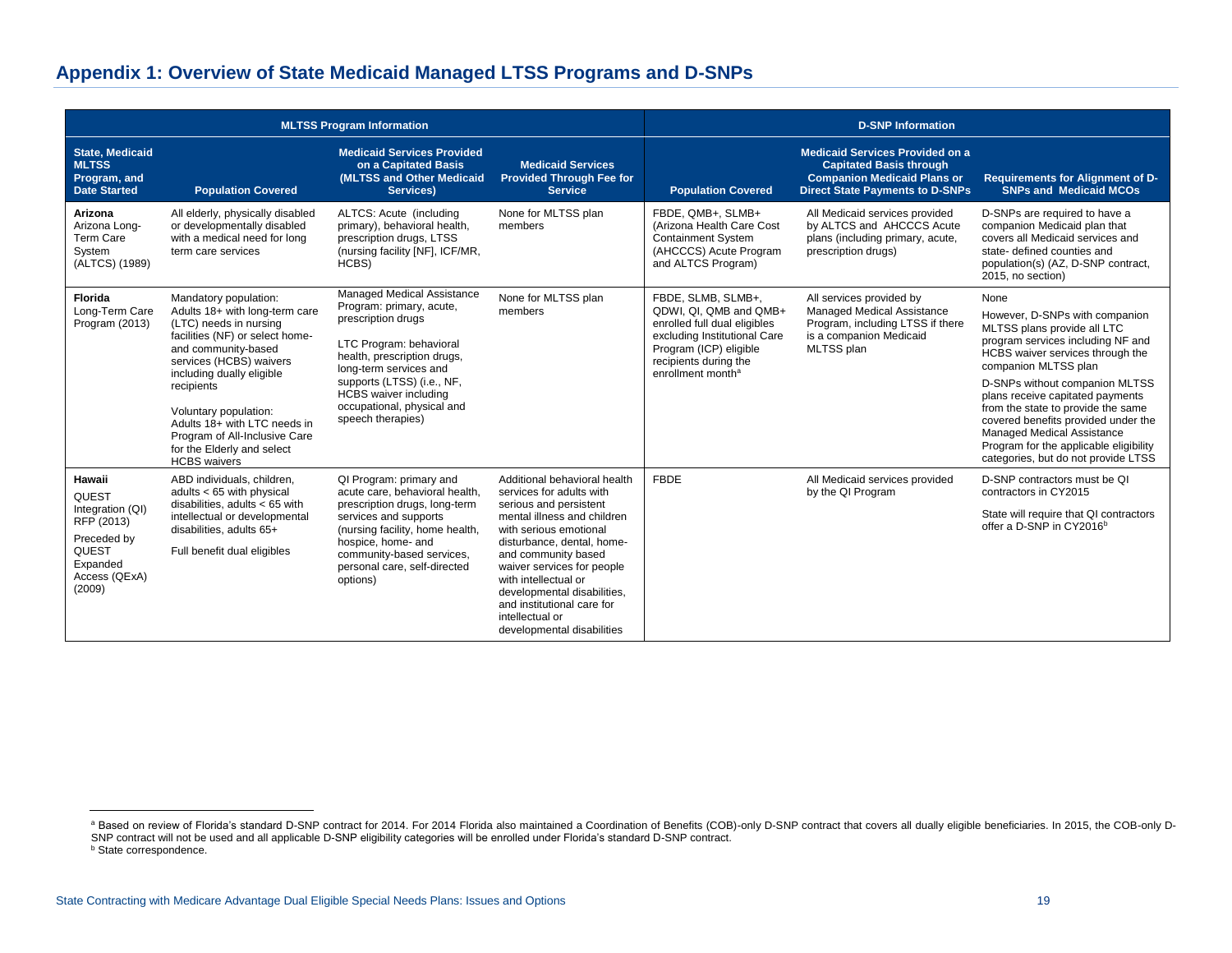| <b>MLTSS Program Information</b>                                                                                            |                                                                                                                                                                                                                            |                                                                                                                                                                                                                                                                                                                                                                                                   |                                                                                                               | <b>D-SNP Information</b>                                                                                   |                                                                                                                                                                  |                                                                                                                                                                                           |  |
|-----------------------------------------------------------------------------------------------------------------------------|----------------------------------------------------------------------------------------------------------------------------------------------------------------------------------------------------------------------------|---------------------------------------------------------------------------------------------------------------------------------------------------------------------------------------------------------------------------------------------------------------------------------------------------------------------------------------------------------------------------------------------------|---------------------------------------------------------------------------------------------------------------|------------------------------------------------------------------------------------------------------------|------------------------------------------------------------------------------------------------------------------------------------------------------------------|-------------------------------------------------------------------------------------------------------------------------------------------------------------------------------------------|--|
| <b>State, Medicaid</b><br><b>MLTSS</b><br>Program, and<br><b>Date Started</b>                                               | <b>Population Covered</b>                                                                                                                                                                                                  | <b>Medicaid Services Provided</b><br>on a Capitated Basis<br>(MLTSS and Other Medicaid<br>Services)                                                                                                                                                                                                                                                                                               | <b>Medicaid Services</b><br><b>Provided Through Fee for</b><br><b>Service</b>                                 | <b>Population Covered</b>                                                                                  | <b>Medicaid Services Provided on a</b><br><b>Capitated Basis through</b><br><b>Companion Medicaid Plans or</b><br><b>Direct State Payments to D-SNPs</b>         | Requirements for Alignment of D-<br><b>SNPs and Medicaid MCOs</b>                                                                                                                         |  |
| <b>Massachusetts</b><br>Senior Care<br>Options (2004)                                                                       | QMB+ or SLMB+ age 65 or<br>older with MassHealth<br>Standard coverage                                                                                                                                                      | SCO Program: All Medicaid,<br>including primary and acute<br>care, behavioral health.<br>prescription drugs, long-term<br>services and supports<br>(nursing facility, adult foster<br>care, adult day health,<br>personal care, respite, and<br>other services),<br>transportation, dental,<br>durable medical equipment,<br>and institutional care                                               | None                                                                                                          | QMB+ or SLMB+ age 65 or<br>older with MassHealth<br>Standard coverage                                      | All Medicaid services provided<br>by the SCO Program                                                                                                             | D-SNP contractor must also be a<br>Medicaid contractor, and thus holds<br>separate contracts with CMS and the<br>state for the same service area and<br>populations                       |  |
| <b>Minnesota</b><br>Minnesota<br>Senior Health<br>Options (MSHO)<br>(1997)                                                  | Adults 65+ eligible for both<br>Medicaid and Medicare Parts<br>A & B excluding QMB and<br>SLMB eligibles who are<br>otherwise not eligible for state<br><b>Medical Assistance</b>                                          | MSHO Program: All Medicaid<br>services (including behavioral<br>health and substance abuse,<br>durable medical equipment,<br>preventive, diagnostic,<br>therapeutic, rehabilitative<br>services, long-term services<br>and supports (nursing facility-<br>up to 180 days), State plan<br>personal care and home<br>care, and all home and<br>community based services<br>Elderly Waiver services) | Nursing facility after 180 days                                                                               | FBDE excluding QMB and<br>SLMB eligibles who are<br>otherwise not eligible for<br>state Medical Assistance | All Medicaid services provided<br>by the MSHO Program                                                                                                            | The Medicaid MCO agrees to<br>participate in Medicare Advantage as<br>a Dual Eligible Special Needs Plan<br>(SNP) (MN, MSHO/MSC+ contract,<br>2014, Sec. 3.9.1)                           |  |
| <b>New Jersey</b><br>FamilyCare<br>Managed Long-<br><b>Term Services</b><br>and Supports<br>(2014)                          | All Medicaid eligible<br>individuals, including children,<br>meeting financial and nursing<br>facility level of care<br>requirements                                                                                       | FamilyCare MLTSS: All<br>Medicaid, including primary<br>and acute care, behavioral<br>health, prescription drugs,<br>long-term services and<br>supports benefits of personal<br>care attendant and medical<br>day care); nursing facility (up<br>to 30 days); home and<br>community based services;<br>mental health and substance<br>abuse services                                              | <b>Grandfathered Special Care</b><br>Nursing Facility and Nursing<br>Facility residents                       | FBDE, QMB+                                                                                                 | All Medicaid services provided<br>by FamilyCare MLTSS<br>excluding HCBS                                                                                          | D-SNPs are required to be approved<br>by state as standard Medicaid<br>managed care contractor. D-SNPs<br>must offer NF MLTSS by 2015 and<br>HCBS MLTSS by 2016                           |  |
| <b>New Mexico</b><br>Centennial Care<br>(2012)<br>Preceded by<br>Coordination of<br>Long Term<br>Services<br>(COLTS) (2008) | All Medicaid eligible individuals<br>with exception of dual eligible<br>recipients receiving cost<br>sharing and premium<br>assistance only, refugees and<br>undocumented aliens, and out-<br>of-state adoption placements | Centennial Care: primary and<br>acute care, behavioral health,<br>prescription drugs, long-term<br>services and supports (HCBS<br>waiver, state plan personal<br>care, nursing facility)                                                                                                                                                                                                          | <b>HCBS</b> services for<br>medically fragile and<br>developmentally disabled<br>individuals; ICF/MR services | FBDE, QDWI, QI, QMB<br>Only, QMB+, SLMB+,<br><b>SLMB Only</b>                                              | For Centennial Care contractors<br>with a companion D-SNP, all<br>Medicaid services are provided<br>through capitated payments to<br>Centennial Care contractors | Centennial Care contractors are<br>required to be a D-SNP or offer<br>Medicare products in all counties<br>agreed to by the parties (NM,<br>Centennial Care contract, 2013, Sec.<br>1.12) |  |
| Oregon<br>(No State<br>Medicaid<br><b>MLTSS</b><br>Program)                                                                 | <b>NA</b>                                                                                                                                                                                                                  | None: no MLTSS program                                                                                                                                                                                                                                                                                                                                                                            | All long-term services and<br>supports                                                                        | Varies by D-SNP (most<br>include FBDE. QMB+.<br>SLMB+, and one All-Dual D-<br>SNP)                         | None                                                                                                                                                             | None                                                                                                                                                                                      |  |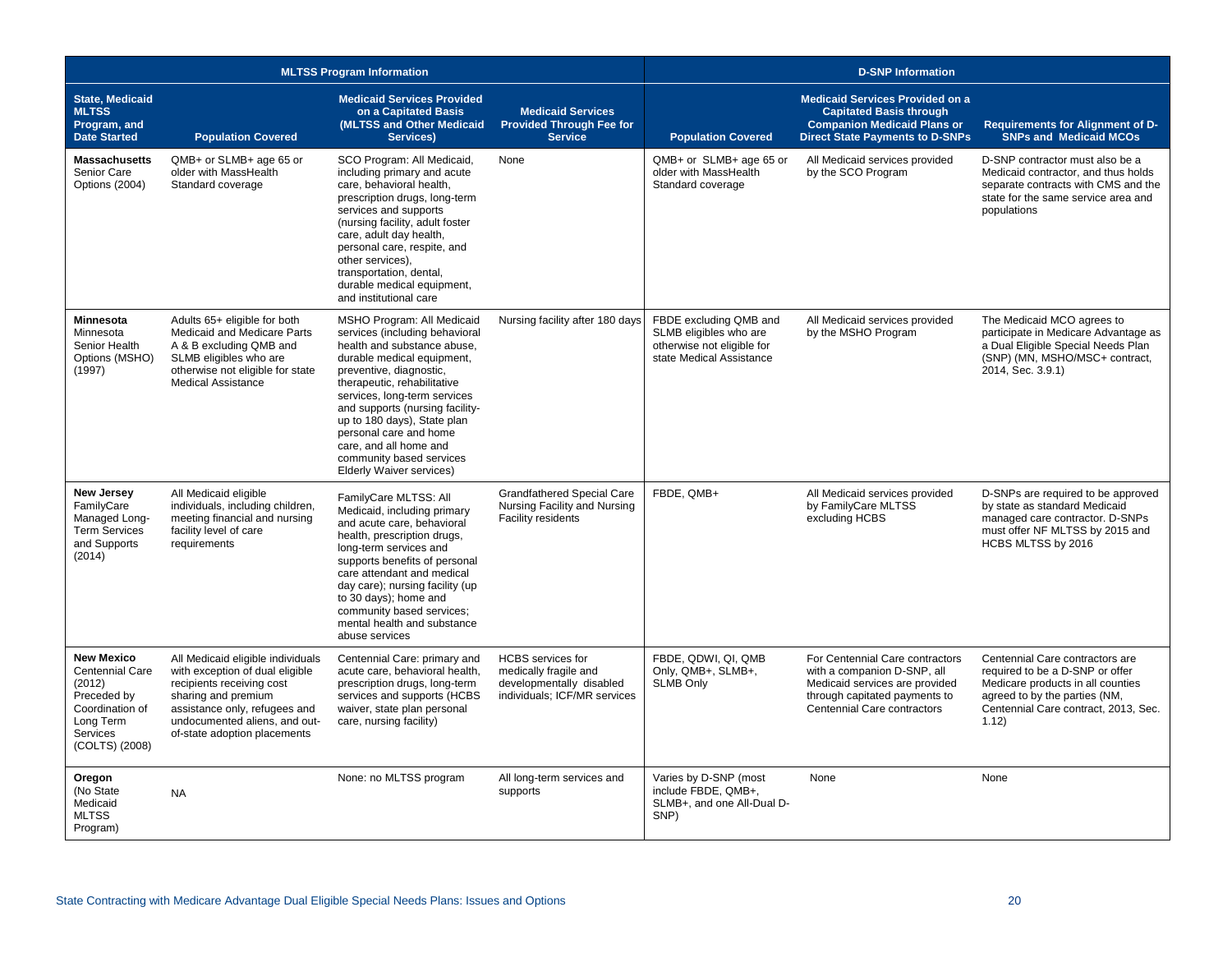| <b>MLTSS Program Information</b>                                              |                                                                                                                                                                                                                                                                     |                                                                                                                                                                                                                                                                                                                                                                                                 |                                                                                    | <b>D-SNP Information</b>                                                                                                                                           |                                                                                                                                                                                                                                                                               |                                                                                                                                                                 |
|-------------------------------------------------------------------------------|---------------------------------------------------------------------------------------------------------------------------------------------------------------------------------------------------------------------------------------------------------------------|-------------------------------------------------------------------------------------------------------------------------------------------------------------------------------------------------------------------------------------------------------------------------------------------------------------------------------------------------------------------------------------------------|------------------------------------------------------------------------------------|--------------------------------------------------------------------------------------------------------------------------------------------------------------------|-------------------------------------------------------------------------------------------------------------------------------------------------------------------------------------------------------------------------------------------------------------------------------|-----------------------------------------------------------------------------------------------------------------------------------------------------------------|
| <b>State, Medicaid</b><br><b>MLTSS</b><br>Program, and<br><b>Date Started</b> | <b>Population Covered</b>                                                                                                                                                                                                                                           | <b>Medicaid Services Provided</b><br>on a Capitated Basis<br>(MLTSS and Other Medicaid<br>Services)                                                                                                                                                                                                                                                                                             | <b>Medicaid Services</b><br><b>Provided Through Fee for</b><br><b>Service</b>      | <b>Population Covered</b>                                                                                                                                          | <b>Medicaid Services Provided on a</b><br><b>Capitated Basis through</b><br><b>Companion Medicaid Plans or</b><br><b>Direct State Payments to D-SNPs</b>                                                                                                                      | Requirements for Alignment of D-<br><b>SNPs and Medicaid MCOs</b>                                                                                               |
| Pennsylvania<br>(No State<br>Medicaid<br><b>MLTSS</b><br>Program)             | <b>NA</b>                                                                                                                                                                                                                                                           | None: no MLTSS program                                                                                                                                                                                                                                                                                                                                                                          | All long-term services and<br>supports                                             | FBDE, QMB Only,<br>QMB+, SLMB Only, SLMB+,<br>QDWI, QI                                                                                                             | None                                                                                                                                                                                                                                                                          | None                                                                                                                                                            |
| <b>Tennessee</b><br>TennCare<br><b>CHOICES</b><br>(2010)                      | NF residents (all ages), Adults<br>>65 and adults >21 with PD<br>who meet NF LOC or are at<br>risk for NF LOC                                                                                                                                                       | TennCare CHOICES: primary<br>and acute care, behavioral<br>health, long-term services<br>and supports: nursing facility,<br>home- and community-based<br>waiver-like services                                                                                                                                                                                                                   | Prescription drugs <sup>c</sup>                                                    | QMB only, QMB+, SLMB+,<br><b>FBDE</b>                                                                                                                              | None                                                                                                                                                                                                                                                                          | Medicaid MCOs must have<br>companion D-SNP under 2015<br>contract<br>D-SNPs are not required to have a<br>companion MLTSS plan                                  |
| <b>Texas</b><br>STAR+PLUS<br>(1998)                                           | SSI or SS exclusion children<br><21. Adults 21+ w SSI. Adults<br>21+ in community-based<br>alternatives. HCBS waiver<br>adults 65+, Full-benefit duals                                                                                                              | STAR+PLUS: primary and<br>acute care, behavioral health.<br>long-term services and<br>supports: HCBS waiver<br>services<br>Behavioral health provided<br>through separate NorthSTAR<br>BH managed care program in<br>Dallas, Ellis, Collin, Hunt,<br>Rockwell and Kaufman<br>counties                                                                                                           | Nursing Facility (will be<br>included beginning March 1,<br>2015                   | QMB Only, QMB Plus,<br>SLMB+                                                                                                                                       | For D-SNPs that operate<br>STAR+PLUS plans, all Medicaid<br>services are provided through<br>capitated payments to the<br>STAR+PLUS plan<br>For D-SNPs that do not have a<br>Medicaid contract. Medicaid<br>services are limited to Medicare<br>beneficiary cost sharing only | STAR+PLUS contractors must offer<br>D-SNPs in most populous counties<br>in the service area<br>State does not require D-SNPs to<br>have a companion MLTSS pland |
| Wisconsin<br>Family Care<br>(1999)<br>Partnership<br>(1996)                   | Adults with physical<br>disabilities, including persons<br>with Alzheimer's disease or<br>terminal illness:<br>adults with developmental or<br>intellectual disabilities; and<br>frail elders, including persons<br>with Alzheimer's disease or<br>terminal illness | Family Care: State plan, long-<br>term services and supports<br>(nursing facility, ICF/I/ID,<br>home health, personal care,<br>durable medical equipment<br>and supplies, behavioral<br>health not provided inpatient<br>or by a physician), HCBS<br>waiver, cost-effective MCO<br>supplemental services<br>Partnership: All Family Care<br>services except includes all<br>state plan services | Family Care: Acute and<br>primary care, prescription<br>drugs<br>Partnership: None | FBDE (18+ with NF LOC<br>who reside in areas where<br>the Family Care benefit<br>package is available, ESRD<br>duals are eligible if plan has<br><b>CMS</b> waiver | All Medicaid services provided<br>by Family Care                                                                                                                                                                                                                              | Medicaid MCOs participating in the<br>Partnership program must have a<br>companion D-SNP                                                                        |

FBDE = Full Benefit Dual Eligible; QDWI = Qualified Disabled and Working Individual; QI = Qualifying Individuals; QMB Only = Qualified Medicare Beneficiaries without other Medicaid; QMB+ = Qualified Medicare Beneficiaries Full Medicaid; SLMB Only = Specified Low-Income Medicare Beneficiaries without Other Medicaid; SLNB+ = Specified Low-Income Beneficiaries with Full Medicaid

 $\overline{a}$ 

<sup>c</sup> TennCare pharmacy is operated as a carve out to a single pharmacy benefit manager (PBM) that has tools and incentives to encourage cost-effective use of prescriptions drugs (state correspondence).

<sup>d</sup> MLTSS contractors must also offer D-SNPs in most populous counties in the service area, however Texas will sign contracts with D-SNPs that do not have a companion MLTSS plan (state interview).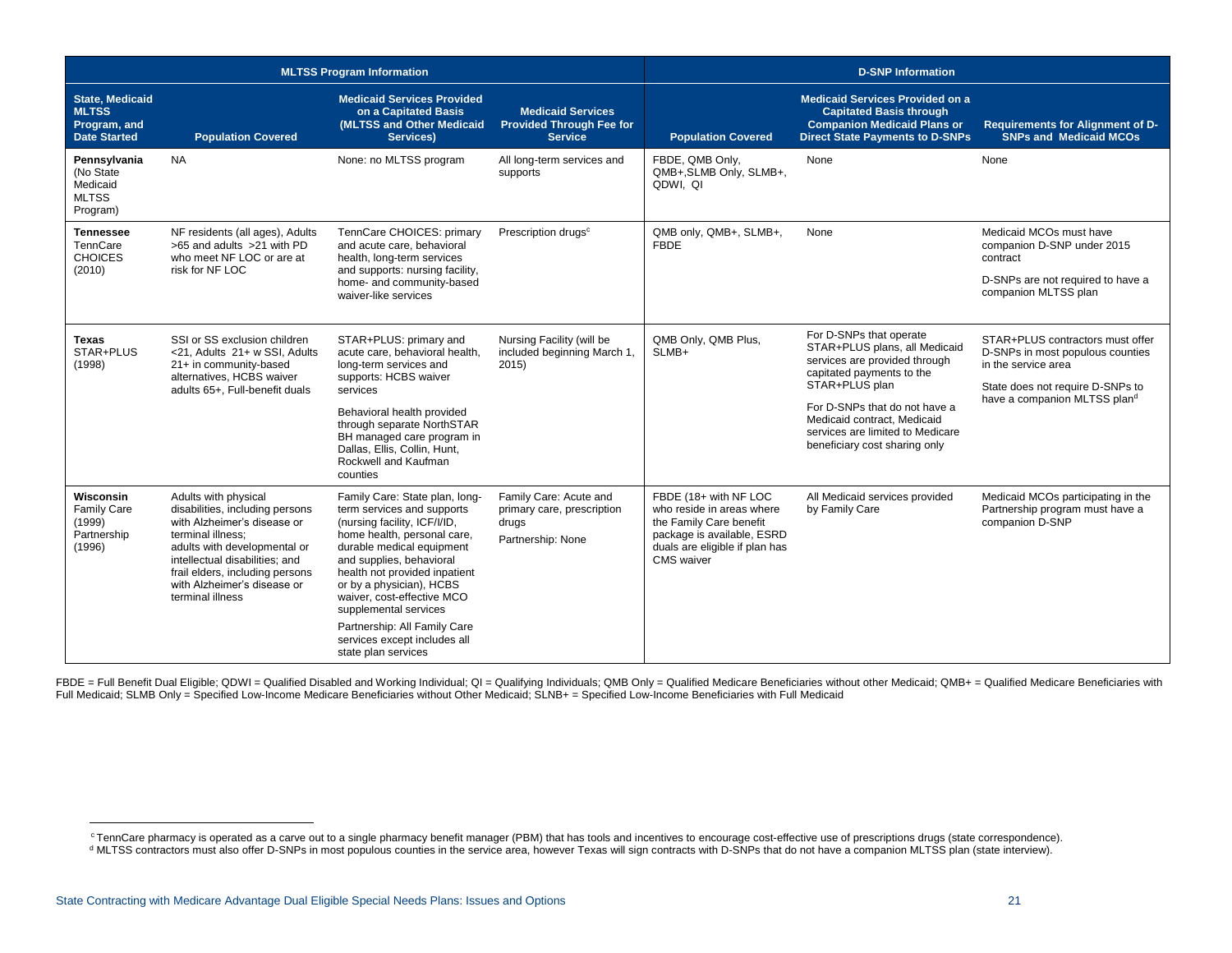# **Appendix 2a: Contract Features That Go Beyond Minimum MIPPA Requirements: Additional Coordination and Reporting**

|                                                                                                                     |                                                                                                                                                                                                                                                                                                                                                                                                                                                                                                                                                                                                                                         | D-SNP Required to Submit Medicare Advantage (MA) Reports to State                                                                                                                                                                                                                                                                                                                                            |                                                                                                                                                                                                                                                                                                                                                                                                                                                                                                                     |                                                                                                                                                            |                                                                                                                                                                                                               |  |
|---------------------------------------------------------------------------------------------------------------------|-----------------------------------------------------------------------------------------------------------------------------------------------------------------------------------------------------------------------------------------------------------------------------------------------------------------------------------------------------------------------------------------------------------------------------------------------------------------------------------------------------------------------------------------------------------------------------------------------------------------------------------------|--------------------------------------------------------------------------------------------------------------------------------------------------------------------------------------------------------------------------------------------------------------------------------------------------------------------------------------------------------------------------------------------------------------|---------------------------------------------------------------------------------------------------------------------------------------------------------------------------------------------------------------------------------------------------------------------------------------------------------------------------------------------------------------------------------------------------------------------------------------------------------------------------------------------------------------------|------------------------------------------------------------------------------------------------------------------------------------------------------------|---------------------------------------------------------------------------------------------------------------------------------------------------------------------------------------------------------------|--|
| <b>State/MLTSS</b><br><b>Program/Start</b><br><b>Date</b>                                                           | <b>Requirements for Coordination of D-</b><br><b>SNP and Medicaid Services</b>                                                                                                                                                                                                                                                                                                                                                                                                                                                                                                                                                          | <b>Medicare Advantage</b><br><b>Quality/Performance Reports</b>                                                                                                                                                                                                                                                                                                                                              | <b>Medicare Advantage Financial</b><br><b>Reports</b>                                                                                                                                                                                                                                                                                                                                                                                                                                                               | <b>CMS-Required Notices of Plan</b><br><b>Changes to State</b>                                                                                             | <b>Warning Letters, Corrective</b><br><b>Action Plans, Deficiency Notices</b><br>and/or Low Star Ratings                                                                                                      |  |
| Arizona<br>Arizona Long-<br>Term Care<br>System<br>(ALTCS) (1989)                                                   | D-SNP must coordinate all aspects of<br>members' health care including, but not<br>limited to, discharge planning, disease<br>management, and care management<br>(AZ, 2015, D-SNP contract, Sec. 2.1.2)<br>D-SNP must establish and provide the<br>name of a contact person at each<br>Arizona Health Care Cost Containment<br>System acute or ALTCS Medicaid plan<br>who will be responsible to share, at<br>minimum, timely inpatient hospital,<br>emergency room, and chronic illness<br>information to coordinate care when<br>benefit coverage switches from<br>Medicare to Medicaid (AZ, D-SNP<br>contract, 2015, Sec. 2.1.7 (a)) | Quality reporting is due annually<br>(AZ, D-SNP contract, 2015,<br>Appendix 1)                                                                                                                                                                                                                                                                                                                               | Financial reporting is due quarterly.<br>(AZ, D-SNP contract, 2015,<br>Appendix 1)                                                                                                                                                                                                                                                                                                                                                                                                                                  | D-SNP required to notify state of<br>any significant changes to the<br>terms of the Medicare contract<br>with CMS (AZ, D-SNP contract,<br>2015, Sec. 2.10) | D-SNP required to notify state of<br>CMS warning letters, corrective<br>action plans, and star ratings of less<br>than a 3.0 for either Part C or Part D<br>(AZ, D-SNP contract, 2015, Sec.<br>2.10 and 2.11) |  |
| Florida<br>(New statewide)<br>Medicaid<br>managed long-<br>term care<br>program<br>implemented in<br>2013 and 2014) | The D-SNP shall coordinate care for<br>enrollees, including but not limited to:<br>(1) assistance in obtaining required<br>services; (2) coordinating benefits and<br>services; (3) informing network<br>providers of benefits and services which<br>are to be provided to enrollees; and (4)<br>training network providers on available<br>benefits and services (FL, D-SNP<br>Contract, 2015, Attch I, Sec. B.2.k.)                                                                                                                                                                                                                   | D-SNP provides duplicate<br>copies of quality reports,<br>measures, and findings<br>generated from SNP(s) quality<br>management programs as<br>required by and submitted to<br><b>CMS</b><br>CMS requires the health plan to<br>submit copies of quality reports,<br>measures and findings from the<br>health plan's SNP(s) quality<br>management programs (FL, D-<br>SNP Contract, 2015, Sec.<br>III.E.iii) | D-SNP provides all necessary and<br>pertinent information, so the<br>Agency may consult with actuaries<br>to establish payment rates for<br>Medicaid services<br>The Agency decides what<br>information is necessary and<br>pertinent for the Vendor to provide<br>to the Agency. The Agency<br>consults with actuaries to establish<br>the payment rates for services<br>provided to eligible enrollees under<br>Title XIX of the Federal Social<br>Security Act (FL, D-SNP Contract,<br>2015, Attch I, Sec. D.5.) | Not required in MIPPA contract                                                                                                                             | Not required in MIPPA contract                                                                                                                                                                                |  |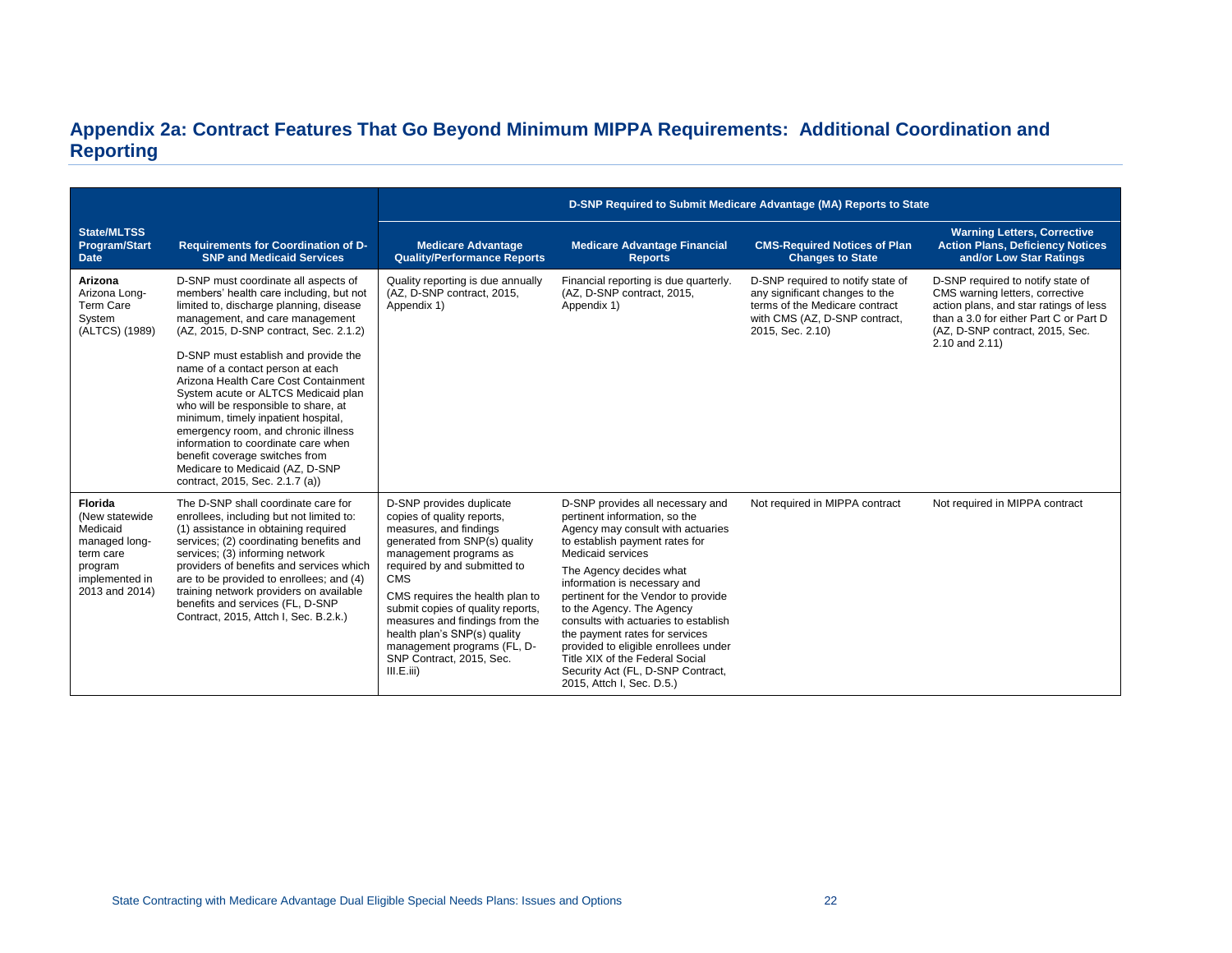|                                                                                                                                |                                                                                                                                                                                                                                                                                                                                                                                                                                                                                                                                                                                                                                                                                                                                                            | D-SNP Required to Submit Medicare Advantage (MA) Reports to State |                                                       |                                                                |                                                                                                          |  |  |
|--------------------------------------------------------------------------------------------------------------------------------|------------------------------------------------------------------------------------------------------------------------------------------------------------------------------------------------------------------------------------------------------------------------------------------------------------------------------------------------------------------------------------------------------------------------------------------------------------------------------------------------------------------------------------------------------------------------------------------------------------------------------------------------------------------------------------------------------------------------------------------------------------|-------------------------------------------------------------------|-------------------------------------------------------|----------------------------------------------------------------|----------------------------------------------------------------------------------------------------------|--|--|
| State/MLTSS<br>Program/Start<br><b>Date</b>                                                                                    | <b>Requirements for Coordination of D-</b><br><b>SNP and Medicaid Services</b>                                                                                                                                                                                                                                                                                                                                                                                                                                                                                                                                                                                                                                                                             | <b>Medicare Advantage</b><br><b>Quality/Performance Reports</b>   | <b>Medicare Advantage Financial</b><br><b>Reports</b> | <b>CMS-Required Notices of Plan</b><br><b>Changes to State</b> | <b>Warning Letters, Corrective</b><br><b>Action Plans, Deficiency Notices</b><br>and/or Low Star Ratings |  |  |
| Hawaii<br><b>QUEST</b><br>Integration (QI)<br>RFP (2013)<br>Preceded by<br><b>QUEST</b><br>Expanded<br>Access (QExA)<br>(2009) | Enrollees will have a service<br>coordinator responsible for: (1)<br>coordination of acute and primary care,<br>and long-term services and supports,<br>including coordination with Medicare<br>services; (2) providing continuity of care<br>when members are discharged from the<br>hospital with prescribed medications<br>that are normally prior authorized or not<br>on the plan's formulary; (3) facilitating<br>access to services including community<br>services; (4) providing assistance<br>resolving concerns about service<br>delivery or providers; and (5) assisting<br>enrollees to maintain continuous<br>Medicaid benefits, including identifying<br>at risk members and ensuring continuity<br>of care (HI, QI RFP, 2013, Sec. 40.900) | Not required in MIPPA contract                                    | Not required in MIPPA contract                        | Not required in MIPPA contract                                 | Not required in MIPPA contract                                                                           |  |  |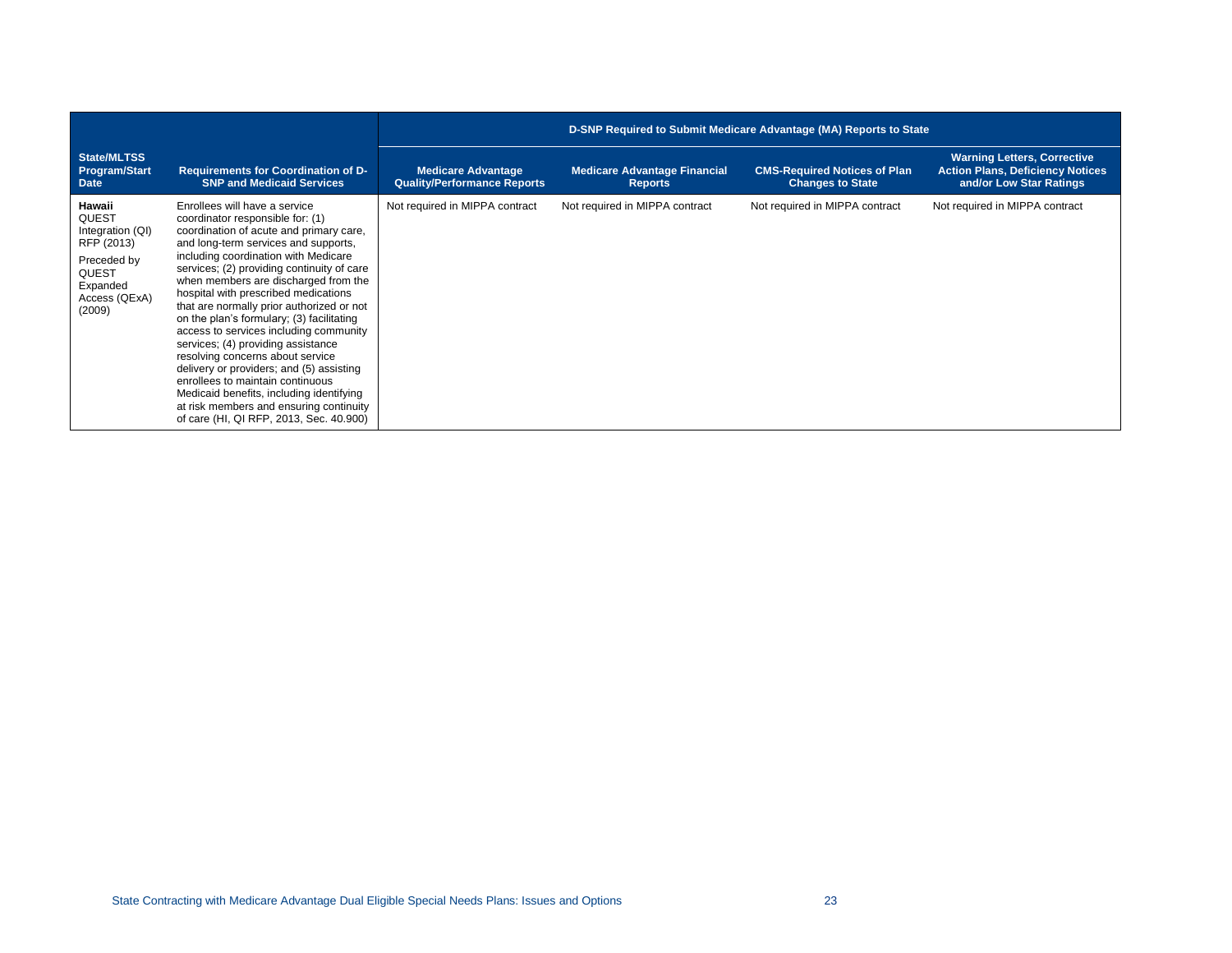|                                                                                 |                                                                                                                                                                                                                                                                                                                                                                                                                                                                                                                                                                                                                                                                                                                                                                                                                                                                                                                                                                      | D-SNP Required to Submit Medicare Advantage (MA) Reports to State                                                                                                                                                                                                                       |                                                                                                                                                                                                |                                                                                                                                                                                                                                                                                    |                                                                                                          |
|---------------------------------------------------------------------------------|----------------------------------------------------------------------------------------------------------------------------------------------------------------------------------------------------------------------------------------------------------------------------------------------------------------------------------------------------------------------------------------------------------------------------------------------------------------------------------------------------------------------------------------------------------------------------------------------------------------------------------------------------------------------------------------------------------------------------------------------------------------------------------------------------------------------------------------------------------------------------------------------------------------------------------------------------------------------|-----------------------------------------------------------------------------------------------------------------------------------------------------------------------------------------------------------------------------------------------------------------------------------------|------------------------------------------------------------------------------------------------------------------------------------------------------------------------------------------------|------------------------------------------------------------------------------------------------------------------------------------------------------------------------------------------------------------------------------------------------------------------------------------|----------------------------------------------------------------------------------------------------------|
| <b>State/MLTSS</b><br><b>Program/Start</b><br><b>Date</b>                       | <b>Requirements for Coordination of D-</b><br><b>SNP and Medicaid Services</b>                                                                                                                                                                                                                                                                                                                                                                                                                                                                                                                                                                                                                                                                                                                                                                                                                                                                                       | <b>Medicare Advantage</b><br><b>Quality/Performance Reports</b>                                                                                                                                                                                                                         | <b>Medicare Advantage Financial</b><br><b>Reports</b>                                                                                                                                          | <b>CMS-Required Notices of Plan</b><br><b>Changes to State</b>                                                                                                                                                                                                                     | <b>Warning Letters, Corrective</b><br><b>Action Plans, Deficiency Notices</b><br>and/or Low Star Ratings |
| <b>Massachusetts</b><br>Massachusetts<br>Senior Care<br>Options (SCO)<br>(2004) | (Note: SCO D-SNP managed care<br>organizations (MCOs) are at risk for all<br>Medicaid and Medicare services for<br>enrollees)                                                                                                                                                                                                                                                                                                                                                                                                                                                                                                                                                                                                                                                                                                                                                                                                                                        | MCO must report MA-SNP<br>HEDIS measures if it is relevant<br>to the SCO population (MA,<br>SCO Contract, 2013, Sec<br>2.14.a.1                                                                                                                                                         | On a quarterly or monthly basis,<br>the MCO must report performance<br>to the state and CMS. The reports<br>include financial statements and<br>ratios as detailed in the contract. All        | MCO must notify the state and<br>CMS in writing of all changes<br>affecting the delivery of care, the<br>administration of its program, or<br>its performance of contract                                                                                                          | Not required in MIPPA contract                                                                           |
|                                                                                 | MCO must ensure effective linkages of<br>clinical and management systems<br>across all providers. This includes<br>written protocols for generating or<br>receiving referrals in order to share<br>clinical and plan of care information,<br>and to track and coordinate and<br>coordination enrollee transfers from one<br>setting to another. (MA, SCO Contract,<br>2013, Sec. 2.4.a.6)<br>MCO must also keep all parties<br>informed about utilization of services for<br>emergency conditions and urgent care<br>(MA, SCO Contract, 2013, Sec 2.4.a.7)<br>MCO must demonstrate the capacity to<br>provide coordination of care and expert<br>care management through the PCT<br>(MA, SCO Contract, 2013, Sec.,<br>2.4.c.1<br>Enrollees' care will be managed by a<br>primary care physician or a primary<br>care team who must have at least two<br>years' experience in the care of persons<br>over the age of 65 (MA, SCO Contract,<br>2013, Sec. 2.5.B.2.a.4) | MCO shall cooperate with the<br>state to develop and implement<br>a process for ensuring non-<br>payment for services that<br>constitute or result from so-<br>called serious reportable events,<br>as defined by the National<br>Quality Forum (MA, SCO<br>Contract, 2013, Sec 2.10,i) | reports must contain subsections<br>for: (1) the contractor's activity only;<br>and (2) combined data for the<br>contractor and all subcontractors.<br>(MA, SCO Contract, 2013,<br>Appendix D) | requirements. The timeframe for<br>notification is no later than 30<br>calendar days prior to any<br>significant change to how<br>services are rendered to<br>enrollees, and no later than five<br>business days for all other<br>changes. (MA, SCO Contract,<br>2013, Sec 5.1.a). |                                                                                                          |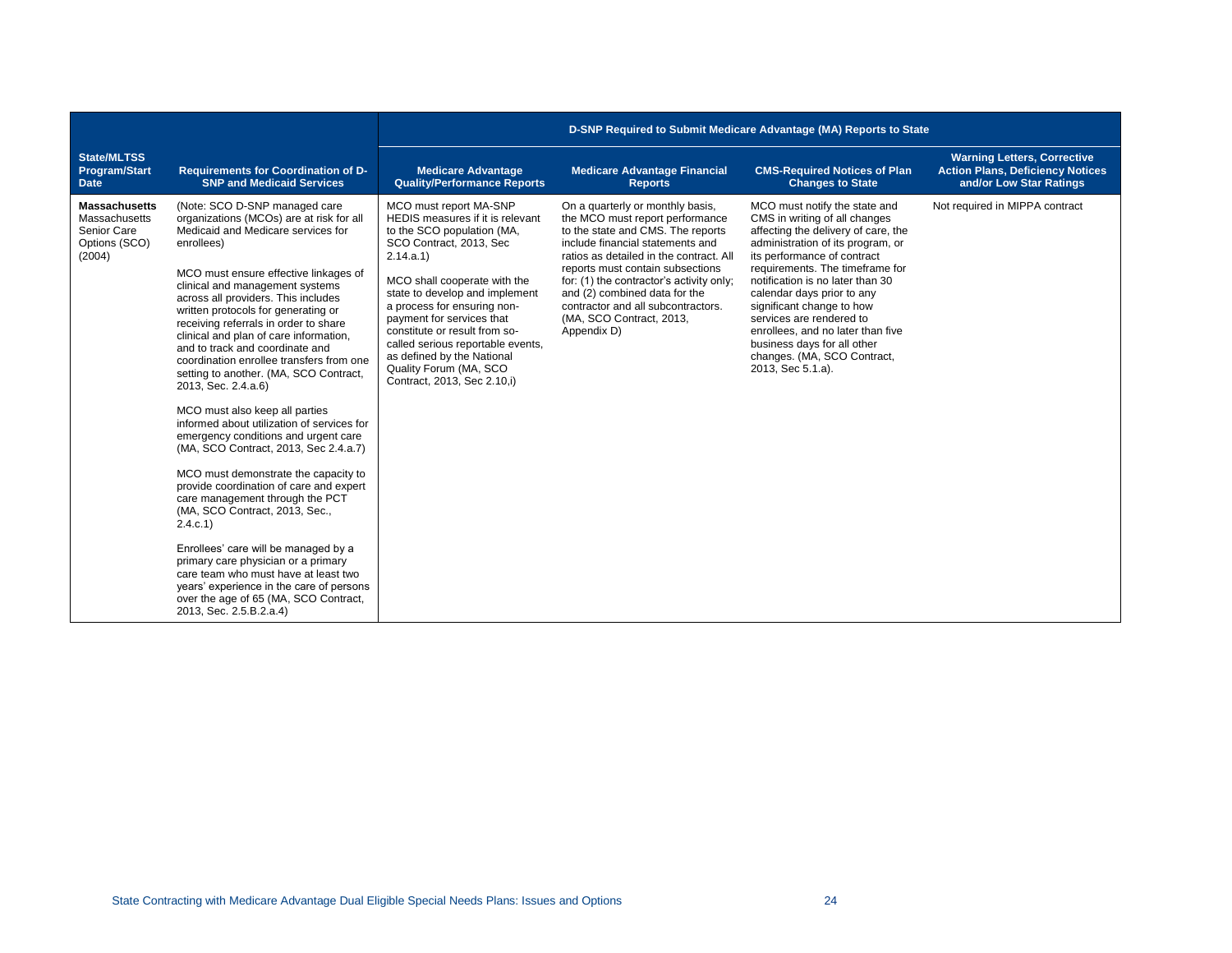|                                                                            |                                                                                                                                                                                                                                                                                                                                                                                                                                                                                                                                                                                                                                                                                                                                                                                                                                                                                                                                                                                                                                                                                                                                                                                              | D-SNP Required to Submit Medicare Advantage (MA) Reports to State                                                                                                                                                                                                       |                                                                                                                                                                                                                                                                                                                                                                                                                                                                                                              |                                                                                                                                                                                                                                                                                                                                                                                                                                                                                                           |                                                                                                                                                                             |  |
|----------------------------------------------------------------------------|----------------------------------------------------------------------------------------------------------------------------------------------------------------------------------------------------------------------------------------------------------------------------------------------------------------------------------------------------------------------------------------------------------------------------------------------------------------------------------------------------------------------------------------------------------------------------------------------------------------------------------------------------------------------------------------------------------------------------------------------------------------------------------------------------------------------------------------------------------------------------------------------------------------------------------------------------------------------------------------------------------------------------------------------------------------------------------------------------------------------------------------------------------------------------------------------|-------------------------------------------------------------------------------------------------------------------------------------------------------------------------------------------------------------------------------------------------------------------------|--------------------------------------------------------------------------------------------------------------------------------------------------------------------------------------------------------------------------------------------------------------------------------------------------------------------------------------------------------------------------------------------------------------------------------------------------------------------------------------------------------------|-----------------------------------------------------------------------------------------------------------------------------------------------------------------------------------------------------------------------------------------------------------------------------------------------------------------------------------------------------------------------------------------------------------------------------------------------------------------------------------------------------------|-----------------------------------------------------------------------------------------------------------------------------------------------------------------------------|--|
| <b>State/MLTSS</b><br>Program/Start<br><b>Date</b>                         | <b>Requirements for Coordination of D-</b><br><b>SNP and Medicaid Services</b>                                                                                                                                                                                                                                                                                                                                                                                                                                                                                                                                                                                                                                                                                                                                                                                                                                                                                                                                                                                                                                                                                                               | <b>Medicare Advantage</b><br><b>Quality/Performance Reports</b>                                                                                                                                                                                                         | <b>Medicare Advantage Financial</b><br><b>Reports</b>                                                                                                                                                                                                                                                                                                                                                                                                                                                        | <b>CMS-Required Notices of Plan</b><br><b>Changes to State</b>                                                                                                                                                                                                                                                                                                                                                                                                                                            | <b>Warning Letters, Corrective</b><br><b>Action Plans, Deficiency Notices</b><br>and/or Low Star Ratings                                                                    |  |
| <b>Minnesota</b><br>Minnesota<br>Senior Health<br>Options (MSHO)<br>(1997) | The managed care organizations<br>(MCO) must provide care coordination/<br>case management services that are<br>designed to ensure access and<br>integrate the delivery of all Medicare<br>and Medicaid preventive, primary,<br>acute, post-acute, rehabilitation, and<br>long term care services, including State<br>Plan Home Care Services and Elderly<br>Waiver services. The MCO shall also<br>coordinate the services it furnishes to<br>its enrollees with the services an<br>Enrollee receives from any other MCO.<br>(MN, MSHO/MSC+ contract, 2014, Sec.<br>6.1.4)<br>D-SNPs are required to provide an<br>annual description of the care<br>coordination system for MSHO. D-<br>SNPs are also required to submit frailty<br>and risk assessment scores and most<br>recent SNP Model of Care to state as<br>well as Medication Therapy<br>Management program. (MN,<br>MSHO/MSC+ contract, 2014, Sec.<br>3.7.2<br>D-SNP required to participate in state<br>Health Care Home initiative and<br>integrated care program partnerships to<br>establish provider level integration<br>projects intended to improve<br>coordination of care (MN, MSHO/MSC+<br>contract, 2014, Sec. 3.7.2) | State had access to all MCO<br>performance information. MCO<br>must annually provide HEDIS<br>report, Structure and Process<br>measures, extensive care plan<br>and care system audit reports,<br>and summarized results (MN,<br>MSHO/MSC+ contract, 2014,<br>Sec. 7.7) | Financial statements and other<br>information as specified by the<br>state to determine the MCO's<br>financial and risk capability, and for<br>MSHO, all financial information<br>necessary for the administration or<br>evaluation of the Medicare<br>program. This includes per member<br>per month detail on administrative<br>and service costs<br>The MCO shall provide on a<br>quarterly basis information on<br>revenues and expenditures by<br>product (MN, MSHO/MSC+<br>contract, 2014, Sec. 3.7.2) | The MCO must inform the state of<br>notices of requests to CMS for<br>Service Area changes, proposed<br>and final Medicare benefits and<br>premium information. The MCO<br>must also notify the state of<br>significant changes in Medicare<br>information to beneficiaries,<br>benefits, networks, service<br>delivery, oversight results or<br>policy that are likely to impact the<br>continued integration of Medicare<br>and Medicaid benefits. (MN,<br>MSHO/MSC+ contract, 2014, 2.9<br>and $3.9$ ) | The MCO shall inform the state<br>regarding significant changes<br>including notices of Corrective Action<br>Requests within 30 days (MN,<br>MSHO/MSC+ contract, 2014, 2.9) |  |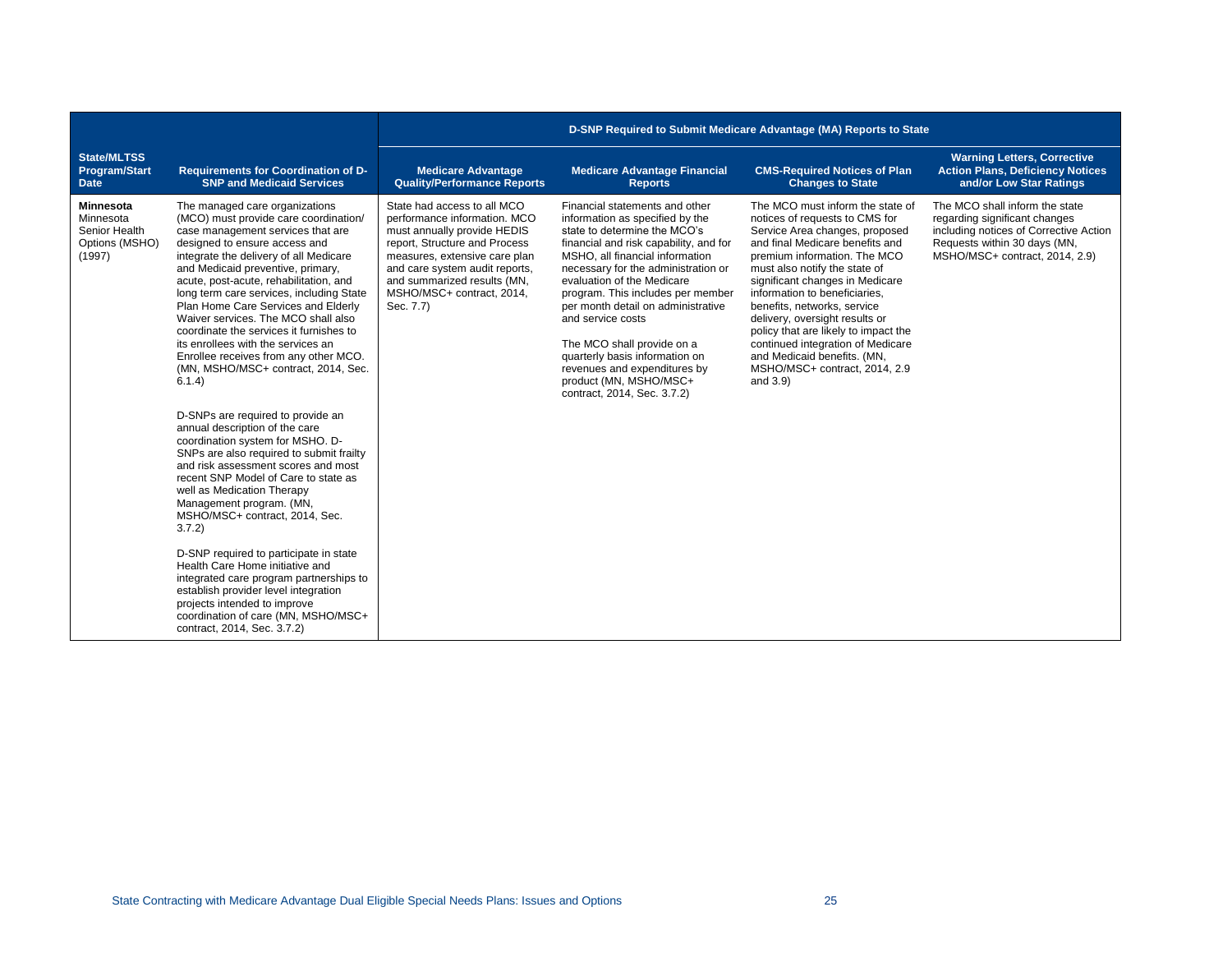|                                                                                                    |                                                                                                                                                                                                                                                                                                                                      | D-SNP Required to Submit Medicare Advantage (MA) Reports to State                                           |                                                                                                                                            |                                                                                                                                                                                                                                                                                                                                                                                                                                                                                                                 |                                                                                                          |
|----------------------------------------------------------------------------------------------------|--------------------------------------------------------------------------------------------------------------------------------------------------------------------------------------------------------------------------------------------------------------------------------------------------------------------------------------|-------------------------------------------------------------------------------------------------------------|--------------------------------------------------------------------------------------------------------------------------------------------|-----------------------------------------------------------------------------------------------------------------------------------------------------------------------------------------------------------------------------------------------------------------------------------------------------------------------------------------------------------------------------------------------------------------------------------------------------------------------------------------------------------------|----------------------------------------------------------------------------------------------------------|
| State/MLTSS<br>Program/Start<br><b>Date</b>                                                        | <b>Requirements for Coordination of D-</b><br><b>SNP and Medicaid Services</b>                                                                                                                                                                                                                                                       | <b>Medicare Advantage</b><br><b>Quality/Performance Reports</b>                                             | <b>Medicare Advantage Financial</b><br><b>Reports</b>                                                                                      | <b>CMS-Required Notices of Plan</b><br><b>Changes to State</b>                                                                                                                                                                                                                                                                                                                                                                                                                                                  | <b>Warning Letters, Corrective</b><br><b>Action Plans, Deficiency Notices</b><br>and/or Low Star Ratings |
| <b>New Jersey</b><br>FamilyCare<br>Managed Long-<br><b>Term Services</b><br>and Supports<br>(2014) | Managed care organization (MCO) is<br>required to implement care<br>management in accordance with<br>standards for D-SNPs' and evidence<br>based model of care; the MCO is<br>responsible for arranging the provision<br>of non-covered Medicaid benefits as a<br>result of this requirement (NJ, D-SNP<br>contract, 2014, Sec. 4.6) | MCO must annually provide<br>HEDIS data and reports to the<br>state (NJ, D-SNP contract,<br>2014, Sec. 4.4) | MCO shall semi-annually submit to<br>the state copies of the CMS<br>required financial reports (NJ, D-<br>SNP contract, 2014, Sec. 7.24.2) | When MCO terminates or fails to<br>renew its contract with CMS to<br>offer the Medicare Advantage<br>Product, the MCO shall notify the<br>state immediately upon<br>knowledge of the impending<br>termination or failure to renew<br>(NJ, D-SNP contract, 2014, Sec.<br>7.12)<br>Terminating and successor MCOs<br>shall notify enrollees of the<br>pending transition, with all notices<br>to be submitted to the state for<br>review and approval before mail<br>out (NJ, D-SNP contract, 2014,<br>Sec. 7.13) | Not required in MIPPA contract                                                                           |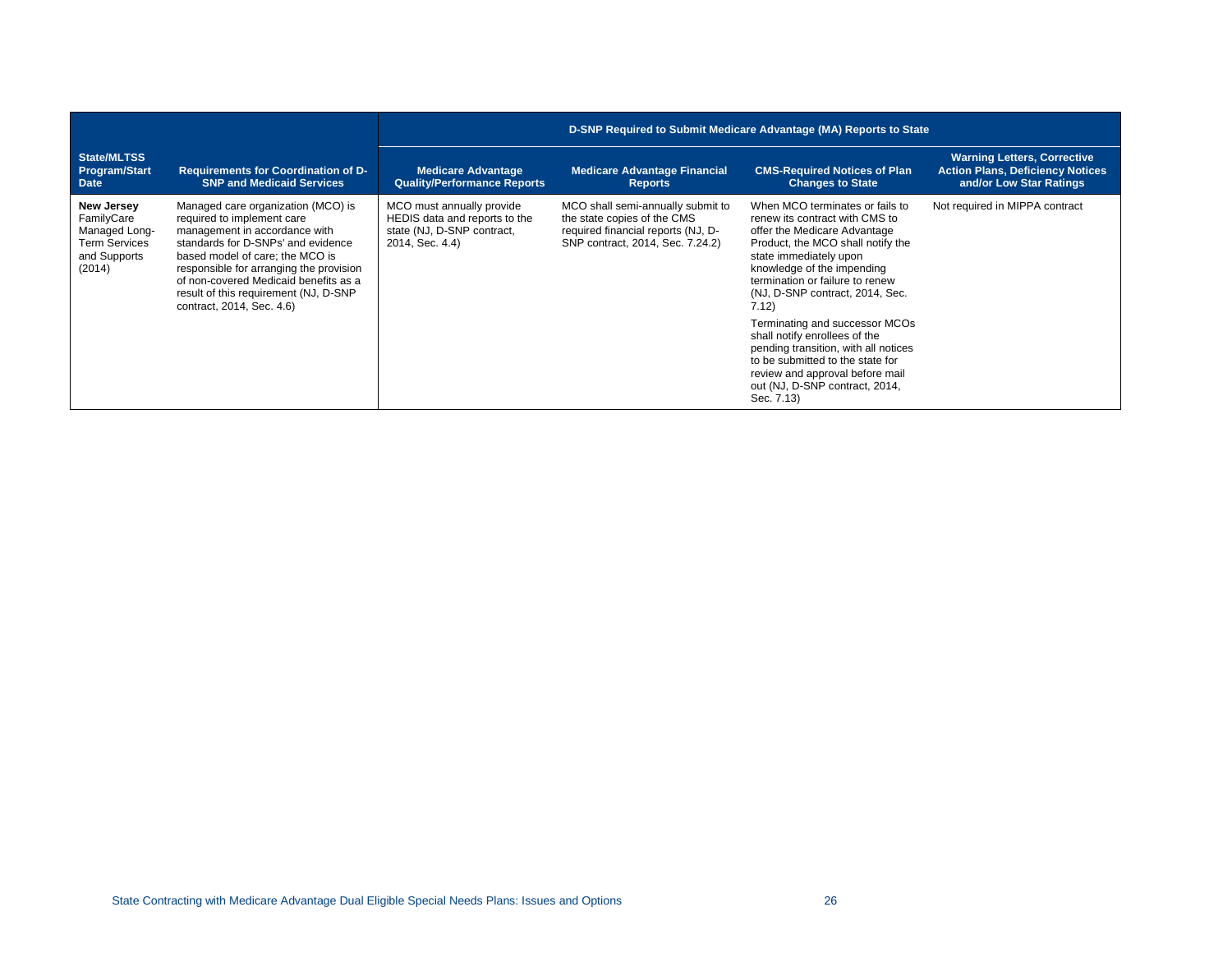|                                                                                                                                    |                                                                                                                                                                                                                                                                                                                                                                                                                                                                                                                                                                                                                                                                                                                                                                                                                                                                                                                                                                                                                                                                                                                                                                   | D-SNP Required to Submit Medicare Advantage (MA) Reports to State |                                                       |                                                                |                                                                                                          |
|------------------------------------------------------------------------------------------------------------------------------------|-------------------------------------------------------------------------------------------------------------------------------------------------------------------------------------------------------------------------------------------------------------------------------------------------------------------------------------------------------------------------------------------------------------------------------------------------------------------------------------------------------------------------------------------------------------------------------------------------------------------------------------------------------------------------------------------------------------------------------------------------------------------------------------------------------------------------------------------------------------------------------------------------------------------------------------------------------------------------------------------------------------------------------------------------------------------------------------------------------------------------------------------------------------------|-------------------------------------------------------------------|-------------------------------------------------------|----------------------------------------------------------------|----------------------------------------------------------------------------------------------------------|
| <b>State/MLTSS</b><br><b>Program/Start</b><br><b>Date</b>                                                                          | <b>Requirements for Coordination of D-</b><br><b>SNP and Medicaid Services</b>                                                                                                                                                                                                                                                                                                                                                                                                                                                                                                                                                                                                                                                                                                                                                                                                                                                                                                                                                                                                                                                                                    | <b>Medicare Advantage</b><br><b>Quality/Performance Reports</b>   | <b>Medicare Advantage Financial</b><br><b>Reports</b> | <b>CMS-Required Notices of Plan</b><br><b>Changes to State</b> | <b>Warning Letters, Corrective</b><br><b>Action Plans, Deficiency Notices</b><br>and/or Low Star Ratings |
| <b>New Mexico</b><br>Centennial Care<br>(2012)<br>Preceded by<br>Coordination of<br>Long Term<br><b>Services</b><br>(COLTS) (2008) | Managed care organization (MCO) will<br>identify Medicaid benefits the member<br>may be eligible for that are not covered<br>under the D-SNP and will provide<br>information to beneficiaries to access<br>Medicaid benefits (as requested). This<br>includes identifying Medicaid<br>participating providers and making<br>Medicaid information available to<br>network providers about coordination of<br>Medicaid and Medicare benefits<br>(NM, D-SNP contract, 2013, Sec. 2.4<br>and $2.5$ )<br>Medicaid health plan required<br>comprehensive needs assessment<br>must consider Medicare services (NM,<br>Centennial Care contract, 2013, Sec.<br>4.4.5.5.5)<br>Developed care plan must also include<br>information about services provided by<br>Medicare payers, Medicare Advantage<br>plans, and Medicare providers as<br>appropriate to coordinate services (NM,<br>Centennial Care contract, 2013, Sec.<br>4.4.9.6.12)<br>D-SNPs are responsible for<br>coordinating the primary, acute,<br>behavioral health and long-term care<br>services with the member's Medicare<br>primary care provider (NM, Centennial<br>Care contract, 2013, Sec. 4.8.4.1) | Not required in MIPPA contract                                    | Not required in MIPPA contract                        | Not required in MIPPA contract                                 | Not required in MIPPA contract                                                                           |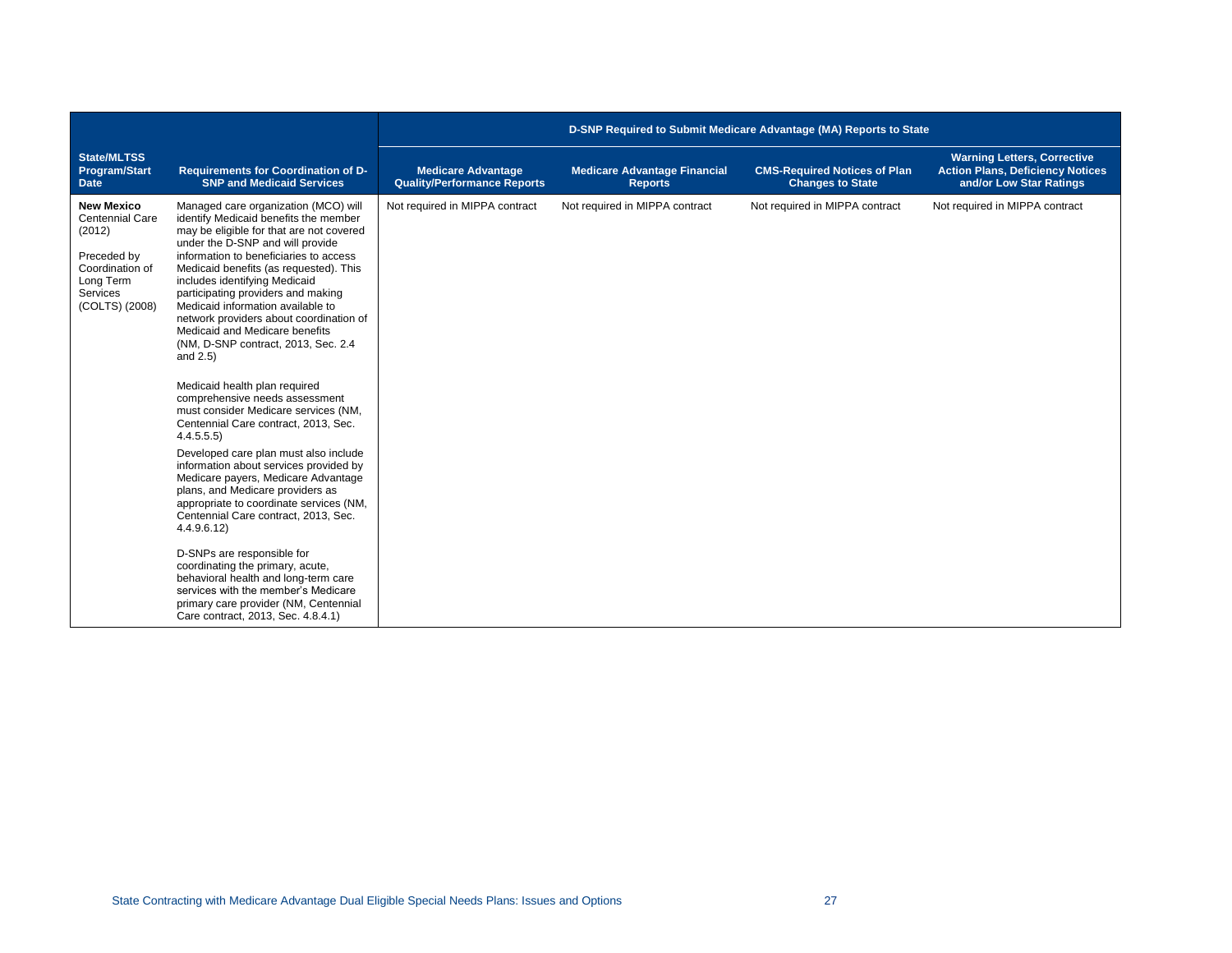|                                                             |                                                                                                                                                                                                                                                                                                                                                                                                                                                                                                                                                                                                                                                                                                                                                                                                                                                                                                                                                                                                                                                                                                                                                                                                                                                                                                                                                                                                                  | D-SNP Required to Submit Medicare Advantage (MA) Reports to State |                                                       |                                                                |                                                                                                          |
|-------------------------------------------------------------|------------------------------------------------------------------------------------------------------------------------------------------------------------------------------------------------------------------------------------------------------------------------------------------------------------------------------------------------------------------------------------------------------------------------------------------------------------------------------------------------------------------------------------------------------------------------------------------------------------------------------------------------------------------------------------------------------------------------------------------------------------------------------------------------------------------------------------------------------------------------------------------------------------------------------------------------------------------------------------------------------------------------------------------------------------------------------------------------------------------------------------------------------------------------------------------------------------------------------------------------------------------------------------------------------------------------------------------------------------------------------------------------------------------|-------------------------------------------------------------------|-------------------------------------------------------|----------------------------------------------------------------|----------------------------------------------------------------------------------------------------------|
| <b>State/MLTSS</b><br><b>Program/Start</b><br><b>Date</b>   | Requirements for Coordination of D-<br><b>SNP and Medicaid Services</b>                                                                                                                                                                                                                                                                                                                                                                                                                                                                                                                                                                                                                                                                                                                                                                                                                                                                                                                                                                                                                                                                                                                                                                                                                                                                                                                                          | <b>Medicare Advantage</b><br><b>Quality/Performance Reports</b>   | <b>Medicare Advantage Financial</b><br><b>Reports</b> | <b>CMS-Required Notices of Plan</b><br><b>Changes to State</b> | <b>Warning Letters, Corrective</b><br><b>Action Plans, Deficiency Notices</b><br>and/or Low Star Ratings |
| Oregon<br>(No State<br>Medicaid<br><b>MLTSS</b><br>Program) | In the event the D-SNP does not have<br>an active contract with a Medicaid<br>managed care organization (MCO) or<br>Coordinated Care Organization (CCO)<br>(or the Medicaid MCO contract ends<br>before the end of the D-SNP contract<br>period), the D-SNP agrees to honor all<br>coordination of benefits requirements in<br>the existing agreement with any MCO<br>or CCO that enrolls an existing member<br>for the duration of the contract (OR,<br>DSNP contract, 2015, Sec. 9.1)<br>"If the dually eligible individual is<br>enrolled in Oregon Health Plan fee-for-<br>service, D-SNP shall agree to<br>coordinate benefits directly with the<br>Oregon Health Authority. If the Health<br>Plan has an enrollee in its D-SNP that<br>is not also enrolled in its affiliated<br>Medicaid MCO or CCO, the Health Plan<br>also agrees to coordinate benefits with<br>the enrollees' Medicaid payer (MCO,<br>CCO or OHA)." (OR, DSNP contract,<br>2015, Sec. 9.2)<br>"[Health Plan]shall assign Providers<br>as Medically Appropriate to coordinate<br>the care and benefits of Members who<br>are eligible for both Medicaid and<br>Medicare." (OR, DSNP contract, 2015,<br>Sec. 1.2)<br>"shall demonstrate that Contractor's<br>Provider network is adequate to provide<br>both the Medicaid and Medicaid<br>Covered Services to its dual eligible<br>populations." (OR, DSNP contract,<br>2015, Sec. 1.1) | Not required in MIPPA contract                                    | Not required in MIPPA contract                        | Not required in MIPPA contract                                 | Not required in MIPPA contract                                                                           |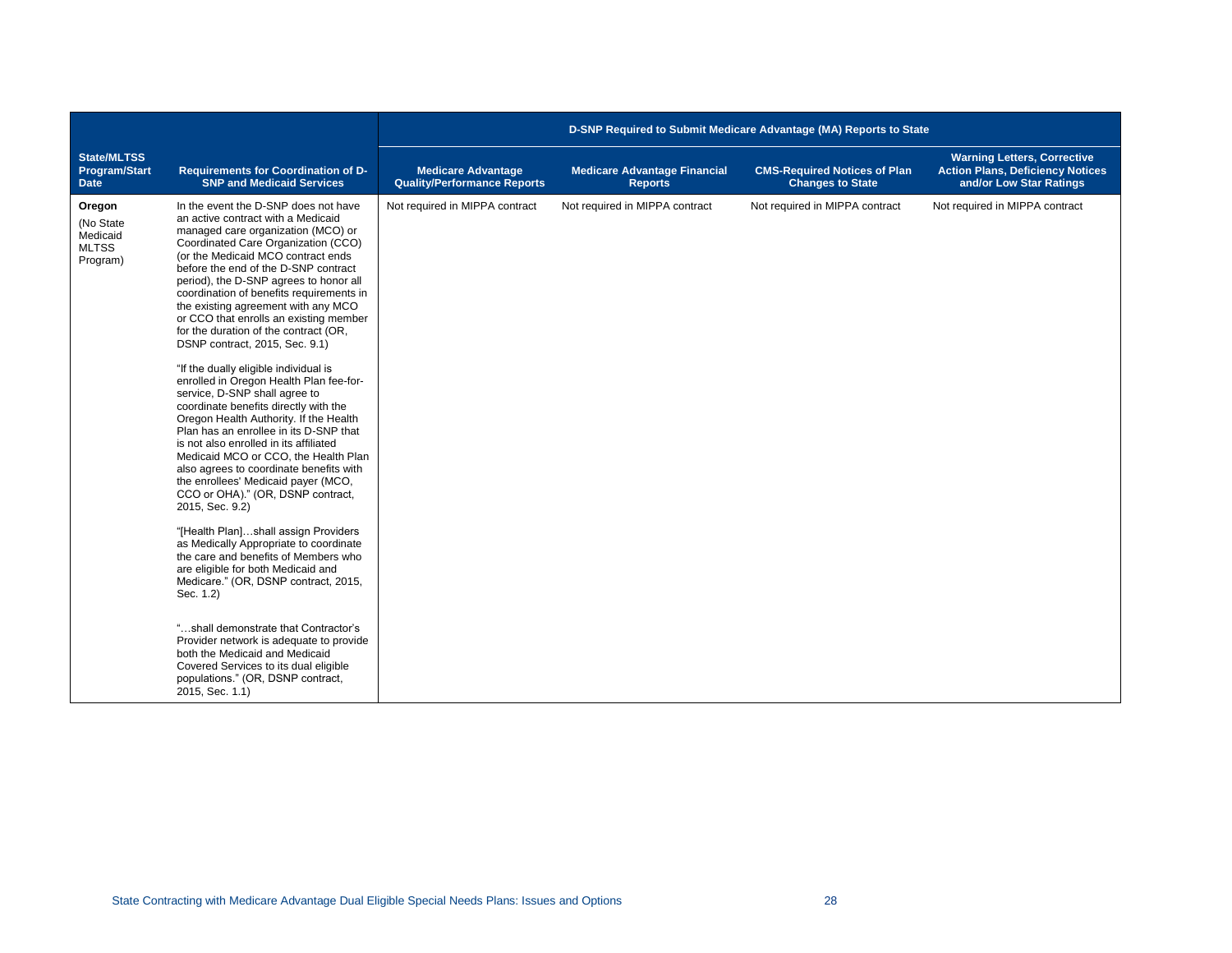|                                                                   |                                                                                                                                                                                                                                                                                                                                                                                                                                                                                                                                                                                                                                                                             | D-SNP Required to Submit Medicare Advantage (MA) Reports to State |                                                       |                                                                |                                                                                                          |
|-------------------------------------------------------------------|-----------------------------------------------------------------------------------------------------------------------------------------------------------------------------------------------------------------------------------------------------------------------------------------------------------------------------------------------------------------------------------------------------------------------------------------------------------------------------------------------------------------------------------------------------------------------------------------------------------------------------------------------------------------------------|-------------------------------------------------------------------|-------------------------------------------------------|----------------------------------------------------------------|----------------------------------------------------------------------------------------------------------|
| State/MLTSS<br>Program/Start<br>Date                              | <b>Requirements for Coordination of D-</b><br><b>SNP and Medicaid Services</b>                                                                                                                                                                                                                                                                                                                                                                                                                                                                                                                                                                                              | <b>Medicare Advantage</b><br><b>Quality/Performance Reports</b>   | <b>Medicare Advantage Financial</b><br><b>Reports</b> | <b>CMS-Required Notices of Plan</b><br><b>Changes to State</b> | <b>Warning Letters, Corrective</b><br><b>Action Plans, Deficiency Notices</b><br>and/or Low Star Ratings |
| Pennsylvania<br>(No State<br>Medicaid<br><b>MLTSS</b><br>Program) | The managed care organization (MCO)<br>shall assist in the coordination and<br>access to needed Medicaid services<br>and arrange for the provision of such<br>services to dual eligible members.<br>Coordination of care will include the<br>following: identification participating<br>Medicaid providers and of Medicaid<br>covered services; help with access to<br>needed Medicaid covered services;<br>assistance with the coordination of care<br>for Medicaid covered services; and<br>coverage and financial responsibility for<br>all acute care services as well as<br>pharmaceuticals excluded from<br>Medicare Part D (PA, D-SNP contract,<br>2014, Sec. 4.2.2) | Not required in MIPPA contract                                    | Not required in MIPPA contract                        | Not required in MIPPA contract                                 | Not required in MIPPA contract                                                                           |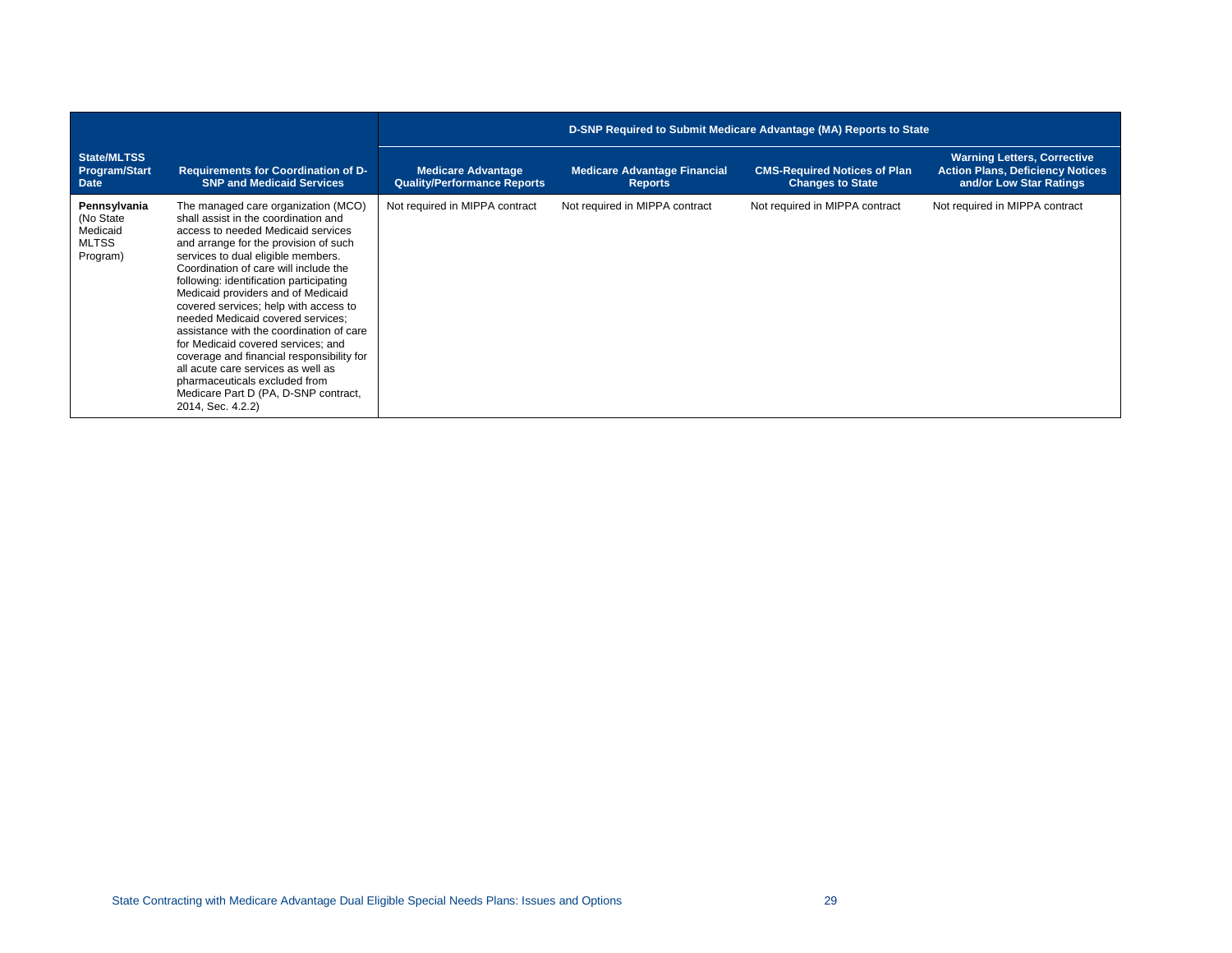|                                                           |                                                                                                                                                                                                                                                                                                                                                                                                                                                                                                                                                                                                                                                                                                                                                                                                                                                                                                                                                                                                                                                                                                                                                                                                                                                                                                                                                                                                                                                    | D-SNP Required to Submit Medicare Advantage (MA) Reports to State                                                                                                                                                                                                                                        |                                                       |                                                                |                                                                                                                                                                                                                                               |
|-----------------------------------------------------------|----------------------------------------------------------------------------------------------------------------------------------------------------------------------------------------------------------------------------------------------------------------------------------------------------------------------------------------------------------------------------------------------------------------------------------------------------------------------------------------------------------------------------------------------------------------------------------------------------------------------------------------------------------------------------------------------------------------------------------------------------------------------------------------------------------------------------------------------------------------------------------------------------------------------------------------------------------------------------------------------------------------------------------------------------------------------------------------------------------------------------------------------------------------------------------------------------------------------------------------------------------------------------------------------------------------------------------------------------------------------------------------------------------------------------------------------------|----------------------------------------------------------------------------------------------------------------------------------------------------------------------------------------------------------------------------------------------------------------------------------------------------------|-------------------------------------------------------|----------------------------------------------------------------|-----------------------------------------------------------------------------------------------------------------------------------------------------------------------------------------------------------------------------------------------|
| <b>State/MLTSS</b><br><b>Program/Start</b><br><b>Date</b> | <b>Requirements for Coordination of D-</b><br><b>SNP and Medicaid Services</b>                                                                                                                                                                                                                                                                                                                                                                                                                                                                                                                                                                                                                                                                                                                                                                                                                                                                                                                                                                                                                                                                                                                                                                                                                                                                                                                                                                     | <b>Medicare Advantage</b><br><b>Quality/Performance Reports</b>                                                                                                                                                                                                                                          | <b>Medicare Advantage Financial</b><br><b>Reports</b> | <b>CMS-Required Notices of Plan</b><br><b>Changes to State</b> | <b>Warning Letters, Corrective</b><br><b>Action Plans, Deficiency Notices</b><br>and/or Low Star Ratings                                                                                                                                      |
| <b>Tennessee</b><br>TennCare<br><b>CHOICES</b><br>(2010)  | The contractor is responsible for<br>coordinating Medicare and Medicaid<br>services for all full benefit dual eligible<br>(FBDE) members including benefits the<br>contractor does not cover for its<br>members (TN, D-SNP contract, 2014,<br>Sec. A.2.b.6)<br>Contractor must: (1) notify TennCare<br>managed care organization (MCO)<br>within two business days of inpatient<br>admissions (hospital, skilled nursing<br>facility, and others); (2) coordinate<br>inpatient discharge planning with FBDE<br>member's TennCare MCO when<br>Medicaid long-term services and<br>supports (LTSS), home health or<br>private duty nursing services may be<br>needed; and follow up with member and<br>the member's TennCare MCO to<br>address member needs and coordinate<br>Medicaid benefits; (3) coordinate with<br>TennCare MCO regarding CHOICES<br>LTSS that may be needed by the<br>member; (4) participate upon request in<br>needs assessments and/or<br>development of person-centered plan of<br>care for CHOICES members; and (5)<br>coordinate with TennCare MCO any<br>needed CHOICES LTSS services<br>processes for coordination, benefits<br>under TennCare, including CHOICES<br>(TN, D-SNP contract, 2014,<br>Amendment #1, Sec. A.2.b.6)<br>Contractor must develop policies for<br>Medicare/Medicaid coordination and<br>submit such policies to TennCare for<br>review and approval (TN, D-SNP<br>contract, 2014, Sec. A.2.b.9) | Contractor shall submit to<br>TennCare HEDIS, CAHPS, and<br>HOS data. Contractor shall<br>make all D-SNP performance<br>info available to TennCare upon<br>request. This includes, but is not<br>limited to, HEDIS, CAHPS,<br>HOS, Star quality rankings (TN,<br>D-SNP contract, 2014, Sec.<br>A.2.b.10. | Not required in MIPPA contract                        | Not required in MIPPA contract                                 | D-SNP performance must be<br>available upon request. Including<br>Star quality rankings, poor<br>performing icons, notices of non-<br>compliance, audit findings and<br>corrective action plans (TN, D-SNP<br>contract, 2014, Sec. A.2.b.10.) |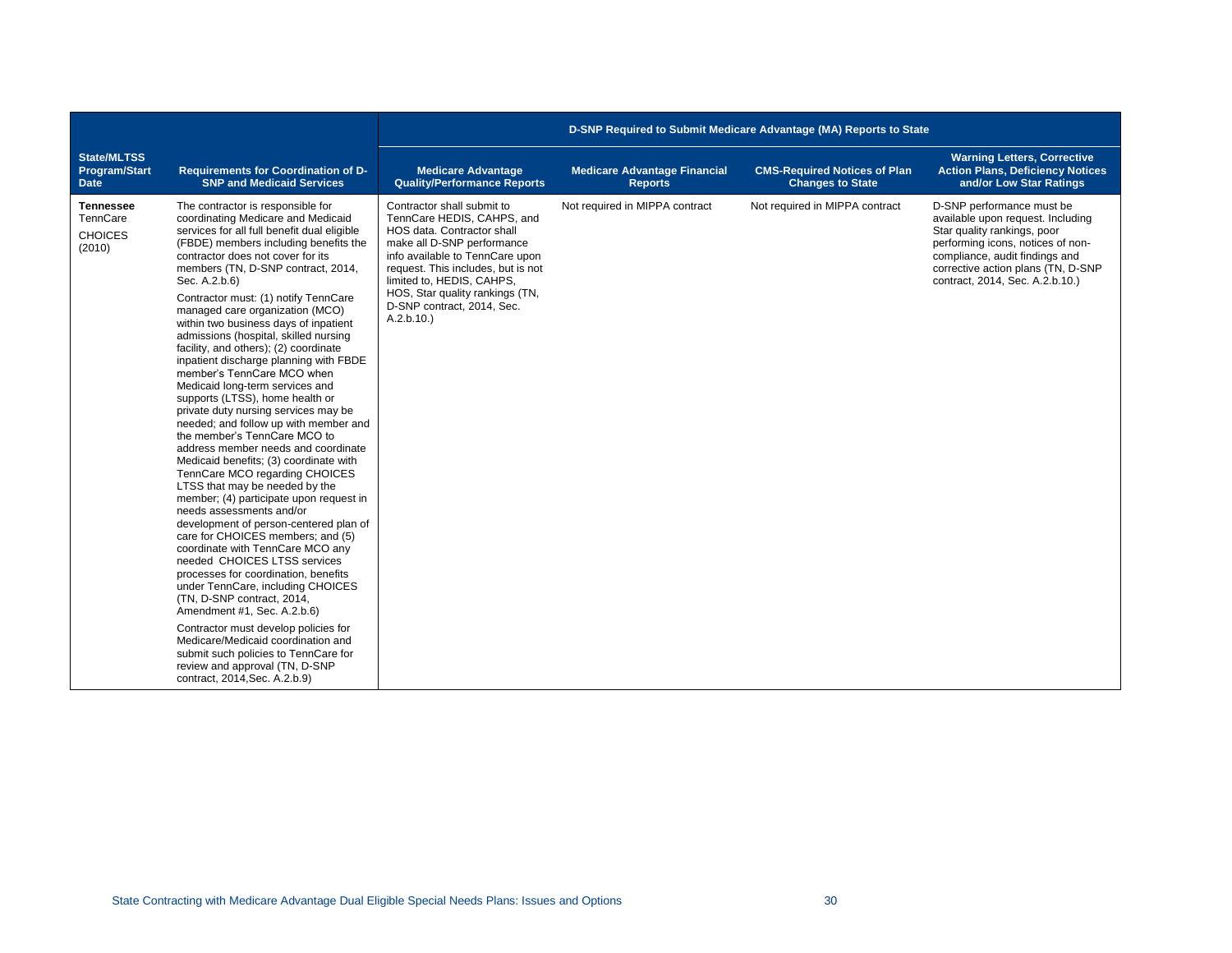|                                                           |                                                                                                                                                                                                                                                                                                                                                                                                                                                                                                                                                                                                                                                                                                                                                                                                                                                                                                                                                                                                                                                                                                                                                                                                                                                                                                                                                                                                                                                                                                                                                                                                                                                                                                                                                     | D-SNP Required to Submit Medicare Advantage (MA) Reports to State                                                                             |                                                       |                                                                                                                                                                                                                                                                                                                                                                                                                                                                                                                                                                                                                                                                                                                                                                                                                                                                                 |                                                                                                          |  |
|-----------------------------------------------------------|-----------------------------------------------------------------------------------------------------------------------------------------------------------------------------------------------------------------------------------------------------------------------------------------------------------------------------------------------------------------------------------------------------------------------------------------------------------------------------------------------------------------------------------------------------------------------------------------------------------------------------------------------------------------------------------------------------------------------------------------------------------------------------------------------------------------------------------------------------------------------------------------------------------------------------------------------------------------------------------------------------------------------------------------------------------------------------------------------------------------------------------------------------------------------------------------------------------------------------------------------------------------------------------------------------------------------------------------------------------------------------------------------------------------------------------------------------------------------------------------------------------------------------------------------------------------------------------------------------------------------------------------------------------------------------------------------------------------------------------------------------|-----------------------------------------------------------------------------------------------------------------------------------------------|-------------------------------------------------------|---------------------------------------------------------------------------------------------------------------------------------------------------------------------------------------------------------------------------------------------------------------------------------------------------------------------------------------------------------------------------------------------------------------------------------------------------------------------------------------------------------------------------------------------------------------------------------------------------------------------------------------------------------------------------------------------------------------------------------------------------------------------------------------------------------------------------------------------------------------------------------|----------------------------------------------------------------------------------------------------------|--|
| <b>State/MLTSS</b><br><b>Program/Start</b><br><b>Date</b> | <b>Requirements for Coordination of D-</b><br><b>SNP and Medicaid Services</b>                                                                                                                                                                                                                                                                                                                                                                                                                                                                                                                                                                                                                                                                                                                                                                                                                                                                                                                                                                                                                                                                                                                                                                                                                                                                                                                                                                                                                                                                                                                                                                                                                                                                      | <b>Medicare Advantage</b><br><b>Quality/Performance Reports</b>                                                                               | <b>Medicare Advantage Financial</b><br><b>Reports</b> | <b>CMS-Required Notices of Plan</b><br><b>Changes to State</b>                                                                                                                                                                                                                                                                                                                                                                                                                                                                                                                                                                                                                                                                                                                                                                                                                  | <b>Warning Letters, Corrective</b><br><b>Action Plans, Deficiency Notices</b><br>and/or Low Star Ratings |  |
| Texas<br>STAR+PLUS<br>(1998)                              | The D-SNP will provide coordination of<br>care for dual eligible members and<br>other D-SNP members who are eligible<br>for long-term services and supports<br>(LTSS), make reasonable efforts to<br>coordinate Medicare Advantage<br>benefits with LTSS Texas Department<br>of Aging and Disability Services and<br>the STAR+PLUS HMOs. Coordination<br>of Care must include: (1) identify<br>providers of covered Medicaid LTSS;<br>(2) help members access and<br>coordinate delivery of LTSS and<br>Medicare benefits and services; and (4)<br>provide training to providers on<br>Medicaid LTSS (b) The MA Dual SNP's<br>Coordination of Care efforts for LTSS<br>may include protocols for working with<br>STAR+PLUS service coordinators or<br>DADS caseworkers, including protocols<br>for reciprocal referral, communication of<br>Members data and clinical information.<br>(c) D-SNP must notify STAR+PLUS<br>service coordinator or DADS<br>caseworker, as applicable, no later than<br>5 business days after receiving notice<br>of member admission to a nursing<br>facility. (TX, D-SNP contract, 2013,<br>Sec. 3.0)<br>Contract identifies contact person at the<br>D-SNP and at the Medicaid agency that<br>should be sent "all notices, consents.<br>requests, instructions, approvals, or<br>other communications (TX, D-SNP<br>contract, 2013, Sec. 9.08)<br>State will provide SNP with links to<br>online LTSS provider information for<br>fee-for-service and STAR+PLUS<br>programs. SNP must post info on their<br>site within 30 days, and notify members<br>that info is available on the SNP and<br>State website, and that they may<br>request/copies of provider directories<br>(TX, D-SNP contract, 2013, Sec. 3.08c) | Requires DSNP to report HEDIS<br>measures to the state within 45<br>days after submission to CMS<br>(TX, D-SNP contract, 2013, Sec.<br>3.08d) | Not required in MIPPA contract                        | D-SNP must notify state when<br>CMS approves their D-SNP<br>application, and if the D-SNP<br>makes any amendments to the<br>agreement. This includes the<br>addition, deletion, or modification<br>of a service area<br>D-SNP required to notify state<br>within 15 days of CMS decision<br>regarding if the plan may provide<br>an MA Product in a Texas service<br>area<br>Additionally, the D-SNP must<br>notify the state contact of all<br>amendments to the Medicare<br>Advantage agreement's Texas<br>service areas. This includes but is<br>not limited to, the addition.<br>deletion, or modification to a<br>Texas service area, CMS contract<br>code, plan identification, or plan<br>name. The D-SNP has 15<br>business days after the effective<br>date to notify the State of any<br>amendments to the MA<br>Agreement. (TX, D-SNP contract,<br>2013, Sec. 3.01b) | Not required in MIPPA contract                                                                           |  |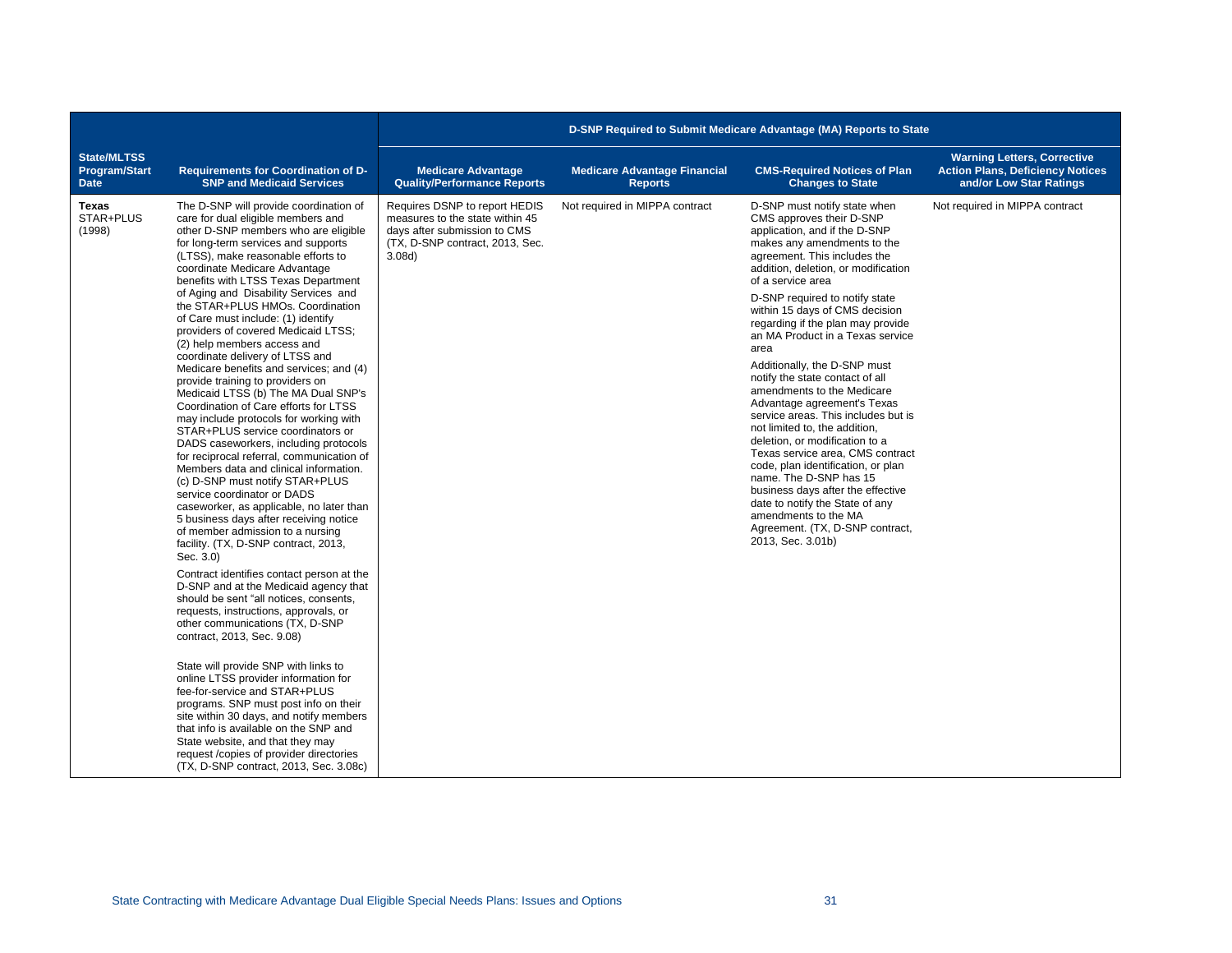|                                                                                          |                                                                                                                                                                                                                                                                                                                                                                                                                                                                                                                                                            | D-SNP Required to Submit Medicare Advantage (MA) Reports to State                                                                                                                                                                                                                                                                                                                                                                                                                                                                              |                                                                                                                                                                                                                                                                                                                                                                                                                                                                |                                                                |                                                                                                          |
|------------------------------------------------------------------------------------------|------------------------------------------------------------------------------------------------------------------------------------------------------------------------------------------------------------------------------------------------------------------------------------------------------------------------------------------------------------------------------------------------------------------------------------------------------------------------------------------------------------------------------------------------------------|------------------------------------------------------------------------------------------------------------------------------------------------------------------------------------------------------------------------------------------------------------------------------------------------------------------------------------------------------------------------------------------------------------------------------------------------------------------------------------------------------------------------------------------------|----------------------------------------------------------------------------------------------------------------------------------------------------------------------------------------------------------------------------------------------------------------------------------------------------------------------------------------------------------------------------------------------------------------------------------------------------------------|----------------------------------------------------------------|----------------------------------------------------------------------------------------------------------|
| State/MLTSS<br><b>Program/Start</b><br><b>Date</b>                                       | <b>Requirements for Coordination of D-</b><br><b>SNP and Medicaid Services</b>                                                                                                                                                                                                                                                                                                                                                                                                                                                                             | <b>Medicare Advantage</b><br><b>Quality/Performance Reports</b>                                                                                                                                                                                                                                                                                                                                                                                                                                                                                | <b>Medicare Advantage Financial</b><br><b>Reports</b>                                                                                                                                                                                                                                                                                                                                                                                                          | <b>CMS-Required Notices of Plan</b><br><b>Changes to State</b> | <b>Warning Letters, Corrective</b><br><b>Action Plans, Deficiency Notices</b><br>and/or Low Star Ratings |
| Wisconsin<br><b>Family Care</b><br>(1999)<br><b>Family Care</b><br>Partnership<br>(1996) | The managed care organizations<br>(MCO) shall promptly provide or<br>arrange for the provision of all health<br>and long-term care services in the<br>benefit package, consistent with the<br>member-centered plan (WI, Family<br>Care/Partnership contract, 2014, Art.<br>VILC<br>MCO <sub>s</sub> are required to complete<br>comprehensive assessments within 30<br>calendar days of enrollment and fully<br>developed member care plan within 60<br>calendar days of the enrollment date<br>((WI, Family Care/Partnership contract,<br>2014, Art. V.D) | MCO shall submit to the state<br>any quality reports that it<br>submits to the CMS pursuant to<br>Medicare regulations for SNPs<br>(WI, Family Care/Partnership<br>contract, 2014, Art. XII.B)<br>Quality indicators will include<br>any available measures of<br>members' outcomes (clinical,<br>functional and personal<br>experience outcomes). Reports<br>must be submitted to the<br>Department within ten (10)<br>business days of being reported<br>to the other entities (WI, Family<br>Care/Partnership contract, 2014,<br>Art.VII.B) | The MCO is required to submit<br>financial reports within forty-five<br>(45) calendar days of the close of<br>each of the first three (3) calendar<br>quarters. Preliminary financial<br>reporting for the fourth quarter of<br>the contract year is due by March<br>15 of the following year. MCO<br>required to submit Medicare bid<br>information (both initial and final<br>approved bid). (WI, Family<br>Care/Partnership contract, 2014,<br>Art. XVII.B) | Not required in MIPPA contract                                 | Not required in MIPPA contract                                                                           |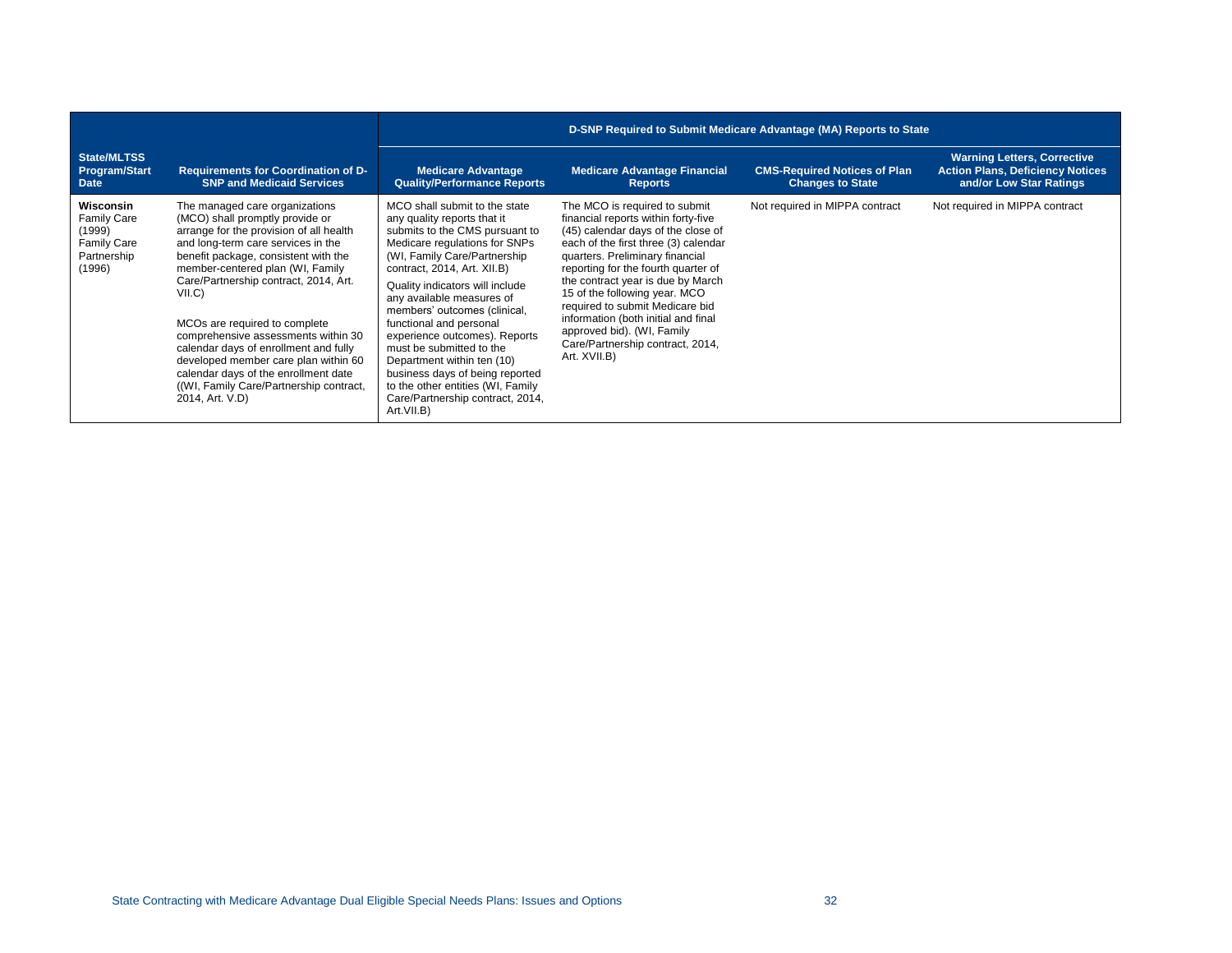# **Appendix 2b: Contract Features That Go Beyond Minimum MIPPA Requirements: More Tools for Coordination**

| <b>State/MLTSS</b><br>Program<br><b>Name/Start</b><br><b>Date</b>                                                  | <b>D-SNP Required to Submit</b><br><b>Marketing Materials to State</b>                                                                                                                                                                                                                                                                                                                                                     | <b>D-SNP Required to Submit MA</b><br><b>Grievance and Appeals Data to</b><br><b>State and/or Coordinate</b><br><b>Processes</b>                                                                                                                                                                                                         | <b>D-SNP Required to Submit MA</b><br><b>Encounter Data and/or Part D Drug</b><br><b>Event Data to State</b>                                                                                                                         | <b>Coordination of Medicare and</b><br><b>Medicaid Quality Improvement</b><br>and External Quality Review<br><b>Activities</b> | <b>Other State D-SNP Requirements</b><br><b>Beyond MIPPA Minimums</b>                                                                                                                                                                                                                                                                                                                                                                                                                                                                                 |
|--------------------------------------------------------------------------------------------------------------------|----------------------------------------------------------------------------------------------------------------------------------------------------------------------------------------------------------------------------------------------------------------------------------------------------------------------------------------------------------------------------------------------------------------------------|------------------------------------------------------------------------------------------------------------------------------------------------------------------------------------------------------------------------------------------------------------------------------------------------------------------------------------------|--------------------------------------------------------------------------------------------------------------------------------------------------------------------------------------------------------------------------------------|--------------------------------------------------------------------------------------------------------------------------------|-------------------------------------------------------------------------------------------------------------------------------------------------------------------------------------------------------------------------------------------------------------------------------------------------------------------------------------------------------------------------------------------------------------------------------------------------------------------------------------------------------------------------------------------------------|
| Arizona<br>Arizona Long-<br>Term Care<br>System<br>(ALTCS) (1989)                                                  | D-SNP required to submit all<br>marketing materials to the state,<br>including both marketing<br>materials that reference state<br>benefits and/or service<br>information and marketing<br>materials that have not been<br>approved by CMS and/or that<br>does not include a reference to<br>state benefits and/or service<br>information (AZ, AHCCCS<br>Contractor Operations Manual,<br>Marketing, 2014, Sec. III.D.1.a) | D-SNP required to submit<br>quarterly summary of Part C and<br>D pre-service member appeals<br>received and the outcome of<br>those appeals, summary of<br><b>Independent Review Entity</b><br>decisions received, and service<br>level detail on the appeals that<br>were upheld and overturned (AZ,<br>D-SNP contract, 2015, Sec. 2.9) | D-SNP required to submit Medicare<br>encounter data as requested by the<br>state (AZ, D-SNP contract, 2015, Sec.<br>(2.6)                                                                                                            | Not required in MIPPA contract                                                                                                 | State encourages D-SNPs that<br>operate a Medicaid health plan to<br>direct market only to individuals<br>enrolled in the D-SNPs Medicaid<br>managed care plan (AZ, D-SNP<br>contract, 2015, Sec. 2.8)                                                                                                                                                                                                                                                                                                                                                |
| Florida<br>(New statewide<br>Medicaid<br>managed long-<br>term care<br>program<br>implemented in<br>2013 and 2014) | Not required in MIPPA contract                                                                                                                                                                                                                                                                                                                                                                                             | Not required in MIPPA contract                                                                                                                                                                                                                                                                                                           | <b>No</b><br>Note: There are provisions in the<br>contract for the submission of<br>encounter data, but Florida is not<br>requiring this information to be<br>submitted at this time                                                 | Not required in MIPPA contract                                                                                                 | D-SNPs required to facilitate Medicaid<br>eligibility redeterminations for<br>enrollees, including assisting with<br>applications for medical assistance<br>and conducting member education<br>regarding maintenance of Medicaid<br>eligibility. The Agency provides<br>access to information verifying dual<br>eligible eligibility to the Health Plan<br>using the Medicaid Fiscal Agent's<br>Provider Secured Web Portal to<br>ensure that SNP enrollees are eligible<br>for both Medicare and Medicaid. (FL,<br>D-SNP contract, 2015, Sec. B.1.d) |
| Hawaii<br>QUEST<br>Integration (QI)<br>RFP (2013)<br>Preceded by<br>QUEST<br>Expanded<br>Access (QExA)<br>(2009)   | All marketing materials must be<br>reviewed and approved before<br>they are distributed by health<br>plans (HI, QI RFP, 2013, Sec.<br>50.630                                                                                                                                                                                                                                                                               | D-SNPs must use state-<br>developed templates for<br>communication to members<br>regarding the grievance system<br>process, and must submit<br>grievance policies and<br>procedures to Department of<br>Human Services for review and<br>approval as part of the readiness<br>review process (HI, QI RFP,<br>2013, Section 51.105)       | The health plan shall submit encounter<br>data to the state at least once per<br>month The health plan may be required<br>to submit encounter data to an all-payer<br>claims database (APCD). (HI, QI RFP,<br>2013, Section 51.580). | Not required in MIPPA contract                                                                                                 | Not required in MIPPA contract                                                                                                                                                                                                                                                                                                                                                                                                                                                                                                                        |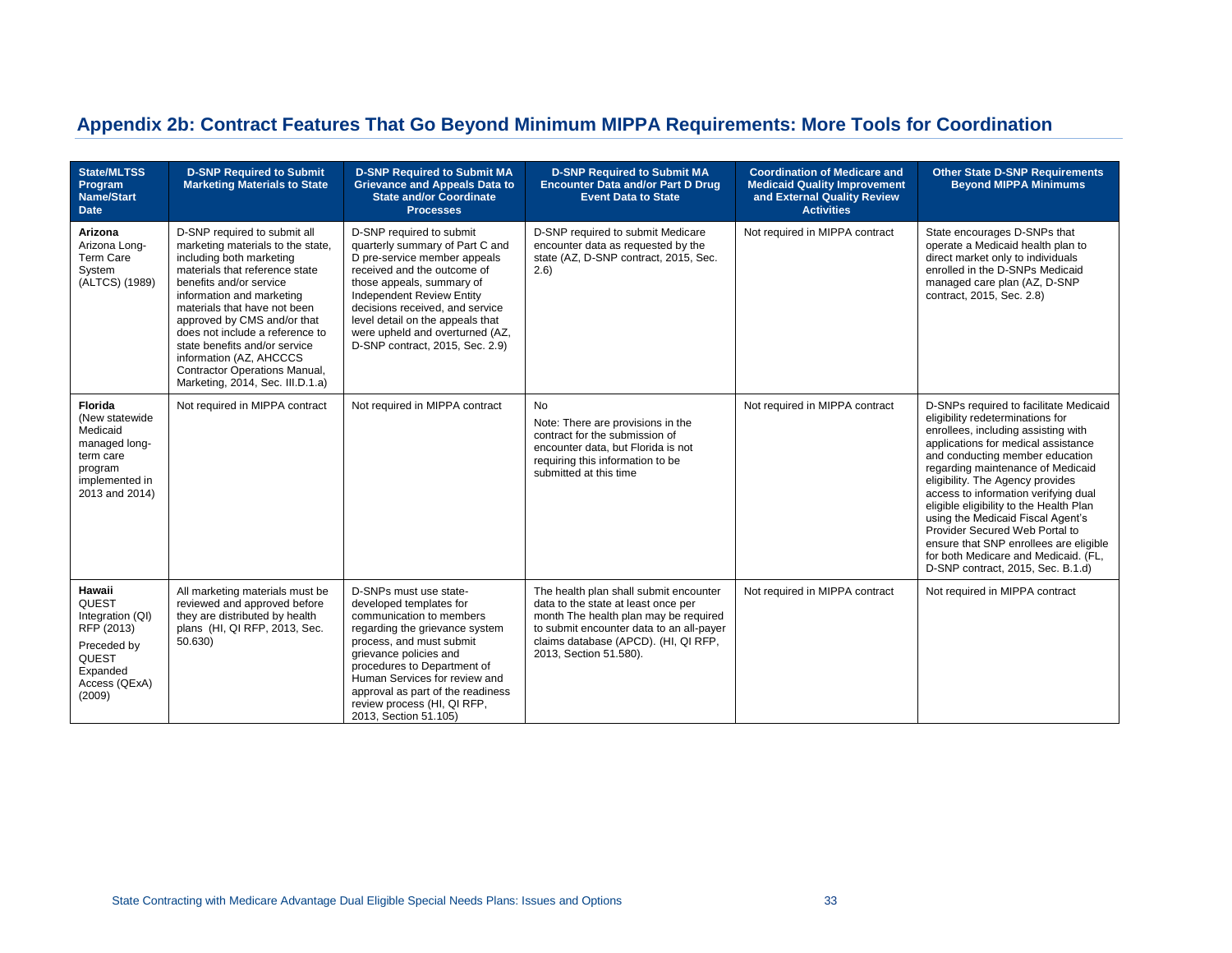| <b>State/MLTSS</b><br>Program<br><b>Name/Start</b><br><b>Date</b>      | <b>D-SNP Required to Submit</b><br><b>Marketing Materials to State</b>                                                                                                                                                                                                                                                                                                                                                                                                                                                                                                                                            | <b>D-SNP Required to Submit MA</b><br><b>Grievance and Appeals Data to</b><br><b>State and/or Coordinate</b><br><b>Processes</b>                                                                                                                                                                                                                                                                                                                                                                                                                                                                                                                                                                                                                                                                           | <b>D-SNP Required to Submit MA</b><br><b>Encounter Data and/or Part D Drug</b><br><b>Event Data to State</b>                                                                                                                                                                                                                                                                                                                                                                                                                                                                                                                                                                                                                                                                                                                                                                                                         | <b>Coordination of Medicare and</b><br><b>Medicaid Quality Improvement</b><br>and External Quality Review<br><b>Activities</b> | <b>Other State D-SNP Requirements</b><br><b>Beyond MIPPA Minimums</b>                                                                                                                      |
|------------------------------------------------------------------------|-------------------------------------------------------------------------------------------------------------------------------------------------------------------------------------------------------------------------------------------------------------------------------------------------------------------------------------------------------------------------------------------------------------------------------------------------------------------------------------------------------------------------------------------------------------------------------------------------------------------|------------------------------------------------------------------------------------------------------------------------------------------------------------------------------------------------------------------------------------------------------------------------------------------------------------------------------------------------------------------------------------------------------------------------------------------------------------------------------------------------------------------------------------------------------------------------------------------------------------------------------------------------------------------------------------------------------------------------------------------------------------------------------------------------------------|----------------------------------------------------------------------------------------------------------------------------------------------------------------------------------------------------------------------------------------------------------------------------------------------------------------------------------------------------------------------------------------------------------------------------------------------------------------------------------------------------------------------------------------------------------------------------------------------------------------------------------------------------------------------------------------------------------------------------------------------------------------------------------------------------------------------------------------------------------------------------------------------------------------------|--------------------------------------------------------------------------------------------------------------------------------|--------------------------------------------------------------------------------------------------------------------------------------------------------------------------------------------|
| <b>Massachusetts</b><br>Massachusetts<br>Senior Care<br>Options (2004) | Managed care organization<br>(MCO) must submit an annual<br>outreach plan as well as all<br>outreach and enrollee materials<br>to the state and CMS for<br>approval. It must make the<br>current schedule of all activities<br>available to the state and CMS<br>upon request in order to provide<br>information or encourage<br>enrollment. It must also ensure<br>that all pre-enrollment and<br>disenrollment materials include<br>a statement that the Contractor's<br>plan is a voluntary MassHealth<br>benefit in association with the<br>state and CMS. (MA, SCO<br>Contract, 2013, Sec 2.11.b.1, 3,<br>4) | The MCO must submit monthly<br>reports on the number and types<br>of enrollee complaints and<br>appeals. The MCO must specify<br>how and in what time frames they<br>were resolved. The MCO must<br>cooperate with the state to<br>implement improvements based<br>on the findings of these reports<br>(MA, SCO contract, 2013, Sec.<br>2.14.d)<br>The form and content of notices<br>regarding appeals must be<br>approved by CMS and the state<br>(MA, SCO contract, 2013, Sec<br>2.9.a.2<br>Whenever the MCO sends<br>notification to an Enrollee of its<br>service decision, the MCO must<br>include information on filing a<br>Board of Health Appeal. The form<br>and content of the notification<br>must be approved in advance by<br>the state and CMS (MA, SCO<br>contract, 2013, Sec. 2.9.c.2.a) | MCO must meet any diagnosis or<br>encounter data requirements<br>determined necessary by the state (i.e.<br>MCOs have submitted encounter data<br>to the state since January 2013 (MA,<br>SCO contract, 2013, Sec. 2.14.b)<br>MCO must maintain information<br>systems that interface with the state's<br>legacy Medicaid Management<br>Information System (MMIS) and new<br>MMIS and the state Virtual Gateway<br>(MA, SCO contract, 2013, Sec.<br>2.15 b.2<br>MCO also must demonstrate the<br>capability to successfully send and<br>receive interface files such as the<br>provider directory and the 834 daily file<br>(MA, SCO contract 2013, Sec. 2.15.b.3)<br>MCO must make all systems and<br>system information available to<br>authorized state and other agency staff<br>to evaluate the quality and<br>effectiveness of the Contractor's data<br>and systems (MA, SCO contract, 2013,<br>Sec. 2.15.c.1) | Not required in MIPPA contract                                                                                                 | Massachusetts allows D-SNP<br>submission of integrated enrollment<br>and disenrollment forms to the state<br>and CMS on behalf of D-SNP<br>members (MA, SCO contract, 2013,<br>Sec 2.11.b) |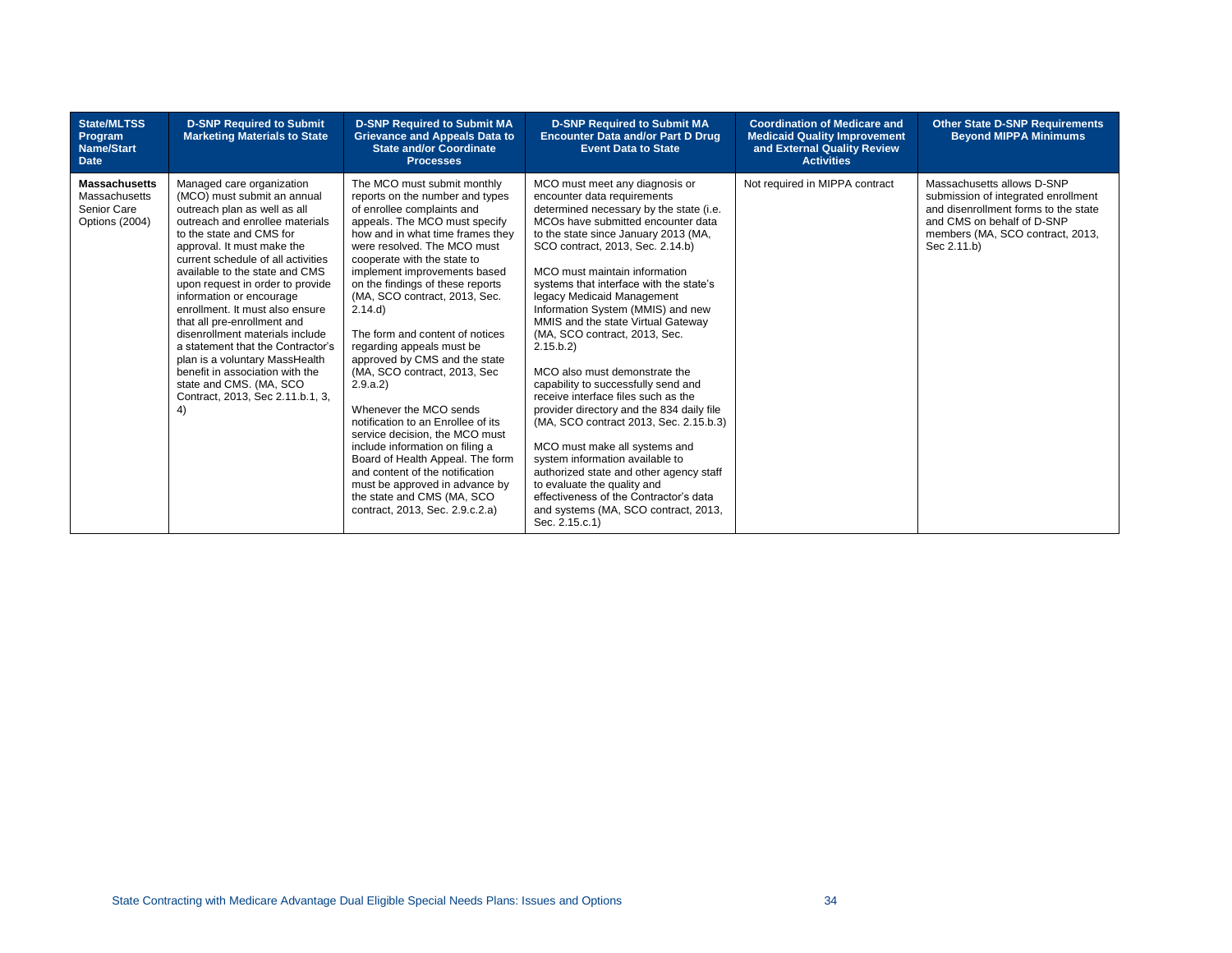| <b>State/MLTSS</b><br>Program<br><b>Name/Start</b><br><b>Date</b>          | <b>D-SNP Required to Submit</b><br><b>Marketing Materials to State</b>                                                                                                                                                                                                                                                                                                                                                                                                                                                                                                                                                 | <b>D-SNP Required to Submit MA</b><br><b>Grievance and Appeals Data to</b><br><b>State and/or Coordinate</b><br><b>Processes</b>                                                                                                                                                                                                                                                         | <b>D-SNP Required to Submit MA</b><br><b>Encounter Data and/or Part D Drug</b><br><b>Event Data to State</b>                                                                        | <b>Coordination of Medicare and</b><br><b>Medicaid Quality Improvement</b><br>and External Quality Review<br><b>Activities</b>                                                                                                                                                                                                                                                                                                                        | <b>Other State D-SNP Requirements</b><br><b>Beyond MIPPA Minimums</b>                                                                                                                                                                                                                                                                                                                                                                                                                                                                                                                                                                                                                                                                                                                                                                                                                                                                                                                                                                                                                                                                                                                                       |
|----------------------------------------------------------------------------|------------------------------------------------------------------------------------------------------------------------------------------------------------------------------------------------------------------------------------------------------------------------------------------------------------------------------------------------------------------------------------------------------------------------------------------------------------------------------------------------------------------------------------------------------------------------------------------------------------------------|------------------------------------------------------------------------------------------------------------------------------------------------------------------------------------------------------------------------------------------------------------------------------------------------------------------------------------------------------------------------------------------|-------------------------------------------------------------------------------------------------------------------------------------------------------------------------------------|-------------------------------------------------------------------------------------------------------------------------------------------------------------------------------------------------------------------------------------------------------------------------------------------------------------------------------------------------------------------------------------------------------------------------------------------------------|-------------------------------------------------------------------------------------------------------------------------------------------------------------------------------------------------------------------------------------------------------------------------------------------------------------------------------------------------------------------------------------------------------------------------------------------------------------------------------------------------------------------------------------------------------------------------------------------------------------------------------------------------------------------------------------------------------------------------------------------------------------------------------------------------------------------------------------------------------------------------------------------------------------------------------------------------------------------------------------------------------------------------------------------------------------------------------------------------------------------------------------------------------------------------------------------------------------|
| <b>Minnesota</b><br>Minnesota<br>Senior Health<br>Options (MSHO)<br>(1997) | All client education and<br>marketing materials for MSHO<br>regarding the benefit package,<br>and provider network-related<br>materials, must be prior<br>approved by the state and CMS.<br>The state defines the<br>parameters for allowable<br>marking, including formats,<br>language specifications, and call<br>scripts. The managed care<br>organization (MCO) must submit<br>all materials including Medicare<br>and Part D materials. The state<br>and CMS shall review all<br>Medicare related materials. The<br>state shall review Medicaid only<br>materials. (MN, MSHO/MSC+<br>contract, 2014, Sec. 3.6.4) | The system must include a<br>Medicare process for Medicare<br>covered services and a Medicaid<br>process, and MSHO Enrollees<br>shall have the right to choose<br>which or both processes to<br>pursue. The MCO must submit<br>Medicare grievance and appeals<br>and service denial information to<br>the state including Part D denials.<br>(MN, MSHO/MSC+ contract,<br>2014, Sec. 8.1) | MCO required to submit encounter data<br>records and Part D data to the state in<br>the format and time frame indicated by<br>the state (MN, MSHO/MSC+ contract,<br>2014, Sec. 3.7) | MCO may use its Medicare<br>Quality Improvement Project<br>(QIP) to meet the Medicaid<br>Performance Improvement<br>Project (PIP) requirements,<br>including using Medicare's<br>measurement standards and<br>reporting timelines and templates.<br>The MCO will provide the state<br>with copies of the final QIP<br>proposal and reports submitted to<br>CMS within fifteen (15) days of<br>submission. (MN, MSHO/MSC+<br>contract, 2014, Sec. 7.2) | D-SNPs are required to submit<br>Medicare frailty and risk assessment<br>scores, the CMS-approved model of<br>care, and Medicare medication<br>therapy management programs<br>information. The state works with D-<br>SNPs to tailor the D-SNP model of<br>care and health risk assessment tool<br>to align with state objectives and<br>requirement (MN, MSHO contract,<br>2014, Sec. 3.7 and 3.9)<br>D-SNPs are required to waive the<br>Medicare 3-day hospital stay<br>requirement for Medicare skilled<br>nursing facility coverage (MSHO<br>contract, 2014, Sec 4.9.2.4)<br>D-SNPs are required to participate in<br>an administrative alignment<br>demonstration based on a<br>memorandum of understanding<br>between the state and CMS (MN,<br>MSHO contract, 2014, Sec. 3.9)<br>DSNP required to consult with the<br>state on use of Medicare savings prior<br>to initial bid submission to CMS and to<br>notify of changes and to meet CMS<br>requirements as a low income<br>benchmark plan (MN, MSHO contract,<br>2014, Sec 3.9.1.D)<br>D-SNP required to independently<br>contract with state as enrollment TPA<br>for all but one MSHO contractors<br>(MN, MSHO contract, 2014, Sec<br>3.1.4) |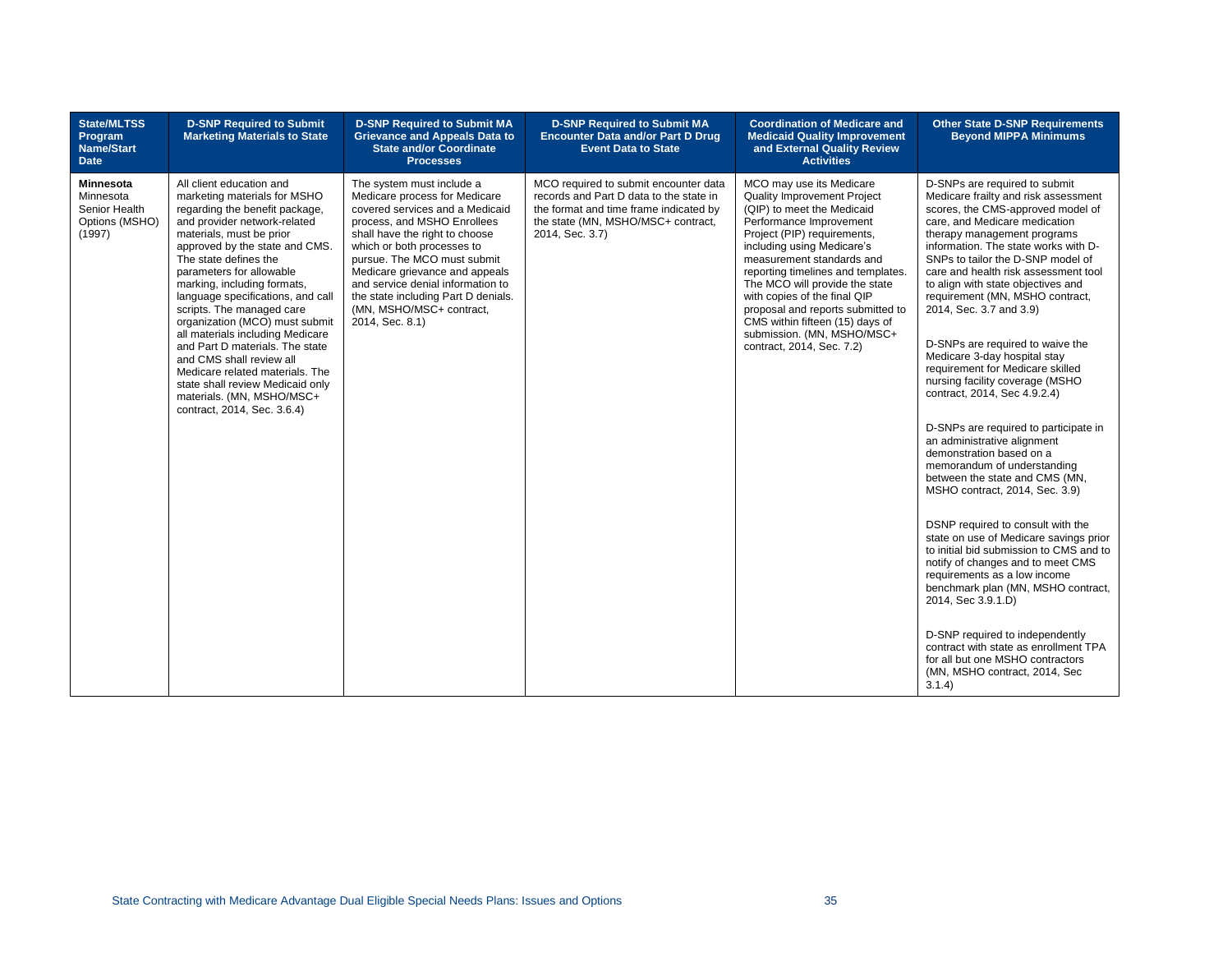| <b>State/MLTSS</b><br>Program<br><b>Name/Start</b><br><b>Date</b>                                                           | <b>D-SNP Required to Submit</b><br><b>Marketing Materials to State</b>                                                                                                                                                                                                                                                                                                                                                                                                                                                                                                                                                                                        | <b>D-SNP Required to Submit MA</b><br><b>Grievance and Appeals Data to</b><br><b>State and/or Coordinate</b><br><b>Processes</b>                                                                                                                                                                                                                                                                                                                                                                                                                                    | <b>D-SNP Required to Submit MA</b><br><b>Encounter Data and/or Part D Drug</b><br><b>Event Data to State</b>                                                                                                                                                                                                                                                                                                                                                                                                                                                                      | <b>Coordination of Medicare and</b><br><b>Medicaid Quality Improvement</b><br>and External Quality Review<br><b>Activities</b>                                                                                                                                                                                             | <b>Other State D-SNP Requirements</b><br><b>Beyond MIPPA Minimums</b>                                                                  |
|-----------------------------------------------------------------------------------------------------------------------------|---------------------------------------------------------------------------------------------------------------------------------------------------------------------------------------------------------------------------------------------------------------------------------------------------------------------------------------------------------------------------------------------------------------------------------------------------------------------------------------------------------------------------------------------------------------------------------------------------------------------------------------------------------------|---------------------------------------------------------------------------------------------------------------------------------------------------------------------------------------------------------------------------------------------------------------------------------------------------------------------------------------------------------------------------------------------------------------------------------------------------------------------------------------------------------------------------------------------------------------------|-----------------------------------------------------------------------------------------------------------------------------------------------------------------------------------------------------------------------------------------------------------------------------------------------------------------------------------------------------------------------------------------------------------------------------------------------------------------------------------------------------------------------------------------------------------------------------------|----------------------------------------------------------------------------------------------------------------------------------------------------------------------------------------------------------------------------------------------------------------------------------------------------------------------------|----------------------------------------------------------------------------------------------------------------------------------------|
| <b>New Jersey</b><br>FamilyCare<br>Managed Long-<br><b>Term Services</b><br>and Supports<br>(2014)                          | Two paths for state review exist<br>when materials contain state-<br>specific Medicaid information.<br>For file and use materials, state<br>submission is required 15 days<br>prior to CMS submission; for full<br>review materials state receives<br>them 45 days prior to use (at the<br>same time as CMS), and the<br>plan must notify CMS that the<br>state is also reviewing. State will<br>review materials (outside of the<br>Health Plan Management<br>System) but will copy CMS on<br>communications to plans.<br>Materials cannot be used until<br>both CMS and DMAHS approval<br>is received by the plan. (NJ, D-<br>SNP contract, 2014, Sec. 5.4) | Managed care organization<br>(MCO) must submit quarterly<br>reports of all grievance/appeal<br>requests and resolutions to the<br>state<br>State shall have the right to<br>submit comments to the<br>contractor regarding the merits or<br>suggested resolution of any<br>grievance/appeal<br>The MCO shall electronically<br>submit quarterly reports of all<br>Medicaid UM and non-UM<br>enrollee grievance/appeal<br>requests and dispositions directly<br>to the state on the database<br>format provided by the state (NJ,<br>D-SNP contract, 2014, Sec. 4.5) | MCO must submit data on enrollee and<br>provider characteristics as specified by<br>the state and services furnished to<br>enrollees through an encounter data<br>system (NJ, D-SNP contract, 2014,<br>Sec. 7.23)<br>For purposes of premium risk<br>development, the MCO must submit to<br>the state complete Medicaid and<br>Medicare encounter data (NJ, D-SNP<br>contract, 2014, App. A.2)                                                                                                                                                                                    | MCO must conduct both a chronic<br>condition improvement program<br>(CCIP) and quality improvement<br>program (QIP). MCO shall be<br>subject to annual, external,<br>independent reviews of its quality<br>improvement activities by the<br>state external review<br>organization. (NJ, D-SNP<br>contract, 2014, Sec. 4.4) | Not required in MIPPA contract                                                                                                         |
| <b>New Mexico</b><br>Centennial Care<br>(2012)<br>Preceded by<br>Coordination of<br>Long Term<br>Services<br>(COLTS) (2008) | Not required in MIPPA contract                                                                                                                                                                                                                                                                                                                                                                                                                                                                                                                                                                                                                                | Not required in MIPPA contract                                                                                                                                                                                                                                                                                                                                                                                                                                                                                                                                      | D-SNPs must submit Medicare<br>encounters to the state (NM, Centennial<br>Care contract, 2013, Sec. 4.19.2)                                                                                                                                                                                                                                                                                                                                                                                                                                                                       | Not required in MIPPA contract                                                                                                                                                                                                                                                                                             | Not required in MIPPA contract                                                                                                         |
| Oregon<br>(No State<br>Medicaid<br><b>MLTSS</b><br>Program)                                                                 | Not required in MIPPA contract                                                                                                                                                                                                                                                                                                                                                                                                                                                                                                                                                                                                                                | Not required in MIPPA contract                                                                                                                                                                                                                                                                                                                                                                                                                                                                                                                                      | Contractor must submit claims data<br>files, including Part D claims<br>"[Health Plan]shall submit healthcare<br>claims data files for all required lines of<br>business under the Oregon All-Payer<br>Healthcare Claims Data Reporting<br>program, in compliance with<br>requirements for mandatory reporters<br>under OAR-409-025-0100 to 409-025-<br>0170, including claims data file layout,<br>format, and coding requirements in<br>OAR 409-025-0120 and healthcare<br>claims data submission requirements in<br>OAR 409-025-0130." (OR, D-SNP<br>contract, 2015, Sec. 8.1) | Not required in MIPPA contract                                                                                                                                                                                                                                                                                             | "Health Plan shall assign staff to<br>coordinate payment between<br>Medicaid and DSNP programs (OR,<br>D-SNP contract, 2015, Sec. 1.2) |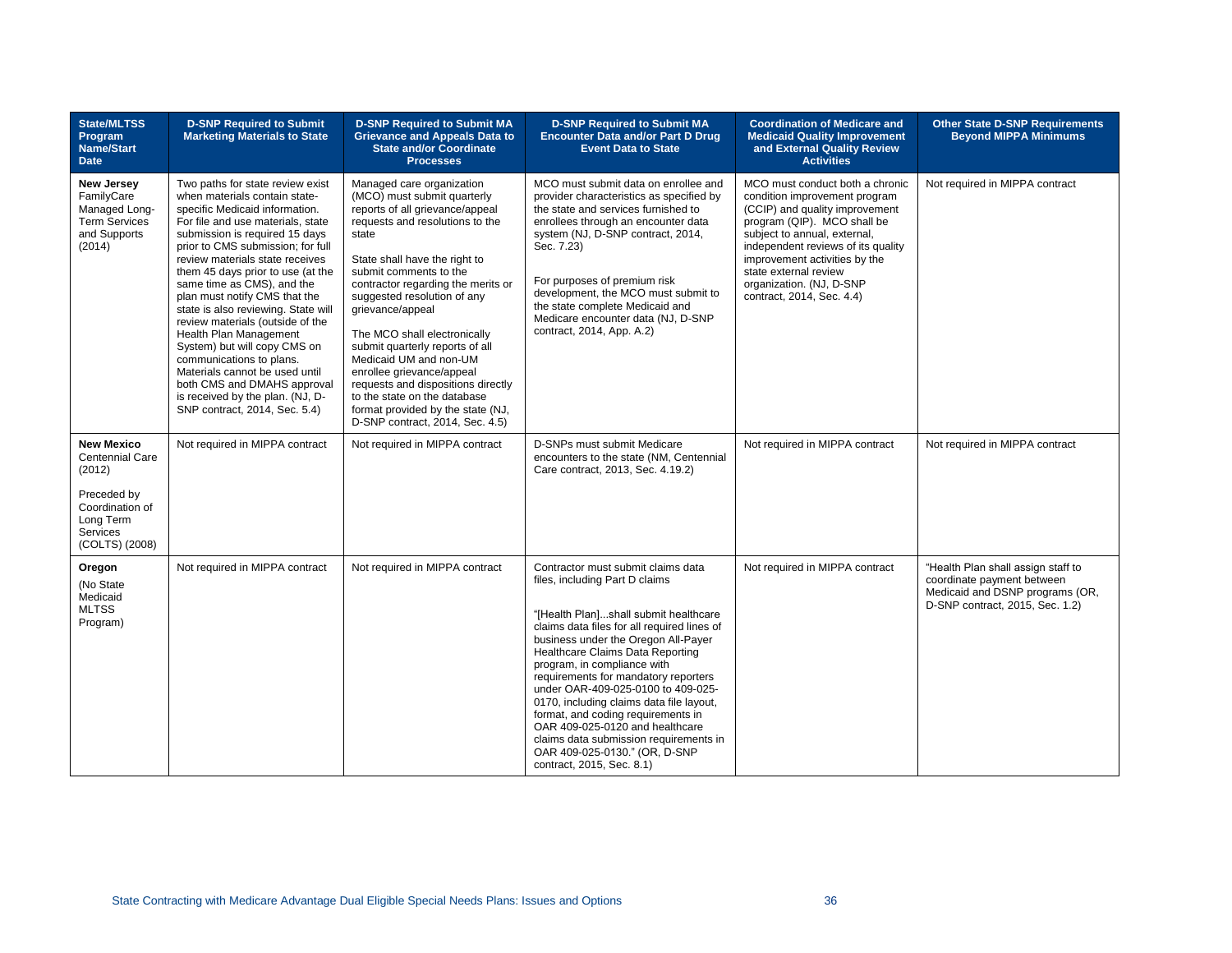| <b>State/MLTSS</b><br>Program<br><b>Name/Start</b><br><b>Date</b> | <b>D-SNP Required to Submit</b><br><b>Marketing Materials to State</b>                                                                                                                                                                                                                                                                                                                                                                                                                                                                                                                                                                                                     | <b>D-SNP Required to Submit MA</b><br><b>Grievance and Appeals Data to</b><br><b>State and/or Coordinate</b><br><b>Processes</b>                                                                                                                                                                               | <b>D-SNP Required to Submit MA</b><br><b>Encounter Data and/or Part D Drug</b><br><b>Event Data to State</b>                                                                                                                                                                                                               | <b>Coordination of Medicare and</b><br><b>Medicaid Quality Improvement</b><br>and External Quality Review<br><b>Activities</b> | <b>Other State D-SNP Requirements</b><br><b>Beyond MIPPA Minimums</b>                                                                                                                                                                                                                                                                                                                                                                                                                  |
|-------------------------------------------------------------------|----------------------------------------------------------------------------------------------------------------------------------------------------------------------------------------------------------------------------------------------------------------------------------------------------------------------------------------------------------------------------------------------------------------------------------------------------------------------------------------------------------------------------------------------------------------------------------------------------------------------------------------------------------------------------|----------------------------------------------------------------------------------------------------------------------------------------------------------------------------------------------------------------------------------------------------------------------------------------------------------------|----------------------------------------------------------------------------------------------------------------------------------------------------------------------------------------------------------------------------------------------------------------------------------------------------------------------------|--------------------------------------------------------------------------------------------------------------------------------|----------------------------------------------------------------------------------------------------------------------------------------------------------------------------------------------------------------------------------------------------------------------------------------------------------------------------------------------------------------------------------------------------------------------------------------------------------------------------------------|
| Pennsylvania<br>(No State<br>Medicaid<br><b>MLTSS</b><br>Program) | Not required in MIPPA contract                                                                                                                                                                                                                                                                                                                                                                                                                                                                                                                                                                                                                                             | Not required in MIPPA contract                                                                                                                                                                                                                                                                                 | Not required in MIPPA contract.                                                                                                                                                                                                                                                                                            | Not required in MIPPA contract                                                                                                 | Not required in MIPPA contract                                                                                                                                                                                                                                                                                                                                                                                                                                                         |
| <b>Tennessee</b><br>TennCare<br><b>CHOICES</b><br>(2010)          | "The Contractor shall, upon prior<br>review and approval by the<br>Centers for Medicare and<br>Medicaid Services, submit to<br>TennCare for review and prior<br>written approval, all marketing<br>materials, items, layouts, plans,<br>etc. that will be distributed<br>directly or indirectly to full benefit<br>dual eligible members, including<br>documentation of CMS approval<br>of such materials. The<br>Contractor shall be strictly<br>prohibited from using any<br>eligibility or enrollment<br>information that has been<br>provided by TennCare for<br>purposes of care coordination<br>for marketing activities. (TN, D-<br>SNP contract, 2014, Sec. A.2.g) | Not required in MIPPA contract                                                                                                                                                                                                                                                                                 | Contractor must submit encounter data,<br>including Part D claims<br>"Contractor shall submit encounter data<br>that meets established TennCare data<br>quality standards" [contract includes<br>very detailed requirements - see<br>section for details] (TN, D-SNP<br>contract, 2011, Amendment #1, Sec.<br>A.2.c.1.(b)) | Not required in MIPPA contract                                                                                                 | Not required in MIPPA contract                                                                                                                                                                                                                                                                                                                                                                                                                                                         |
| <b>Texas</b><br>STAR+PLUS<br>(1998)                               | Not required in MIPPA contract                                                                                                                                                                                                                                                                                                                                                                                                                                                                                                                                                                                                                                             | The Medicare Advantage D-SNP<br>must provide the State contact<br>with a copy of the CMS complaint<br>tracking module ("CTM") report.<br>This report must be given for all<br>members within 30 business days<br>of MA Dual SNP's receipt of this<br>report from CMS (TX, D-SNP<br>contract, 2013, Sec. 3.08e) | Planned<br>The contract states that the MA SNP<br>must provide monthly encounter data to<br>the state. However, encounter data are<br>not yet being submitted by D-SNPs.<br>(TX, D-SNP contract, 2013, Sec. 3.04a)                                                                                                         | Not required in MIPPA contract                                                                                                 | "The MA Dual SNP must have written<br>procedures for ensuring that Dual<br>Eligible Members and Other Dual<br>SNP Members have access to the<br>services identified in the MA Product.<br>These procedures include policies<br>regarding network adequacy<br>consistent with the MA Agreement<br>requirements. The MA Dual SNP<br>must provide the State with a copy of<br>these policies no later than 5 business<br>days after a request." (TX, D-SNP<br>contract, 2013, Sec. 3.08c) |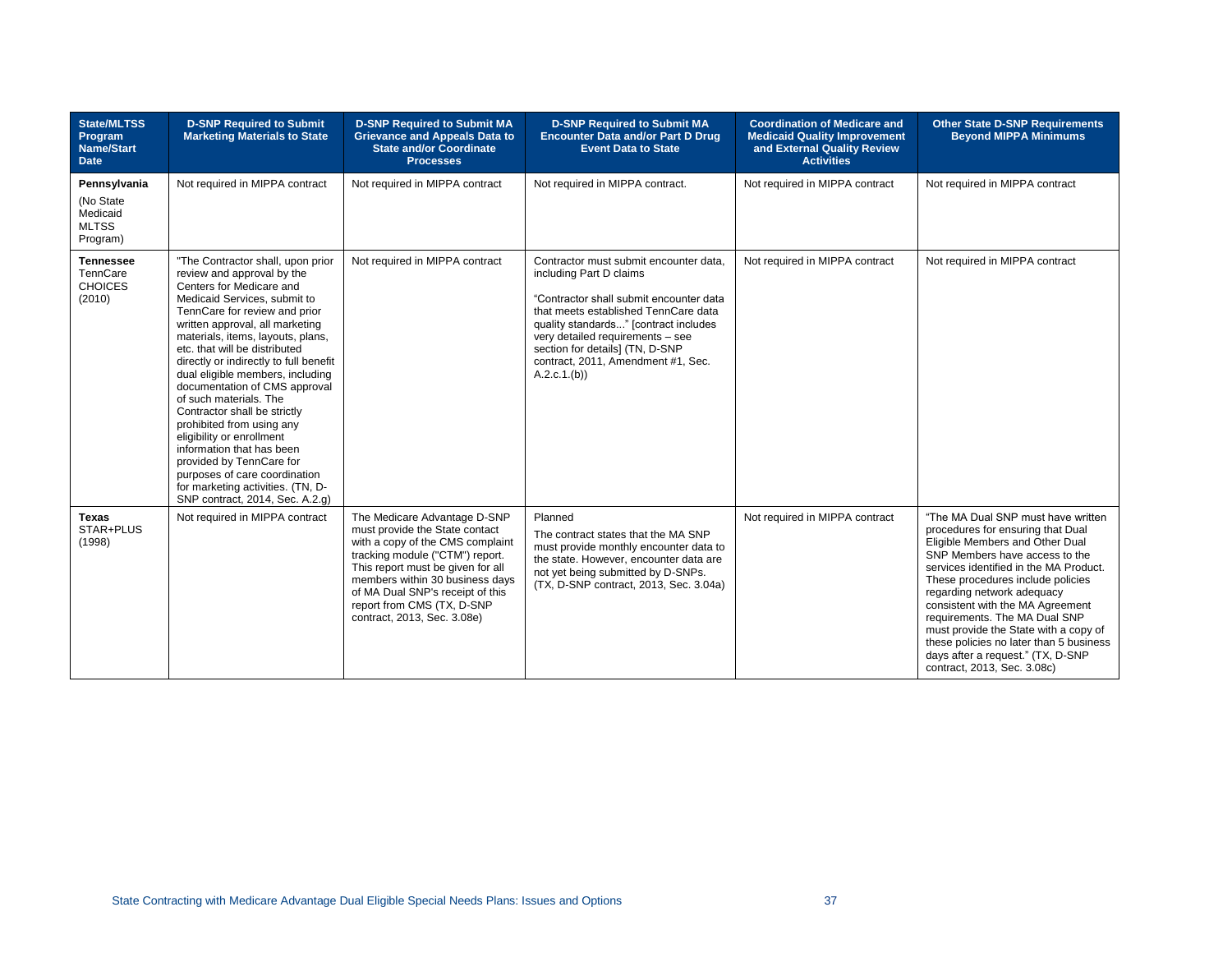| State/MLTSS<br>Program<br><b>Name/Start</b><br><b>Date</b>                               | <b>D-SNP Required to Submit</b><br><b>Marketing Materials to State</b>                                                                                                                                                                                                                                                                                                                                                                                                                                                                                                                                                                                                                                                                                                                                       | <b>D-SNP Required to Submit MA</b><br><b>Grievance and Appeals Data to</b><br><b>State and/or Coordinate</b><br><b>Processes</b>                                                                                                                                                                                                                                                                   | <b>D-SNP Required to Submit MA</b><br><b>Encounter Data and/or Part D Drug</b><br><b>Event Data to State</b> | <b>Coordination of Medicare and</b><br><b>Medicaid Quality Improvement</b><br>and External Quality Review<br><b>Activities</b>                                                                                       | <b>Other State D-SNP Requirements</b><br><b>Beyond MIPPA Minimums</b> |
|------------------------------------------------------------------------------------------|--------------------------------------------------------------------------------------------------------------------------------------------------------------------------------------------------------------------------------------------------------------------------------------------------------------------------------------------------------------------------------------------------------------------------------------------------------------------------------------------------------------------------------------------------------------------------------------------------------------------------------------------------------------------------------------------------------------------------------------------------------------------------------------------------------------|----------------------------------------------------------------------------------------------------------------------------------------------------------------------------------------------------------------------------------------------------------------------------------------------------------------------------------------------------------------------------------------------------|--------------------------------------------------------------------------------------------------------------|----------------------------------------------------------------------------------------------------------------------------------------------------------------------------------------------------------------------|-----------------------------------------------------------------------|
| Wisconsin<br><b>Family Care</b><br>(1999)<br><b>Family Care</b><br>Partnership<br>(1996) | Requires that all marketing/<br>outreach materials must be<br>approved by the Department<br>and CMS prior to distribution<br>(WI, Family Care/Partnership<br>contract, 2014, Art. IX.A)<br>The managed care organization<br>(MCO) is not required to submit<br>model materials required by<br>CMS to the state for review and<br>approval, but must provide a<br>copy of such materials upon<br>request. The state will assist the<br>MCO when issues arise in<br>obtaining CMS approvals. (WI,<br>Family Care/Partnership<br>contract, 2014, Art. IX.B)<br>State outlines requirements for<br>accessible formats and<br>languages and cultural<br>sensitivity that SNP has to<br>adhere to for all member and<br>marketing/outreach materials<br>(WI, Family Care/Partnership<br>contract, 2014, Art. IX.E) | MCO must submit a quarterly<br>grievance and appeal report,<br>consisting of a summary and log.<br>to the state<br>MCO must submit any entirely or<br>partially adverse decision and all<br>supporting documentation to the<br>state no later than 20 business<br>days after the MCO mails or<br>hand-delivers the written decision.<br>(WI, Family Care/Partnership<br>contract, 2014, Art. XI.I) | Not required in MIPPA contract                                                                               | MCO may use the Medicare<br>quality improvement project<br>template for submission of<br>Medicaid required projects with<br>prior state approval (WI, Family<br>Care/Partnership contract, 2014,<br>Art. XII.C.8.c.) | Not required in MIPPA contract                                        |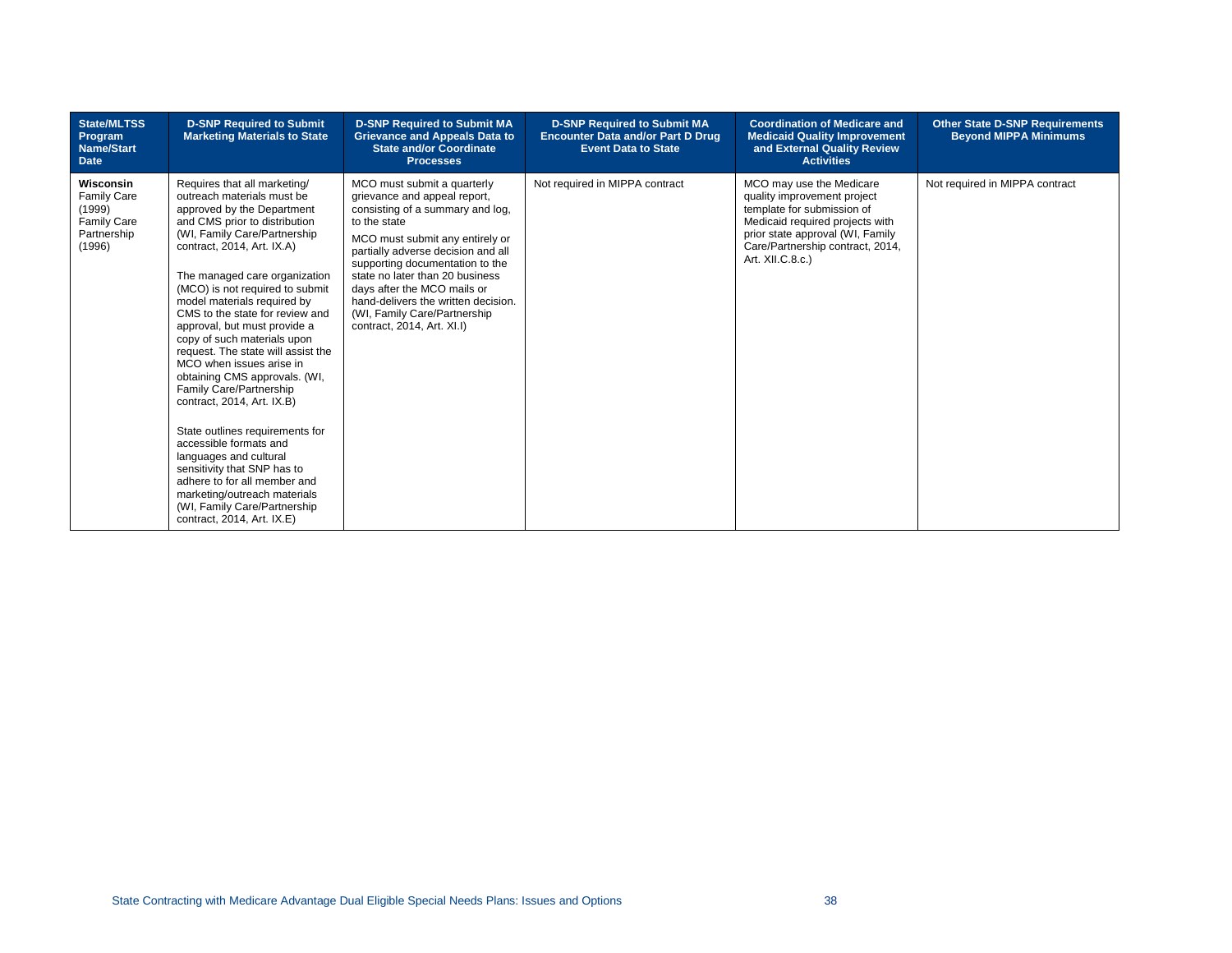# **Appendix 3: Contracts Reviewed**

#### **Arizona:**

- Arizona Health Care Cost Containment System (AHCCCS), Division of Business and Finance, Contract Amendment, Effective Date April 1, 2014[. http://www.azahcccs.gov/commercial/Downloads/ContractAmendments/ALTCS/ALTCSCYE2014/NF4114QuarterAmend13final.pdf](http://www.azahcccs.gov/commercial/Downloads/ContractAmendments/ALTCS/ALTCSCYE2014/NF4114QuarterAmend13final.pdf)
- Medicare Advantage D-SNP Health Plan Agreement between AHCCS and \_\_\_, 2015[. http://www.chcs.org/media/AZ-D-SNP-Contract-](http://www.chcs.org/media/AZ-D-SNP-Contract-2015.pdf)[2015.pdf](http://www.chcs.org/media/AZ-D-SNP-Contract-2015.pdf)
- AHCCCS Contractor Operations Manual, Chapter 101 Marketing Outreach and Incentives, Revised June 30, 2014. <http://www.azahcccs.gov/shared/Downloads/ACOM/ACOM.pdf>

#### **Florida:**

- Florida Agency for Health Care Administration, 2013 2018 Long-Term Care Health Plan Model Contract, Revised February 2013. [http://ahca.myflorida.com/Medicaid/statewide\\_mc/plans.shtml](http://ahca.myflorida.com/Medicaid/statewide_mc/plans.shtml)
	- Florida Agency for Health Care Administration, 2015 Standard D-SNP Contract Template, Attachment I and Appendices.<br>[http://www.chcs.org/media/2015-Attachment-I-Scope-of-Services.pdf;](http://www.chcs.org/media/2015-Attachment-I-Scope-of-Services.pdf) http://www.chcs.org/media/2015-D-SNP-Exh <http://www.chcs.org/media/2015-Exhibit-B.pdf> ; an[d http://www.chcs.org/media/2015-Exhibit-C.pdf](http://www.chcs.org/media/2015-Exhibit-C.pdf)

#### **Hawaii:**

- Hawaii Contract for Health and Human Services Competitive Purchase of Services, between Department of Human Services and Med-QUEST Division, Signed February 4, 2008[. http://www.chcs.org/media/HI\\_QUEXA\\_Contract.pdf](http://www.chcs.org/media/HI_QUEXA_Contract.pdf)
- Hawaii Department of Human Services, Med-QUEST Division, Health Care Services Branch. Request for Proposal. QUEST Integration (QI) Managed Care to Cover Medicaid and Other Eligible Individuals, August 5, 2013. <http://hawaii.gov/spo2/health/rfp103f/attachments/rfp10091375755966.pdf>

#### **Massachusetts:**

MassHealth Senior Care Options Contract for Senior Care Organizations by and Between the Executive Office of Health and Human Services and \_\_\_, 2013[. http://www.chcs.org/media/MA-SCO-Contract-Template-and-Appendices-2013.pdf](http://www.chcs.org/media/MA-SCO-Contract-Template-and-Appendices-2013.pdf)

#### **Minnesota:**

▪ Minnesota Department of Human Services Contract for Minnesota Senior Health Options and Minnesota Senior Care Plus Services, 2014 MSHO/MSC+ Contract (MCO), [http://www.dhs.state.mn.us/main/idcplg?IdcService=GET\\_FILE&RevisionSelectionMethod=LatestReleased&Rendition=Primary&allowInterrupt](http://www.dhs.state.mn.us/main/idcplg?IdcService=GET_FILE&RevisionSelectionMethod=LatestReleased&Rendition=Primary&allowInterrupt=1&noSaveAs=1&dDocName=dhs16_174195) [=1&noSaveAs=1&dDocName=dhs16\\_174195](http://www.dhs.state.mn.us/main/idcplg?IdcService=GET_FILE&RevisionSelectionMethod=LatestReleased&Rendition=Primary&allowInterrupt=1&noSaveAs=1&dDocName=dhs16_174195)

#### **New Jersey:**

- Contract Between State of New Jersey Department of Human Services Division of Medical Assistant and Health Services and \_\_\_, Contractor, Accepted January 2014[, http://www.nj.gov/humanservices/dmahs/info/resources/care/hmo-contract.pdf](http://www.nj.gov/humanservices/dmahs/info/resources/care/hmo-contract.pdf)
- Dual Eligible Special Needs Plan Contract between State of New Jersey Department of Human Services Division of Medical Assistance and Health Services and \_\_\_ Contractor, 2014[, http://www.state.nj.us/humanservices/dmahs/info/d-snp\\_contract.pdf](http://www.state.nj.us/humanservices/dmahs/info/d-snp_contract.pdf)

#### **New Mexico:**

- New Mexico Human Services Department, Amended and Restated Medicaid Managed Care Services Agreement among New Mexico Human Services Department, New Mexico Behavioral Health Purchasing Collaborative and \_\_\_, November 26, 2013.
	- **E** Agreement Between The State of New Mexico Human Services Department and Molina Healthcare of New Mexico, Inc. Pursuant to the Medicare Improvement for Patients and Providers Act of 2008, June 26, 2013[, http://www.chcs.org/media/NM-D-SNP-Contract-2013.pdf](http://www.chcs.org/media/NM-D-SNP-Contract-2013.pdf)

#### **Oregon:**

▪ Oregon Health Authority Coordination of Benefits Agreement, \_\_\_, 2015. [http://www.chcs.org/media/2015-OR-DSNP-Contract-Template-](http://www.chcs.org/media/2015-OR-DSNP-Contract-Template-FINAL-clean.pdf)[FINAL-clean.pdf](http://www.chcs.org/media/2015-OR-DSNP-Contract-Template-FINAL-clean.pdf)

#### **Pennsylvania:**

Cooperative Agreement between Pennsylvania Dept. of Public Welfare and Medicare Advantage Health Plan, Effective January 1, 2014. [http://www.chcs.org/media/H4279\\_Dual\\_PA\\_State\\_Contract.pdf](http://www.chcs.org/media/H4279_Dual_PA_State_Contract.pdf)

#### **Tennessee:**

- Contactor Risk Agreement Between The State of Tennessee d.b.a. TennCare and \_\_\_, Effective January 1, 2014, <http://www.tn.gov/tenncare/forms/eastwestmcocontract.pdf>
- Contract Between the State of Tennessee, Department of Finance and Administration Bureau of TennCare and \_\_\_, Contract Begin Date January 1, 2011, Contract End Date December 31, 2014.<http://www.chcs.org/media/TN-SNP-Blended-Document.pdf>

#### **Texas:**

Star+Plus Medicaid Rural Area MCO RFP, Star+Plus Covered Services, 2012, <http://www.hhsc.state.tx.us/contract/529130042/docs/Attachment-B-1.pdf>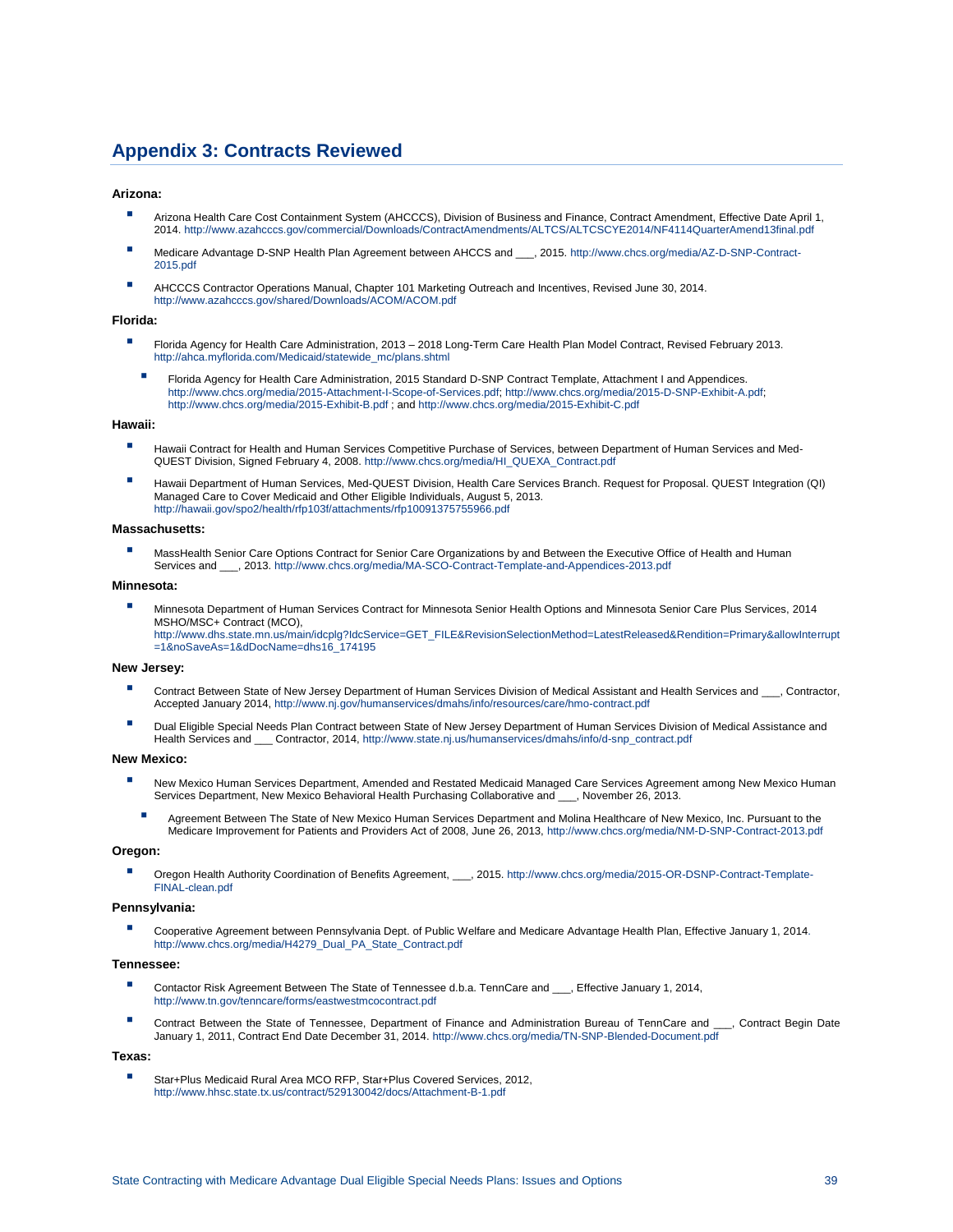- Texas Health & Human Services Commission, General Contract Terms & Conditions, Revised 2012[.http://www.chcs.org/media/TX-](http://www.chcs.org/media/TX-STARPLUS-Expansion-Contract.pdf)[STARPLUS-Expansion-Contract.pdf](http://www.chcs.org/media/TX-STARPLUS-Expansion-Contract.pdf)
- Agreement Between Texas Health and Human Services Commission and Medicare Advantage Dual Eligible Special Needs Plan, Signed May 28, 2013 and March 27, 2013[. http://www.chcs.org/media/H4522\\_Dual\\_TX\\_Contract.pdf](http://www.chcs.org/media/H4522_Dual_TX_Contract.pdf)

#### **Wisconsin:**

■ Partnership Contract Between Department of Health Services Division of Long Term Care and CARE Wisconsin Health Plan, Inc. January<br>1, 2014 – December 31, 2014[. http://www.chcs.org/media/WI-Partnership-Contract-2014.pdf](http://www.chcs.org/media/WI-Partnership-Contract-2014.pdf)